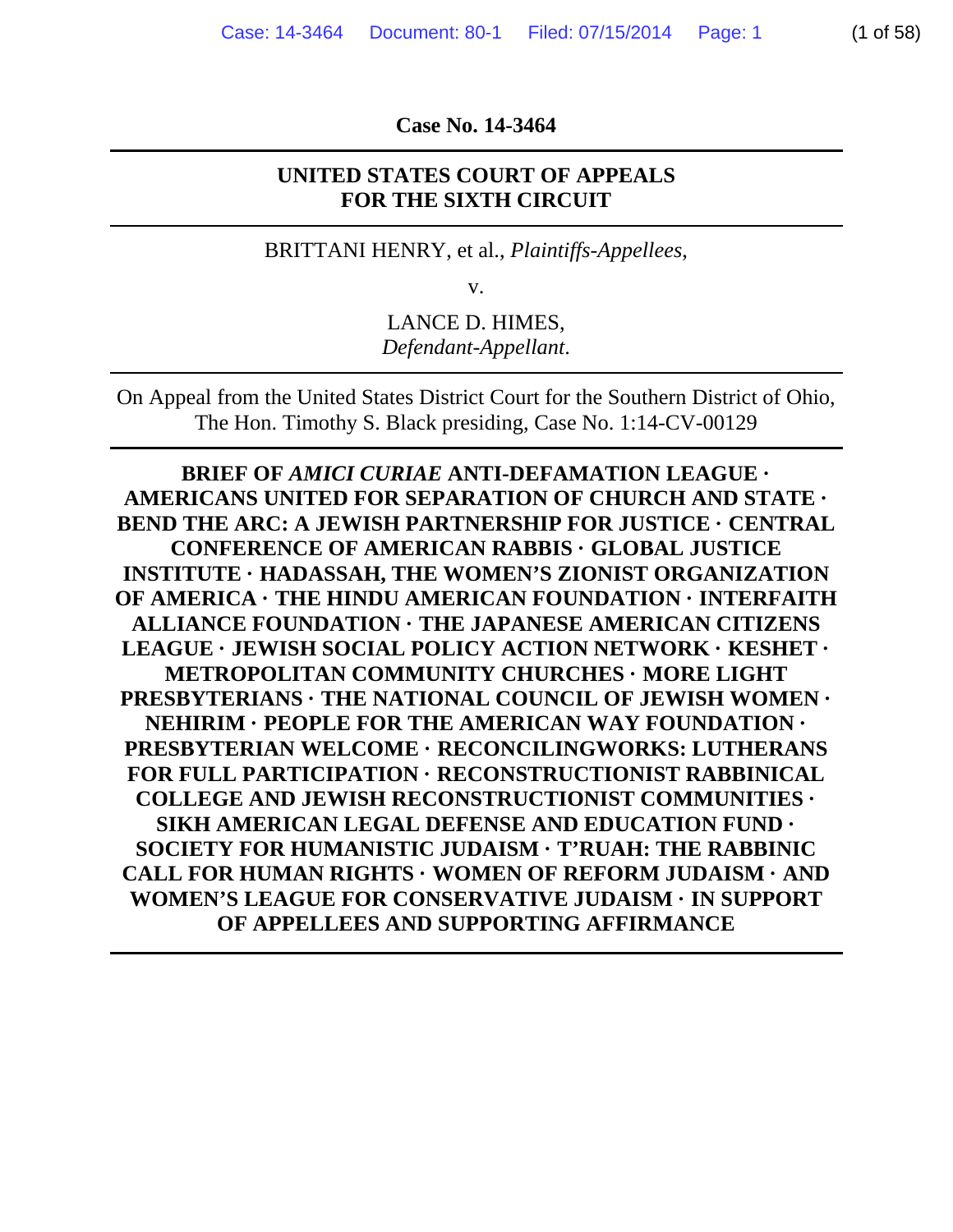ROPES & GRAY LLP Rocky C. Tsai\* Samuel P. Bickett Rebecca Harlow Three Embarcadero Center San Francisco, CA 94111 415.315.6300

*\*Counsel of Record* 

# ANTI-DEFAMATION LEAGUE Steven M. Freeman Seth M. Marnin Miriam Zeidman

605 3rd Ave. New York, NY 10158 212.490.2525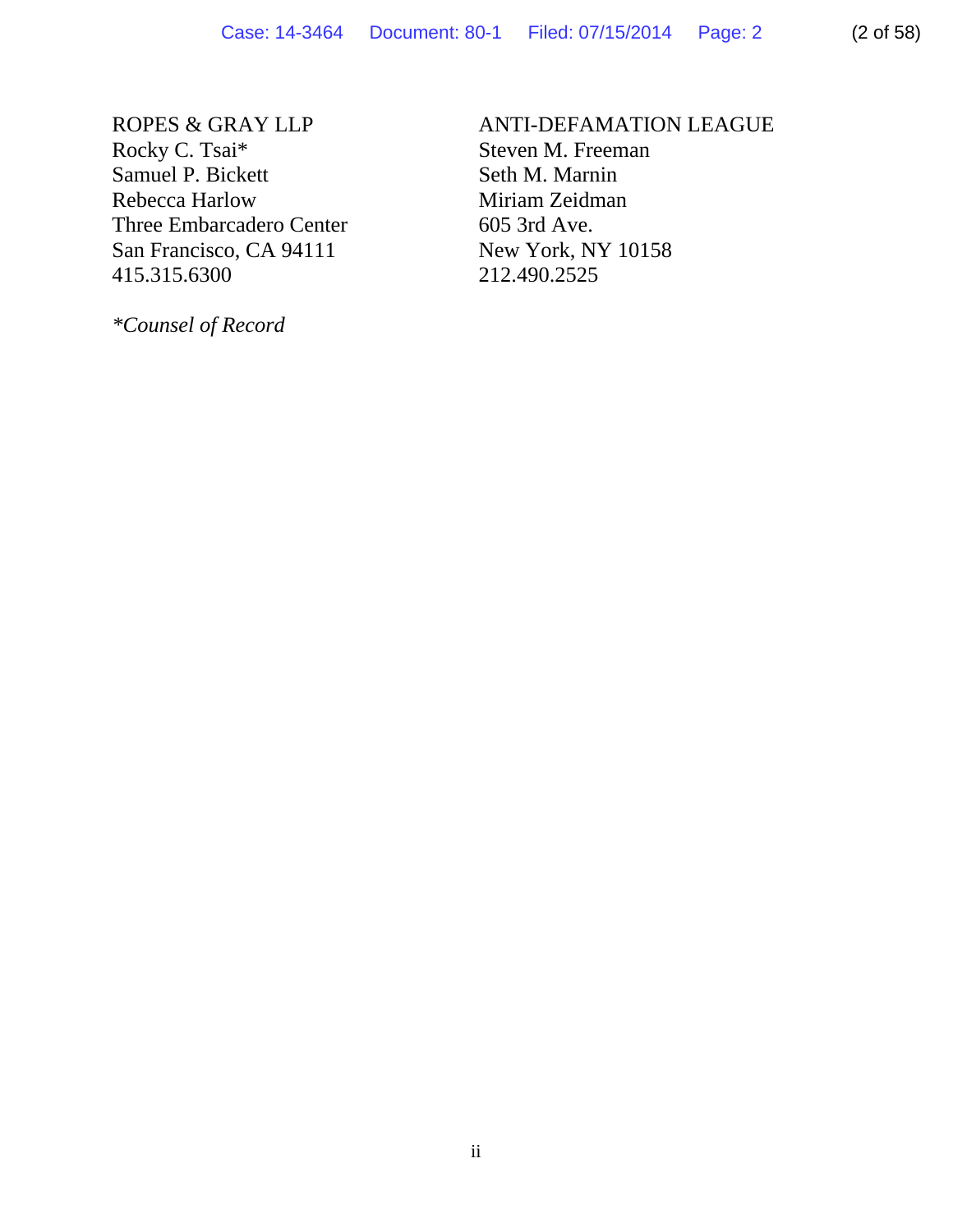### **CORPORATE DISCLOSURE STATEMENT OF** *AMICI CURIAE* **FRAP RULE 26.1**

Pursuant to Federal Rule of Appellate Procedure 26.1, amici Anti-Defamation League; Americans United for Separation of Church and State; Bend the Arc: A Jewish Partnership for Justice; Central Conference of American Rabbis; Global Justice Institute; Hadassah, The Women's Zionist Organization of America; The Hindu American Foundation; Interfaith Alliance Foundation; The Japanese American Citizens League; Jewish Social Policy Action Network; Keshet; Metropolitan Community Churches; More Light Presbyterians; The National Council of Jewish Women; Nehirim; People for the American Way Foundation; Presbyterian Welcome; ReconcilingWorks: Lutherans For Full Participation; Reconstructionist Rabbinical College and Jewish Reconstructionist Communities; Sikh American Legal Defense and Education Fund; Society for Humanistic Judaism; T'ruah: The Rabbinic Call for Human Rights; Women of Reform Judaism; and Women's League for Conservative Judaism state that they are nonprofit organizations, they have no parent companies, and they have not issued shares of stock.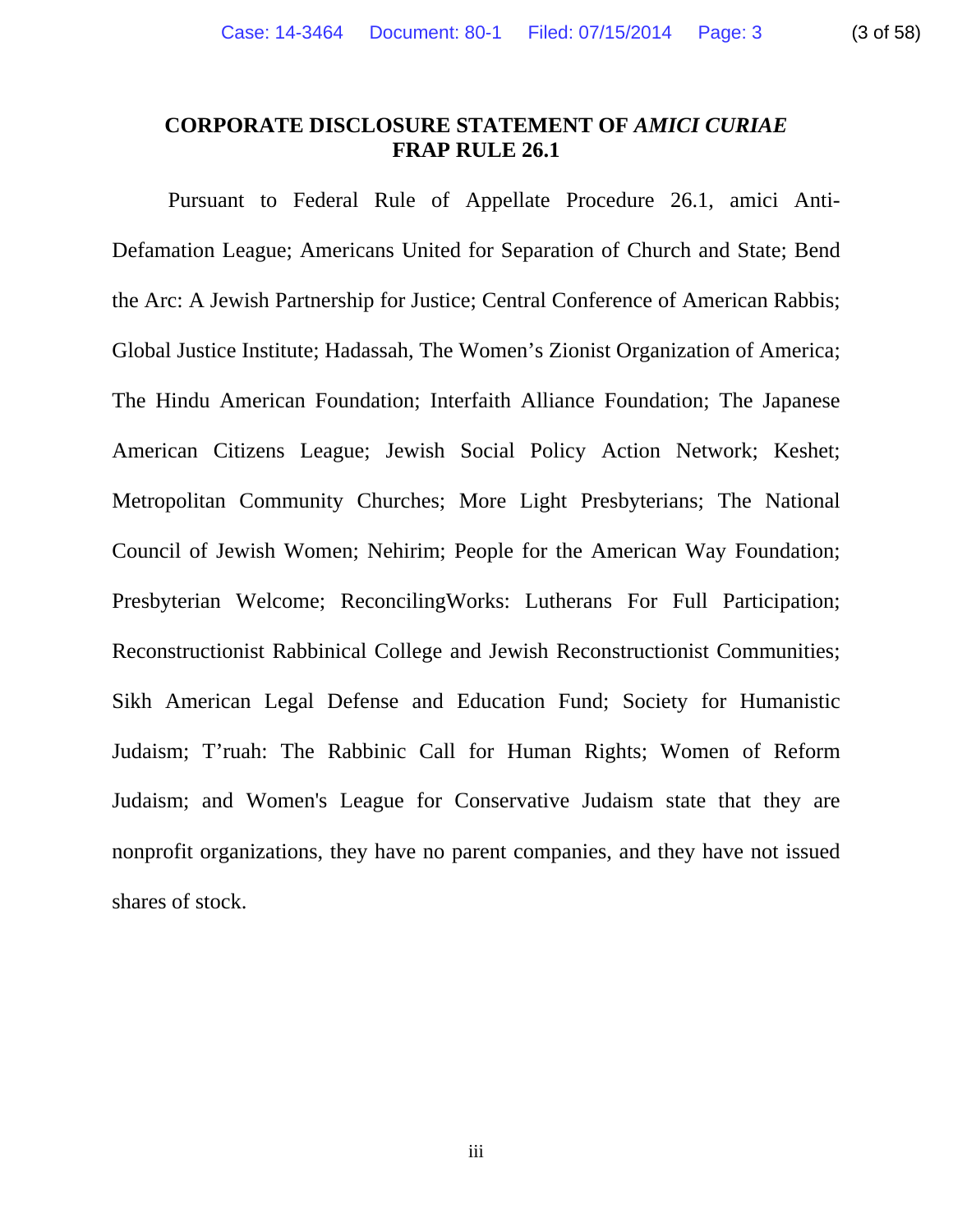# **TABLE OF CONTENTS**

# **Page**

| The Ohio Marriage Ban violates the Establishment Clause because it was<br>$\mathbf{I}$ .<br>enacted with the purpose of imposing a particular religious understanding of |  |
|--------------------------------------------------------------------------------------------------------------------------------------------------------------------------|--|
| A. The Establishment Clause prohibits laws that have the primary purpose or                                                                                              |  |
| B. The Ohio Marriage Ban was enacted with a religious purpose based on a                                                                                                 |  |
| C. "Moral disapproval" does not render the Ohio Marriage Ban rationally                                                                                                  |  |
| II.<br>The Court should abide by the constitutional tradition of strict separation                                                                                       |  |
| A. Religious definitions of marriage vary, and a significant and growing<br>number of religious groups and individuals support marriage equality19                       |  |
| B. Civil and religious marriage are distinct, a tradition that religious groups                                                                                          |  |
| III. A decision invalidating the Ohio Marriage Ban would not threaten religious                                                                                          |  |
| A. The Ohio Marriage Ban denies, rather than protects, religious liberty26                                                                                               |  |
| B. A decision overturning the Marriage Ban would not result in a flood of                                                                                                |  |
| 1.<br>Marriage equality is a separate and distinct issue from anti-                                                                                                      |  |
| Commercial businesses have no constitutional right to discriminate. 29<br>2.                                                                                             |  |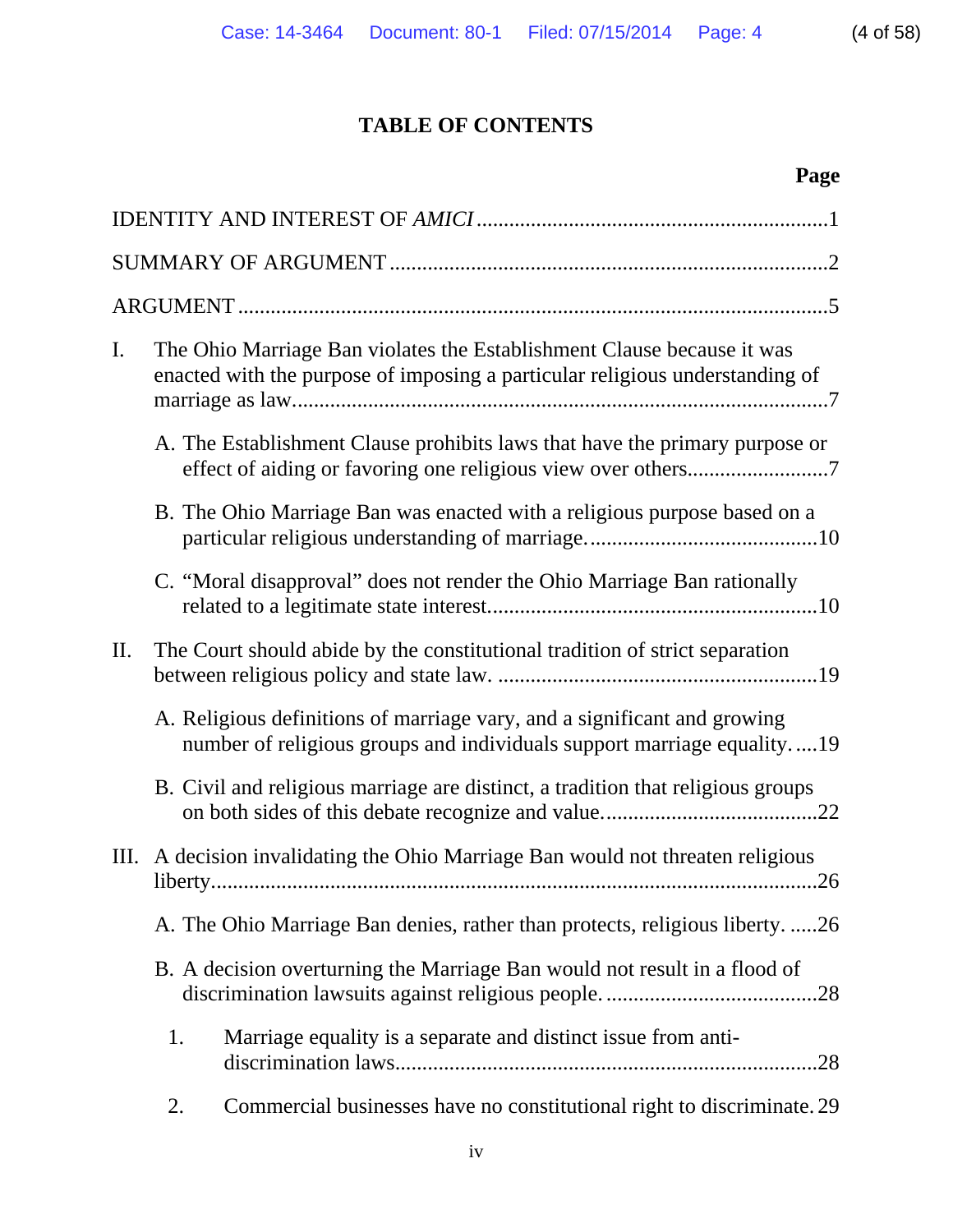|--|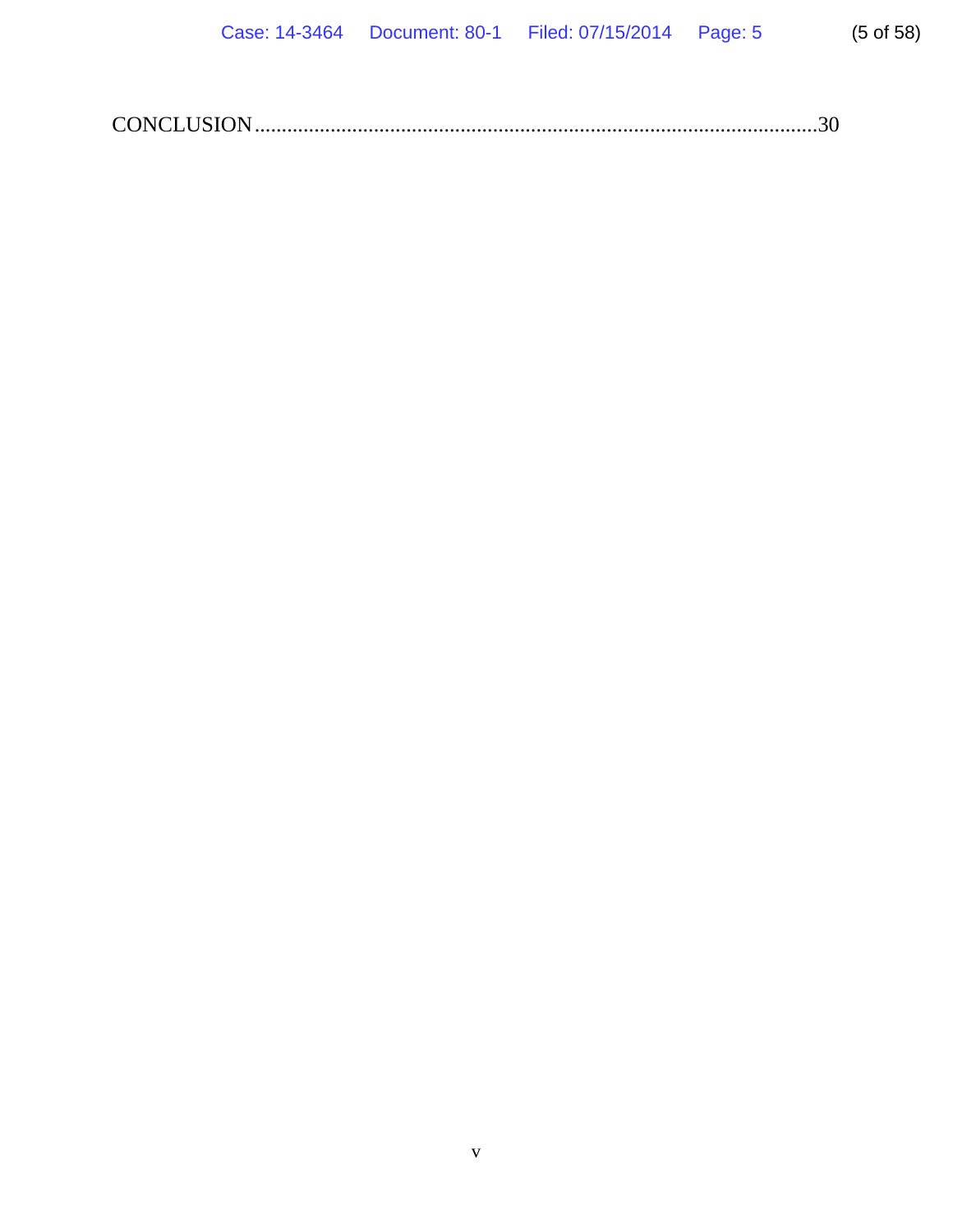# **TABLE OF AUTHORITIES**

| <b>CASES</b>                                         |
|------------------------------------------------------|
| Bandari v. INS,                                      |
| Bell v. Maryland,                                    |
| Bob Jones Univ. v. United States,                    |
| Boddie v. Connecticut,                               |
| Bowers v. Hardwick,                                  |
| Comm. for Pub. Educ. & Religious Liberty v. Nyquist, |
| Edwards v. Aguillard,                                |
| Epperson v. Arkansas,                                |
| Everson v. Bd. of Educ. of Ewing Tp.,                |
| Heart of Atlanta Motel, Inc. v. United States,       |
| Hollingsworth v. Perry,                              |
| Illinois ex rel. McCollum v. Bd. of Educ.,           |
| Kerrigan v. Comm'r of Pub. Health,                   |

 **Page(s)**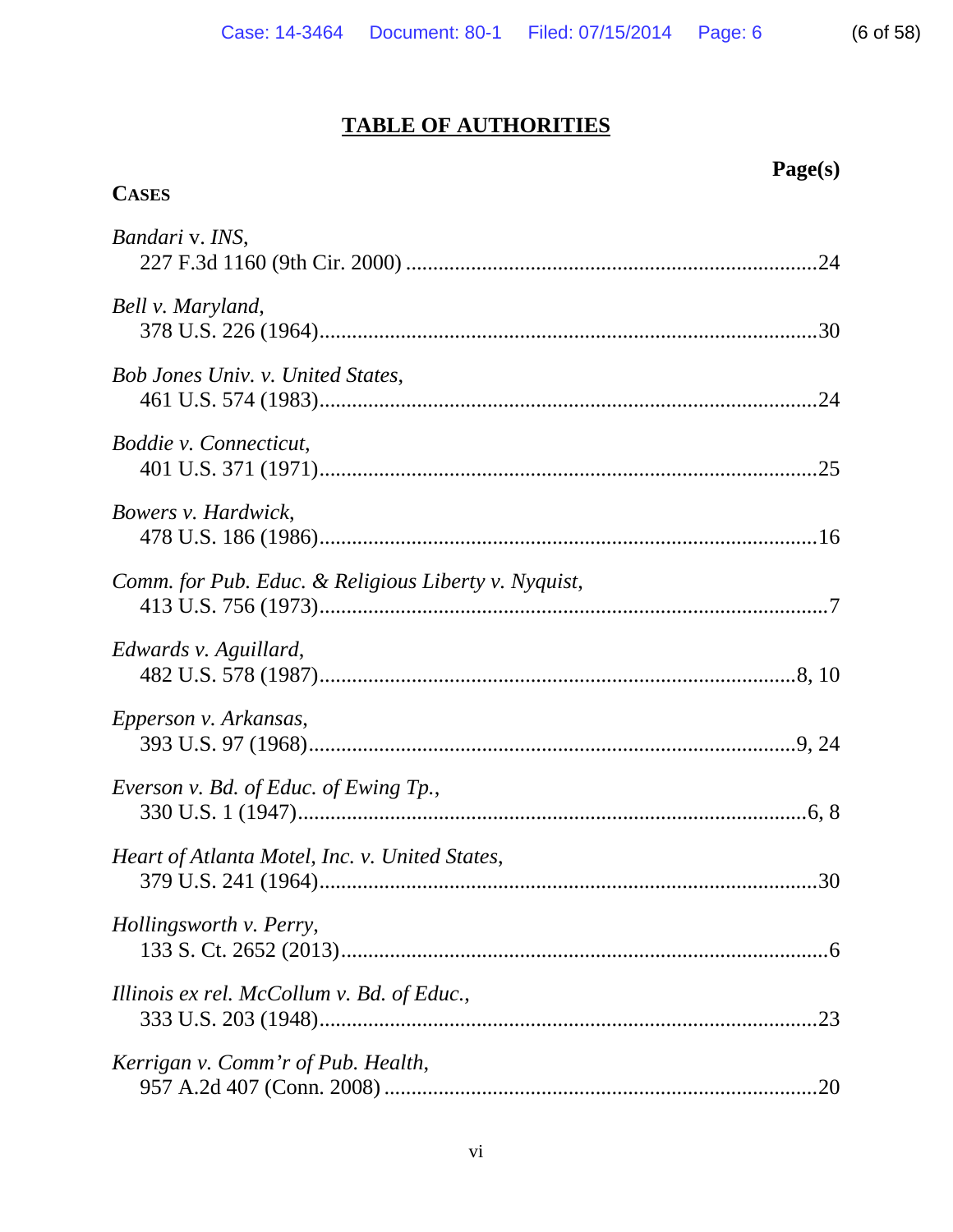| Kitchen v. Herbert,                                                    |
|------------------------------------------------------------------------|
| _F.3d _, No. 13-4178, 2014 WL 2868044 (10th Cir. June 25, 2014) 26, 29 |
| Larson v. Valente,                                                     |
| Lawrence v. Texas,                                                     |
|                                                                        |
| Lemon v. Kurtzman,                                                     |
|                                                                        |
| Loving v. Virginia,                                                    |
|                                                                        |
| Marsh v. Alabama,                                                      |
|                                                                        |
| McCreary Cnty. v. ACLU of Ky.,                                         |
|                                                                        |
| Messenger v. State,                                                    |
|                                                                        |
| Perry v. Brown,                                                        |
|                                                                        |
| Perry v. Schwarzenegger,                                               |
|                                                                        |
| Roberts v. U.S. Jaycees,                                               |
|                                                                        |
| Romer v. Evans,                                                        |
|                                                                        |
| Torcaso v. Watkins,                                                    |
| .28                                                                    |
| Turner v. Safley,                                                      |
|                                                                        |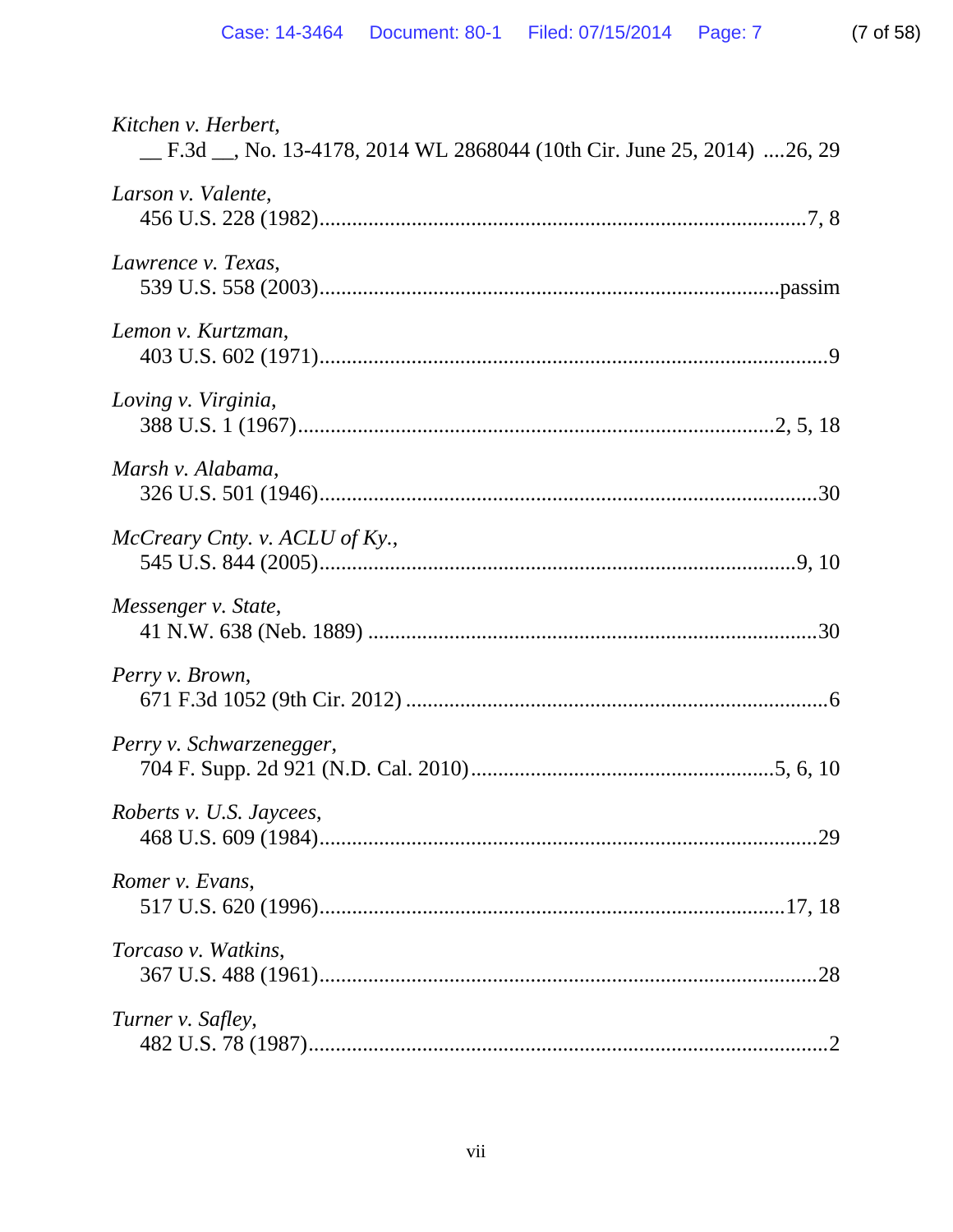| U.S. Dep't of Agric. v. Moreno,                                                                                                                                                                                            |
|----------------------------------------------------------------------------------------------------------------------------------------------------------------------------------------------------------------------------|
| United States v. Windsor,                                                                                                                                                                                                  |
| <b>LEGISLATIVE MATERIALS</b>                                                                                                                                                                                               |
|                                                                                                                                                                                                                            |
|                                                                                                                                                                                                                            |
|                                                                                                                                                                                                                            |
| <b>OTHER AUTHORITIES</b>                                                                                                                                                                                                   |
| Arlin M. Adams & Charles J. Emmerich, A Heritage of Religious Liberty,                                                                                                                                                     |
| Catholic Conference of Ohio, Catholic Bishops of Ohio Statement in Support<br>of State Issue 1: The Marriage Protection Amendment, Focus, Oct. 8,                                                                          |
|                                                                                                                                                                                                                            |
|                                                                                                                                                                                                                            |
| The Congregation for the Doctrine of the Faith, Considerations Regarding<br>Proposals to Give Legal Recognition to Unions between Homosexual                                                                               |
| David S. Ariel, What Do Jews Believe?: The Spiritual Foundations of<br>24                                                                                                                                                  |
| The First Presidency, Statement on the Status of Blacks, Dec. 15, 1969,<br>reproduced in Appendix, Neither White Nor Black: Mormon Scholars<br>Confront the Race Issue in a Universal Church (Lester E. Bush, Jr. &<br>.25 |
| First Presidency and Council of the Twelve Apostles of the Church of Jesus<br>Christ of Latter-Day Saints, The Family: A Proclamation to the World<br>.20                                                                  |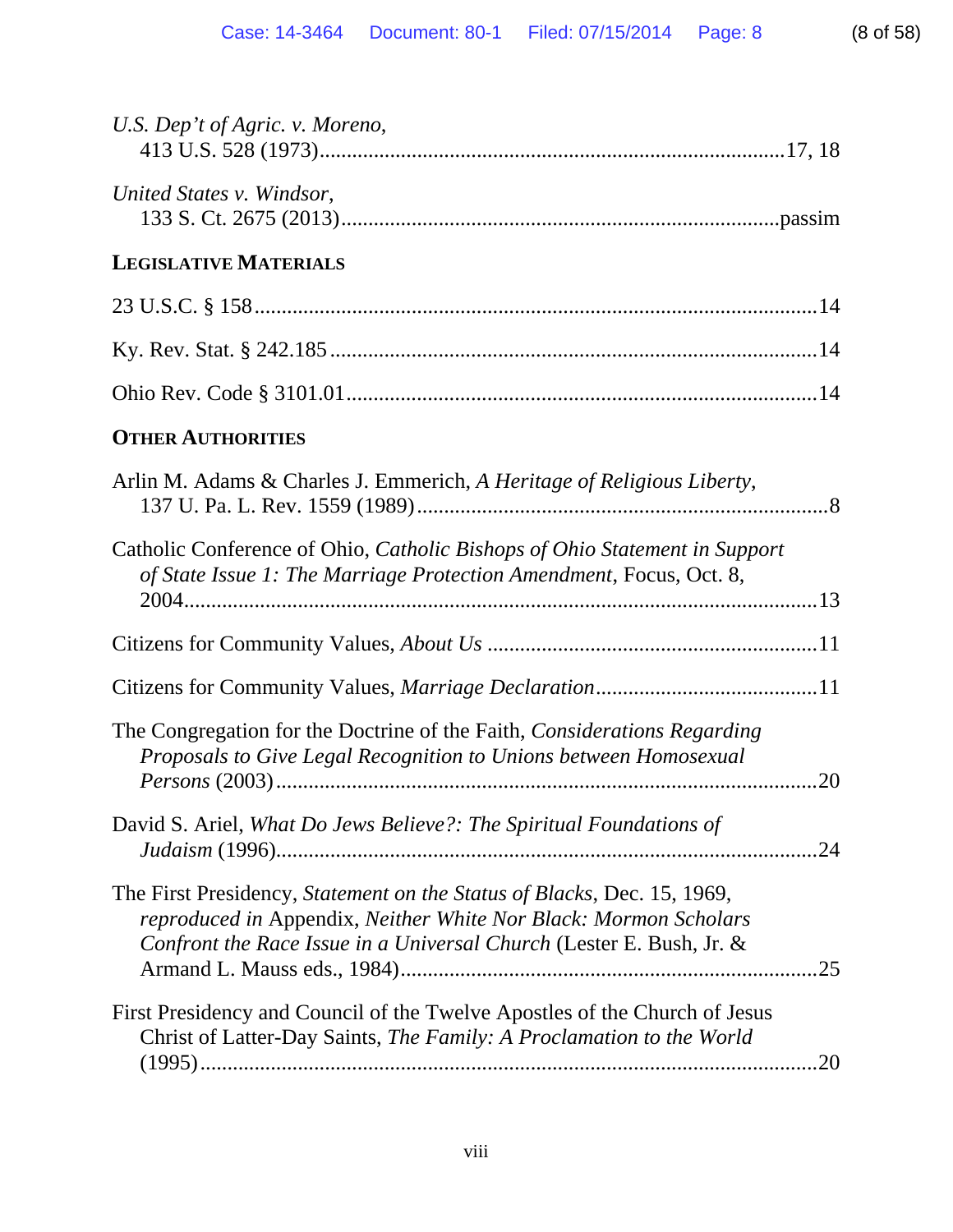| General Assembly of the Union of American Hebrew Congregations, Civil                                                                                                                                                                                                                                                                                                                                                                                               |
|---------------------------------------------------------------------------------------------------------------------------------------------------------------------------------------------------------------------------------------------------------------------------------------------------------------------------------------------------------------------------------------------------------------------------------------------------------------------|
|                                                                                                                                                                                                                                                                                                                                                                                                                                                                     |
| James Dao, After Victory, Crusader Against Same-Sex Marriage Thinks Big,                                                                                                                                                                                                                                                                                                                                                                                            |
| Joseph F. Smith et al., <i>Presentation of the First Presidency to the April 1896</i><br>Conference of the Church of Jesus Christ of Latter Day Saints, reprinted<br>in U.S. Congress, Testimony of Important Witnesses as Given in the<br>Proceedings Before the Committee on Privileges and Elections of the<br>United States Senate in the Matter of the Protest Against the Right of<br>Hon. Reed Smoot, A Senator from the State of Utah, to Hold His Seat 106 |
| Laurie Goodstein, Washington National Cathedral Announced It Will Hold                                                                                                                                                                                                                                                                                                                                                                                              |
| Michael G. Lawler, Marriage and the Catholic Church: Disputed Questions<br>.23                                                                                                                                                                                                                                                                                                                                                                                      |
| Michelle Goldberg, "Homosexuals Are Hellbound!" Salon (Oct. 18, 2004,                                                                                                                                                                                                                                                                                                                                                                                               |
| Nan D. Hunter, Living with Lawrence, 88 Minn. L. Rev. 1103 (2004) 16                                                                                                                                                                                                                                                                                                                                                                                                |
| National Institute on Money in State Politics, Ohio 2004 Issue 1: Same -sex                                                                                                                                                                                                                                                                                                                                                                                         |
|                                                                                                                                                                                                                                                                                                                                                                                                                                                                     |
| Rabbi Elliot Dorff et al., Rabbinical Assembly, Rituals and Documents of<br>Marriage and Divorce for Same-Sex Couples (Spring 2012) 20                                                                                                                                                                                                                                                                                                                              |
| Rev. Dr. C. Welton Gaddy, President, Interfaith Alliance, Same-Gender<br>Marriage & Religious Freedom: A Call to Quiet Conversations and                                                                                                                                                                                                                                                                                                                            |
| Robert P. Jones, Religious Americans' Perspectives on Same-Sex Marriage                                                                                                                                                                                                                                                                                                                                                                                             |
| Roman Catholic Church, <i>Catechism of the Catholic Church</i> 1635 (1995 ed.) .24, 25                                                                                                                                                                                                                                                                                                                                                                              |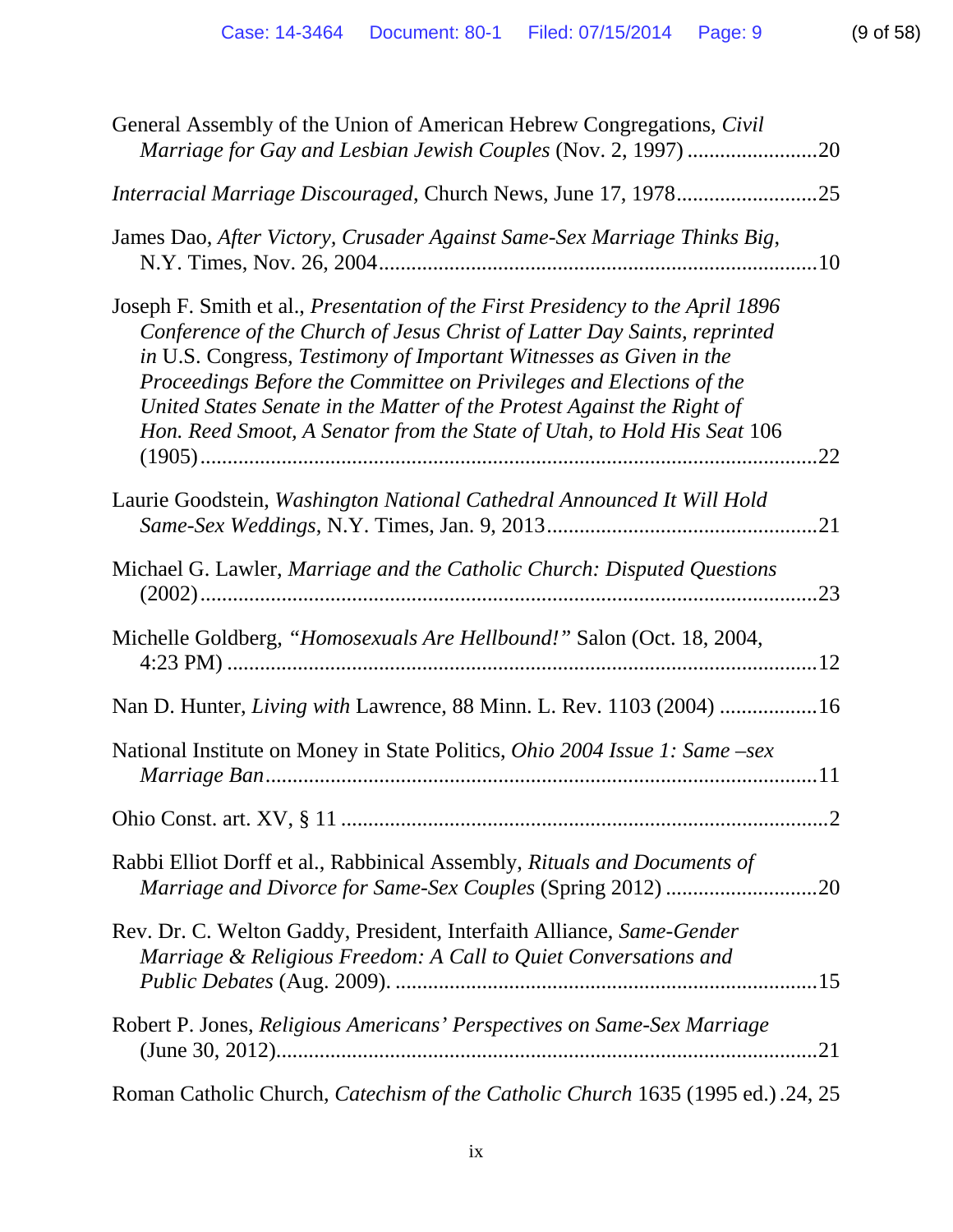| Sabrina Eaton & Brandon Blackwell, Advocates Think Rulings Will Help       |
|----------------------------------------------------------------------------|
| Same-Sex Marriage Debate in Battleground Ohio, ABC News, Oct. 19,          |
| Shaila Dewan, United Church of Christ Backs Same-Sex Marriage, N.Y.<br>.20 |
| Society for Humanistic Judaism, Society for Humanistic Judaism Supports    |
| Southern Baptist Convention, Position Statement on Church and State22      |
| Unitarian Universalist Association, Unitarian Univeralists Support Freedom |
|                                                                            |
|                                                                            |
|                                                                            |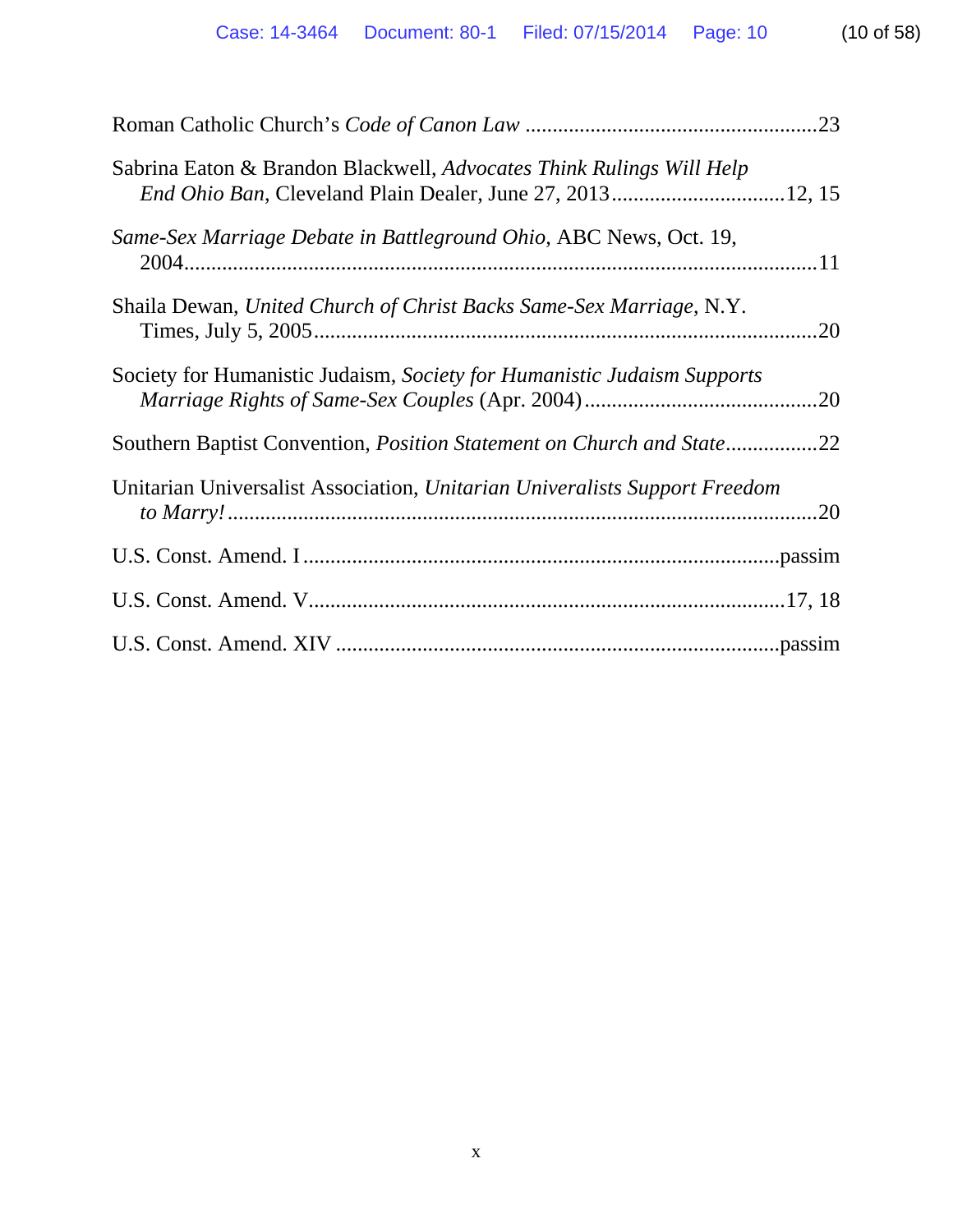## **IDENTITY AND INTEREST OF** *AMICI*

*Amici curiae* are a diverse group of religious and cultural organizations that advocate for religious freedom, tolerance, and equality. *See* Appendix filed herewith. *Amici* have a strong interest in this case due to their commitment to religious liberty, civil rights, and equal protection of law.

\*\*\*

All parties have consented to the filing of this *amicus* brief. No party's counsel authored this brief in whole or in part, and no party, party's counsel, or other person contributed money intended to fund the preparation or submission of this brief.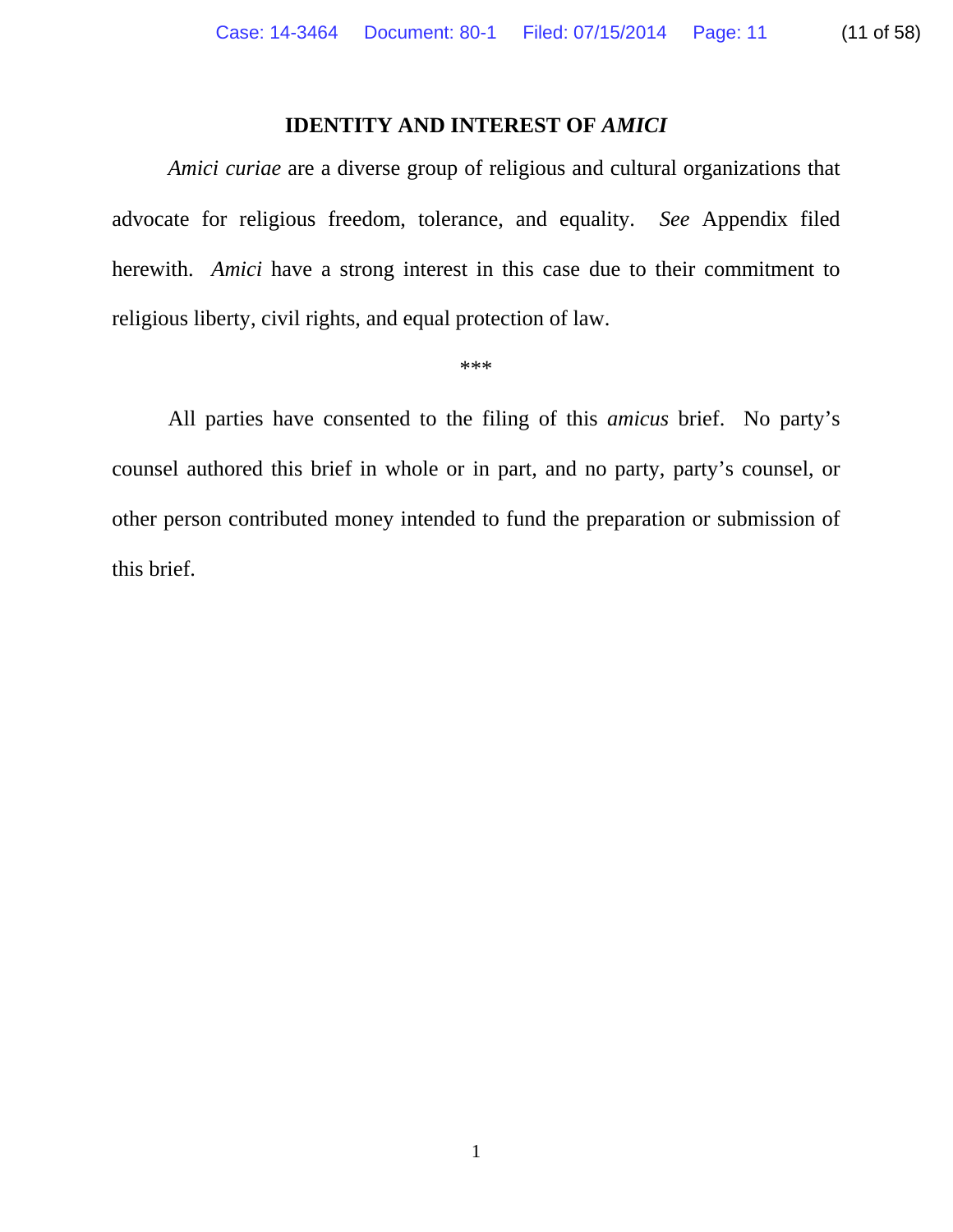#### **SUMMARY OF ARGUMENT**

*Amici* support appellees' challenge to the constitutionality of Ohio's marriage ban, including Ohio Const. art. XV, § 11 (the "Marriage Ban"). *Amici* contend that the Marriage Ban violates not only the Fourteenth Amendment's Due Process and Equal Protection Clauses, but also the First Amendment's Establishment Clause. A decision overturning the Marriage Ban would assure full state recognition of civil marriages, while allowing religious groups the freedom to choose how to define marriage for themselves. Many religious traditions, including those practiced by many of the undersigned *amici*, attribute religious significance to the institution of marriage. *See Turner v. Safley*, 482 U.S. 78, 96 (1987) ("[M]any religions recognize marriage as having spiritual significance."). But religious views differ regarding what marriages qualify to be solemnized. Under the First Amendment, which safeguards religious liberty *for all*, selective religious understandings cannot define marriage recognition for purposes of civil law.

 It is a violation of the First Amendment to deny individuals the right to marry on the grounds that such marriages would offend the tenets of a particular religious group. *Cf. Loving v. Virginia*, 388 U.S. 1, 11–12 (1967) (rejecting religious justification for law restricting right of individuals of different races to marry). Ohio's Marriage Ban flouts this fundamental principle by incorporating a

2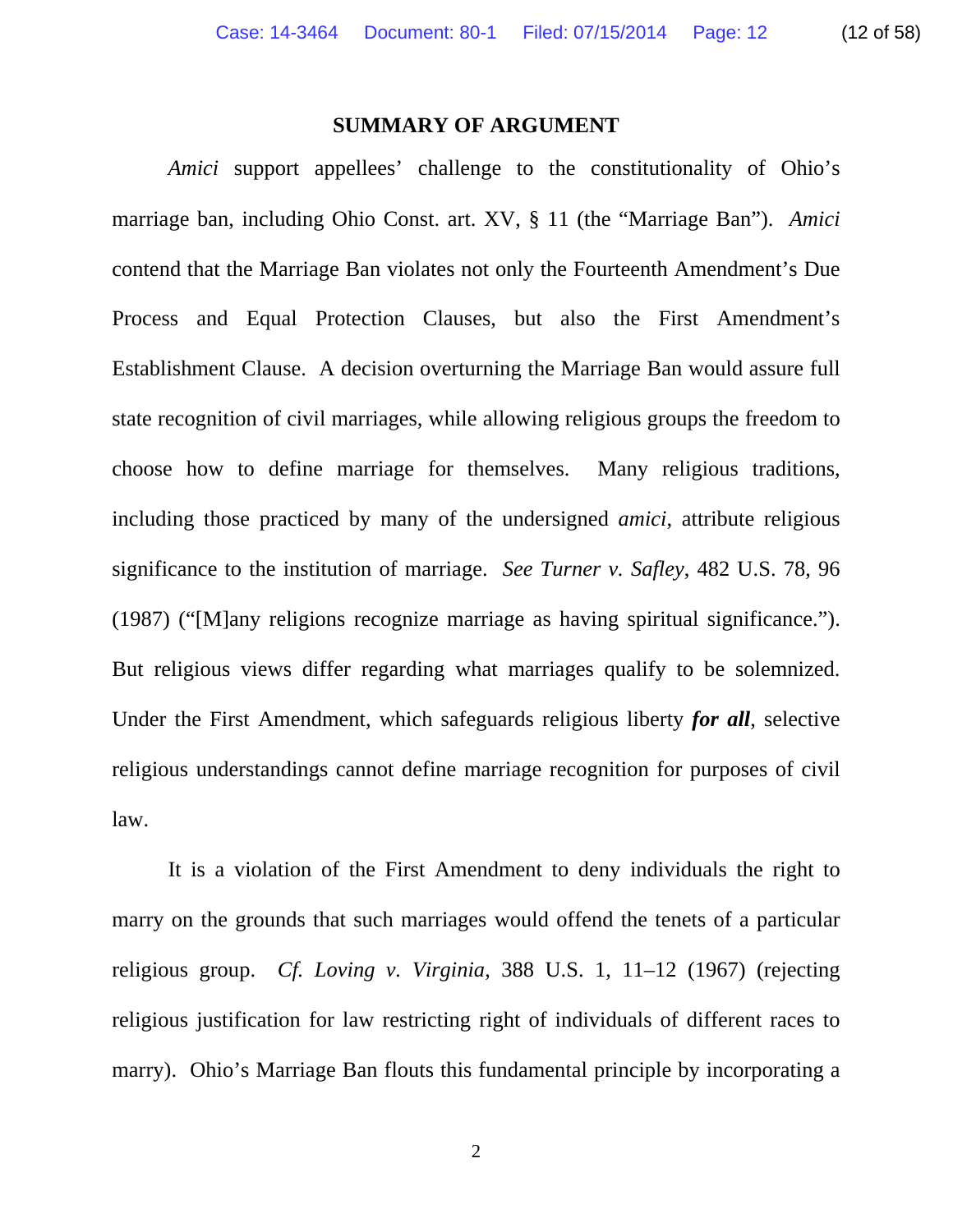particular religious definition of marriage into law—a definition inconsistent with the faith beliefs of many religious groups, including many of the undersigned *amici*, who embrace an inclusive view of marriage. Ohio had no legitimate secular purpose in adopting that selective religious definition of marriage. The legislative history and ballot initiative campaign demonstrate that those responsible for passing the Marriage Ban had the specific motive of tying the definition of marriage to a particular religious tradition's understanding of that civil institution. The Marriage Ban is therefore unconstitutional under the Establishment Clause.

 This Establishment Clause analysis also supports appellees' argument that the Marriage Ban is unconstitutional under the Fourteenth Amendment's Equal Protection Clause. Under a line of cases decided by the U.S. Supreme Court, including most recently *United States v. Windsor*, 133 S. Ct. 2675 (2013), and *Lawrence v. Texas*, 539 U.S. 558 (2003), moral condemnation of an identifiable group is never a legitimate governmental interest. While *amici* recognize the role that religious and moral beliefs have in shaping the public policy views of citizens and legislators, governmental action motivated by such beliefs alone and directed inherently toward the disparagement of a single identifiable group cannot survive even the lowest level of constitutional review. This principle, which is common to Establishment Clause and Equal Protection analysis alike, renders the Marriage Ban unconstitutional under both provisions.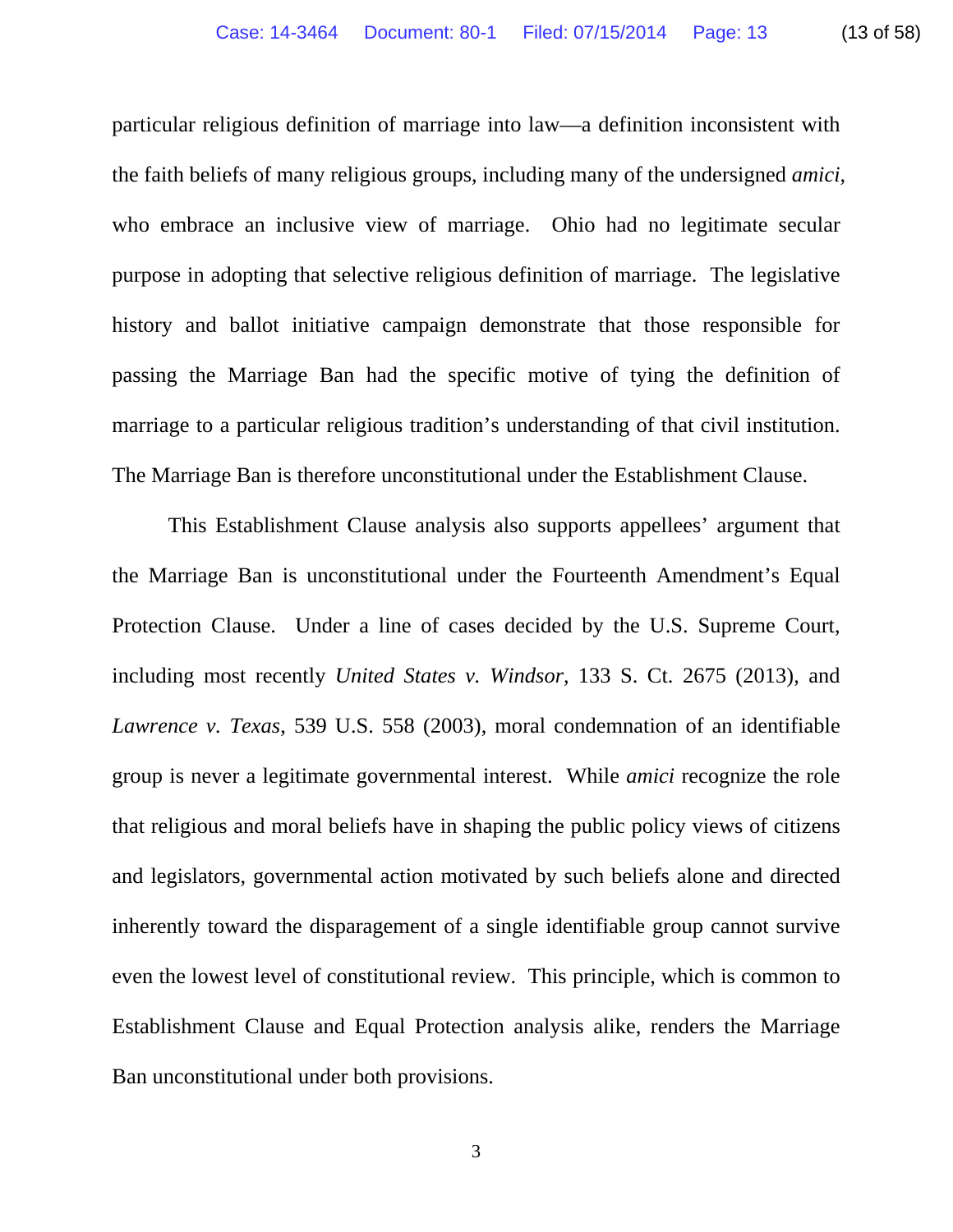Finally, contrary to the arguments of some supporters, the Marriage Ban is not rationally related to a legitimate governmental interest in protecting religious liberty. Such arguments fail to explain how a ruling invalidating the Marriage Ban would interfere with religious liberty in any way. The case at bar concerns whether same-sex couples are entitled to the benefits of civil marriage. Concerns related to the potential for anti-discrimination suits are a red herring: laws and policies barring anti-gay discrimination are already on the books in cities and counties in Ohio. While protecting religious liberty is a legitimate governmental interest in general, what the proponents of the Marriage Ban actually urge is that Ohio be allowed to enact a particular religious view of marriage to the exclusion of other religious views. State governments have no legitimate interest in enacting legislation that merely adopts a particular version of Judeo-Christian religious morality. Far from serving a legitimate governmental interest, using the law to enshrine such religious doctrine would violate both the Establishment Clause and the Fourteenth Amendment.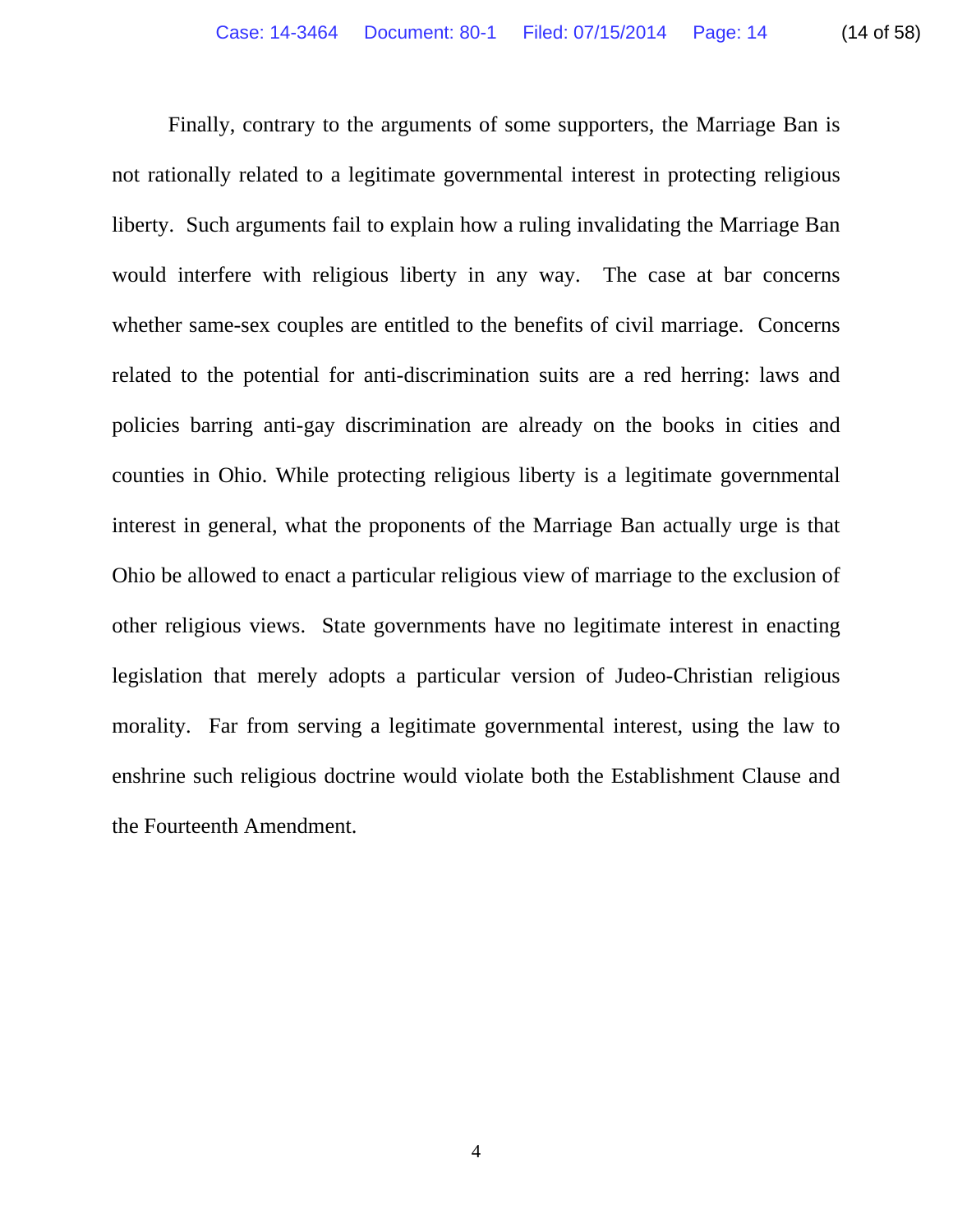#### **ARGUMENT**

 The Establishment Clause's secular purpose requirement and the Fourteenth Amendment's Equal Protection Clause speak with one voice against legislative resort to moral and religious condemnation of identifiable groups: the government's action must serve a legitimate, secular purpose. The purpose doctrines under both Clauses are cut from the same cloth, and analysis under one can inform the other.

 The U.S. Supreme Court has long implicitly acknowledged the connection between religious justifications and the Equal Protection guarantee. The Supreme Court's decision overturning a Virginia law that forbade marriage between persons of different races is illustrative. In *Loving v. Virginia*, the Court dismissed a Virginia trial judge's proffered religion-based rationale, which cited God's hand in creating different races, and recognized instead that "[t]here is patently no legitimate overriding purpose independent of invidious racial discrimination which justifies this classification." 388 U.S. 1, 11 (1967). Ultimately, the Court concluded that the anti-miscegenation law served no secular purpose and was based on nothing more than racial discrimination—even if grounded in moral or religious belief.

 The Northern District of California's decision in *Perry v. Schwarzenegger* (held by the Supreme Court to be the final decision overturning California's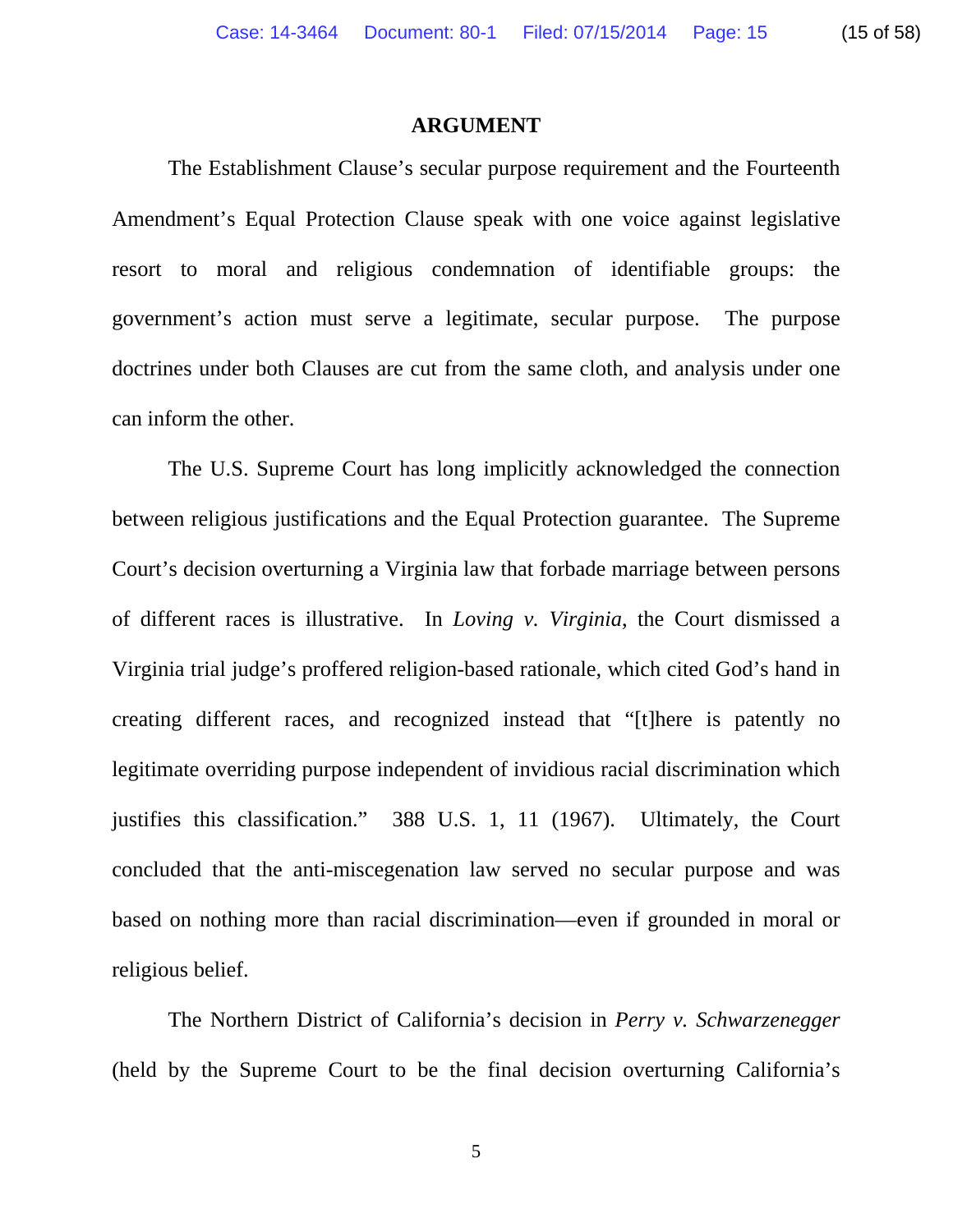Proposition 8) further illustrates the overlap between these doctrines. 704 F. Supp. 2d 921 (N.D. Cal. 2010), *aff'd sub nom. Perry v. Brown*, 671 F.3d 1052 (9th Cir. 2012), *vac'd for lack of standing to bring appeal sub nom. Hollingsworth v. Perry*, 133 S. Ct. 2652 (2013). Drawing upon both the First and Fourteenth Amendments, the court observed the distinction in constitutional law between "secular" and "moral or religious" state interests. *Id.* at 930–31 (citing *Lawrence*, 539 U.S. at 571, and *Everson v. Bd. of Educ. of Ewing Tp.*, 330 U.S. 1, 15 (1947)). The court recognized that the state had no legitimate "interest in enforcing private moral or religious beliefs without an accompanying secular purpose." *Id.* The evidence presented in *Perry*'s lengthy bench trial established that "moral and religious views form[ed] the only basis for a belief that same-sex couples are different from opposite-sex couples." *Id.* at 1001. Acknowledging the lack of a secular purpose, the *Perry* court ultimately concluded that the only conceivable basis for Proposition 8 was a "private moral view that same-sex couples are inferior." *Id.* at 1003. Such moral disapproval of a group is not a legitimate governmental interest. *Id.*

 The Establishment Clause supports an outcome here similar to *Perry*'s. Just as the Supreme Court has rejected moral justifications under the Equal Protection Clause, Establishment Clause concerns arise when legislation is motivated by a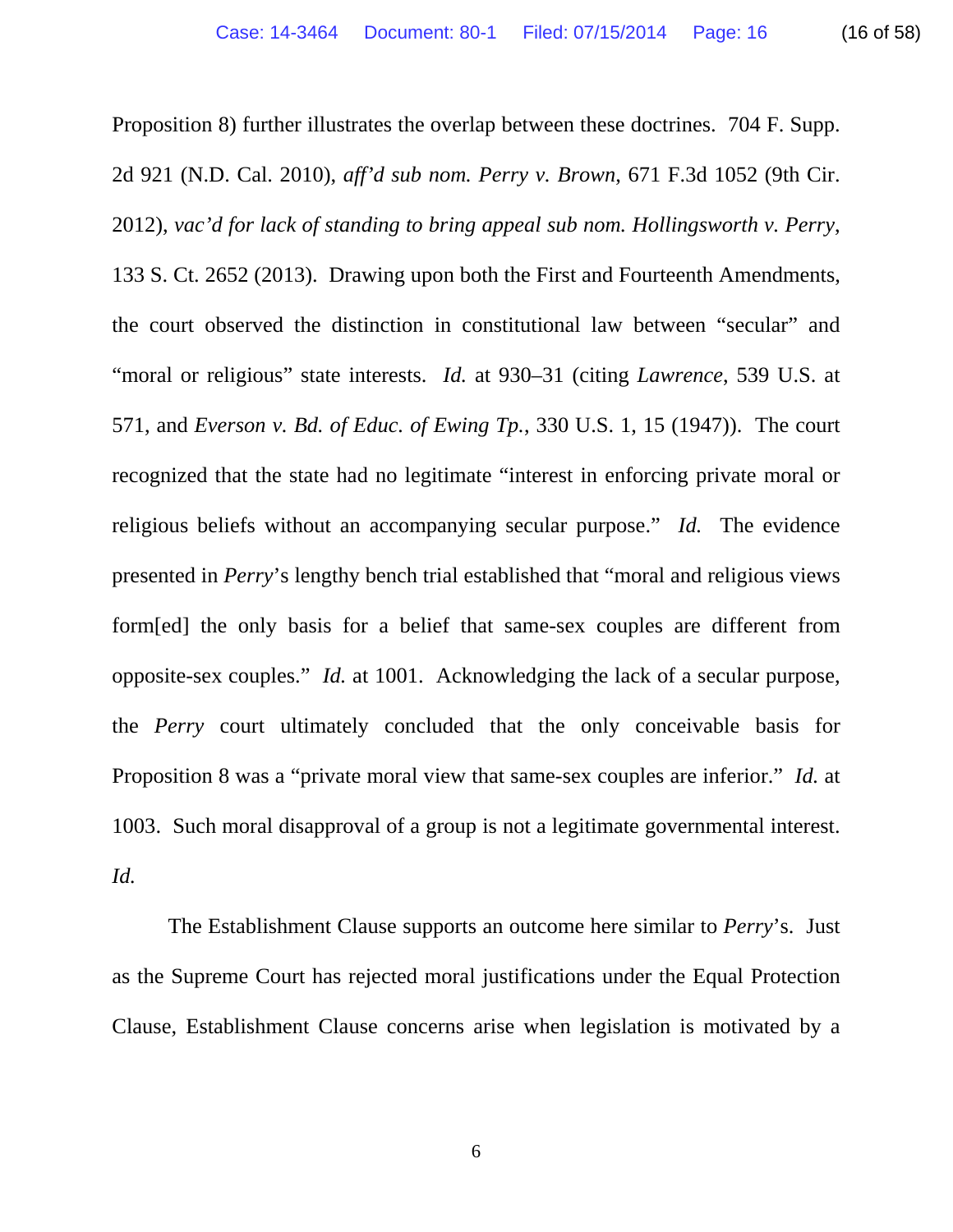particular *religious* doctrine. The Marriage Ban's failings under the Establishment Clause illuminate and inform its failings under the Equal Protection Clause.

# **I. The Ohio Marriage Ban violates the Establishment Clause because it was enacted with the purpose of imposing a particular religious understanding of marriage as law.**

Religious belief can play an important role in the formation of some people's public policy preferences. But that role must be tempered by principles of religious liberty, as "political division along religious lines was one of the principal evils against which the First Amendment was intended to protect." *Comm. for Pub. Educ. & Religious Liberty v. Nyquist*, 413 U.S. 756, 796 n.54 (1973). The Ohio Marriage Ban runs afoul of longstanding Establishment Clause principles because it has a primarily religious purpose—to write one particular religious understanding of marriage into the law—at the expense of positions taken by other religious traditions.

# **A. The Establishment Clause prohibits laws that have the primary purpose or effect of aiding or favoring one religious view over others.**

Since this country's founding, the concept of religious liberty has included the equal treatment of all faiths without discrimination or preference. *See Larson v. Valente*, 456 U.S. 228, 244 (1982) ("The clearest command of the Establishment Clause is that one religious denomination cannot be officially preferred over another."). As the Supreme Court explained in *Larson*: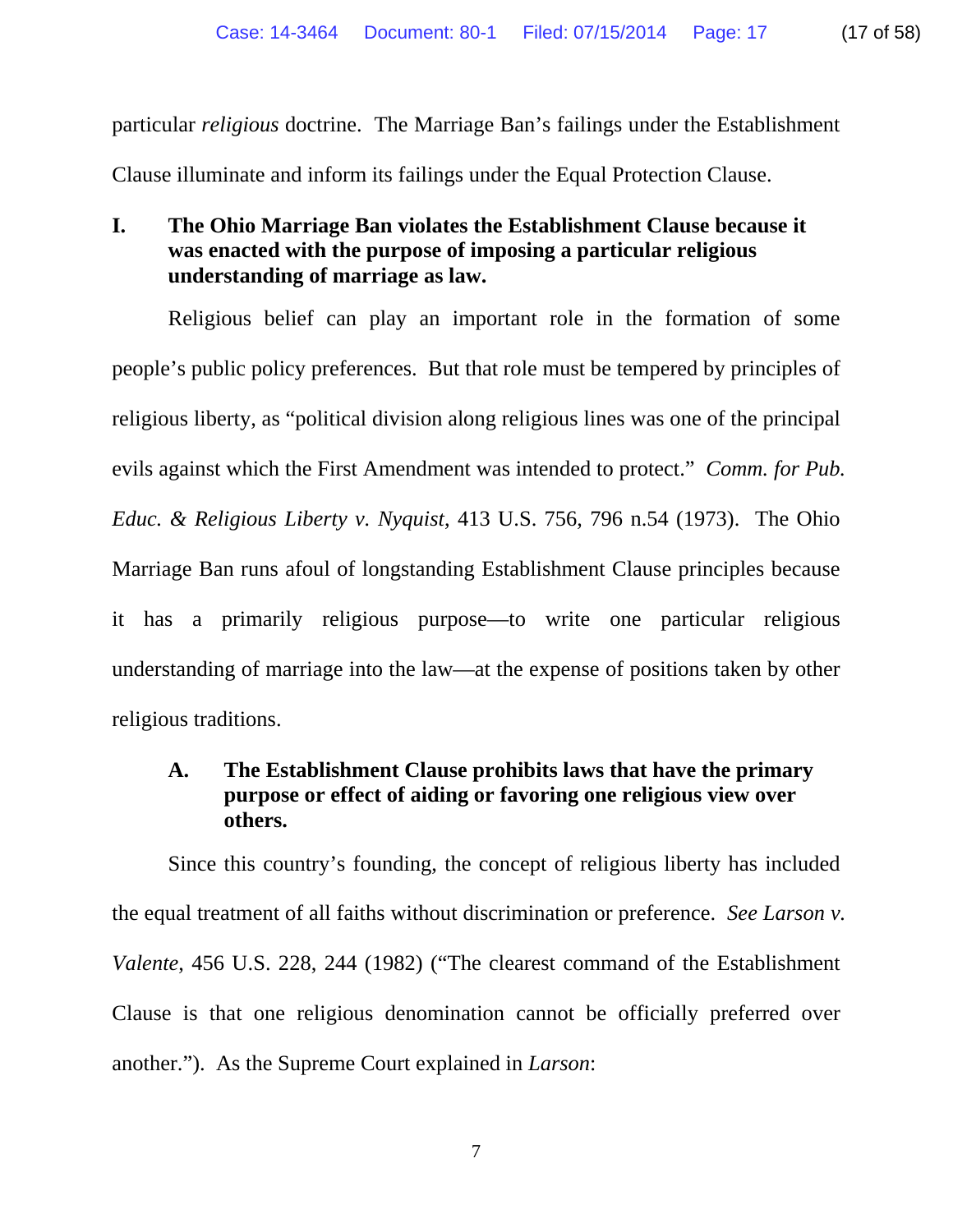Madison's vision—freedom for all religion being guaranteed by free competition between religions naturally assumed that every denomination would be equally at liberty to exercise and propagate its beliefs. But such equality would be impossible in an atmosphere of official denominational preference. Free exercise thus can be guaranteed only when legislators—and voters are required to accord to their own religions the very same treatment given to small, new, or unpopular denominations.

*Id.* at 245; *see also* Arlin M. Adams & Charles J. Emmerich, *A Heritage of Religious Liberty*, 137 U. Pa. L. Rev. 1559, 1636 (1989) ("The . . . proposition, that government may not prefer one religion over any other, receives overwhelming support in the American tradition of church and state.").

"[I]n . . . light of its history and the evils it was designed forever to suppress," the Supreme Court has consistently given the Establishment Clause "broad meaning." *Everson v. Bd. of Educ. of Ewing Tp.*, 330 U.S. 1, 14–15 (1947). The Supreme Court has invalidated laws that aid one particular religion. *Id.* at 15–16 ("Neither a state nor the Federal Government can . . . pass laws which aid one religion, aid all religions, or prefer one religion over another."). It has also rejected any law that has the purpose or primary effect of advancing certain religious denominations over others or advancing religious over non-religious beliefs. *See, e.g.*, *Larson*, 456 U.S. at 244, 247 (invalidating a law that distinguished between religious organizations based on how they collected funds because it "clearly grant[ed] denominational preferences"); *Edwards v. Aguillard*, 482 U.S. 578 (1987)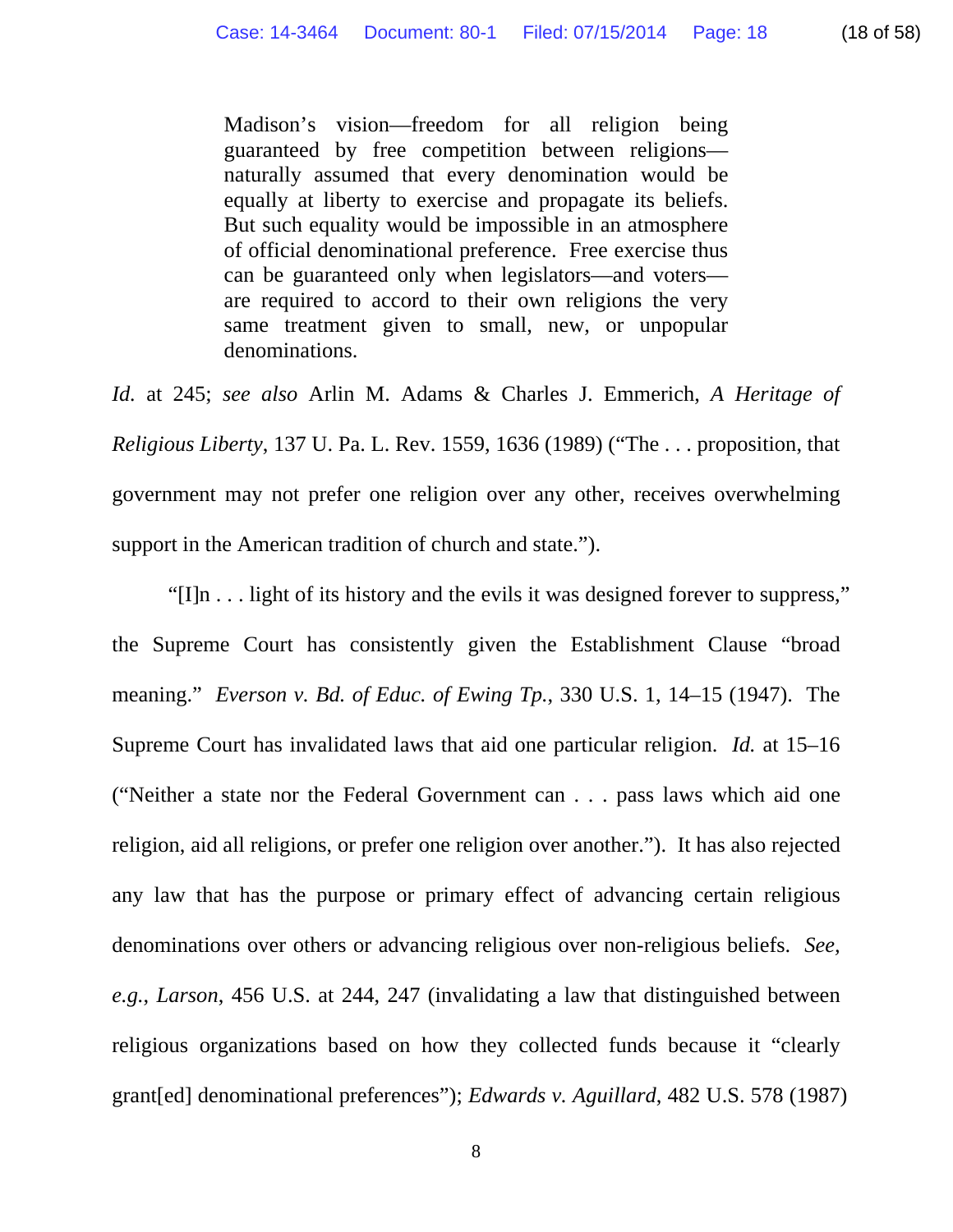(holding law requiring teaching of creationism when evolution is taught

unconstitutional because it lacked a secular purpose). The Establishment Clause "forbids alike preference of a religious doctrine or the prohibition of theory which is deemed antagonistic to a particular dogma." *Epperson v. Arkansas*, 393 U.S. 97, 103, 106 (1968) (striking down state ban on teaching evolution in public schools where "sole reason" for the law was that evolution was "deemed to conflict with a particular religious doctrine"). In *Lemon v. Kurtzman*, the Supreme Court distilled the above-described principles into a test that remains instructive: a law must have a secular purpose; its primary effect cannot be to advance or inhibit religion; and it must not result in excessive governmental entanglement with religion. 403 U.S. 602, 622 (1971).

Relevant here is the secular purpose requirement. The Supreme Court has discussed this rule at length, noting that "the secular purpose required has to be genuine, not a sham, and not merely secondary to a religious objective." *McCreary Cnty. v. ACLU of Ky.*, 545 U.S. 844, 864 (2005). The Court has emphasized that this test has "bite," such that a law will not survive scrutiny under the Establishment Clause simply because "some secular purpose" is constructed after the fact. *Id.* at 865 & n.13.

The Court has explained that examination of the purpose of a law "is a staple of statutory interpretation that makes up the daily fare of every appellate court in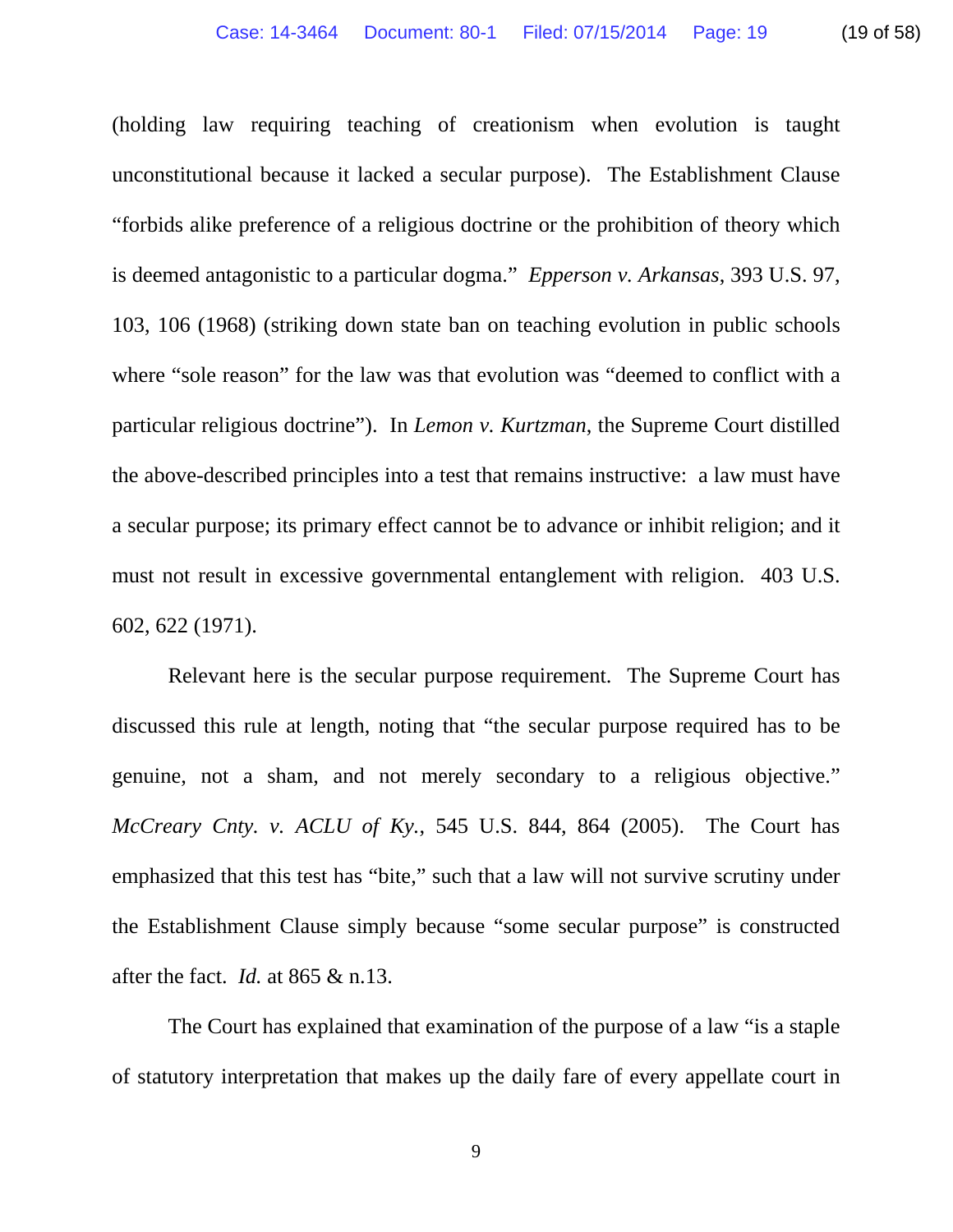the country." *Id.* at 861. Employing traditional tools of statutory interpretation allows a court to determine legislative purpose without resort to any "judicial psychoanalysis of a drafter's heart of hearts." *Id.* at 862.

Specifically, in examining a law's "preeminent purpose," courts look to a variety of sources, including legislative history, statements on the record, and testimony given by supporters. *Edwards*, 482 U.S. at 587, 591–92. In the case of voter initiatives, courts may look to ballot arguments, advertisements, and messages promoted by the campaign to pass the suspect law. *See Perry*, 704 F. Supp. 2d at 930.

#### **B. The Ohio Marriage Ban was enacted with a religious purpose based on a particular religious understanding of marriage.**

Ohio's Issue 1, also known as the Marriage Protection Amendment, (the "Amendment") amended the state constitution in 2004 (i) to define marriage as exclusively between a man and a woman and (ii) to prohibit the recognition of any "relationship[] of unmarried individuals that intend[s] to approximate the design, qualities, significance or effect of marriage."

The Amendment's supporters made no secret of the religious motivations behind it. Activist Phil Burress of Citizens for Community Values (CCV) spearheaded the public petition drive to put the Amendment on the ballot. James Dao, *After Victory, Crusader Against Same-Sex Marriage Thinks Big*, N.Y. Times, Nov. 26, 2004 (calling Burress "a Paul Revere for the movement against same-sex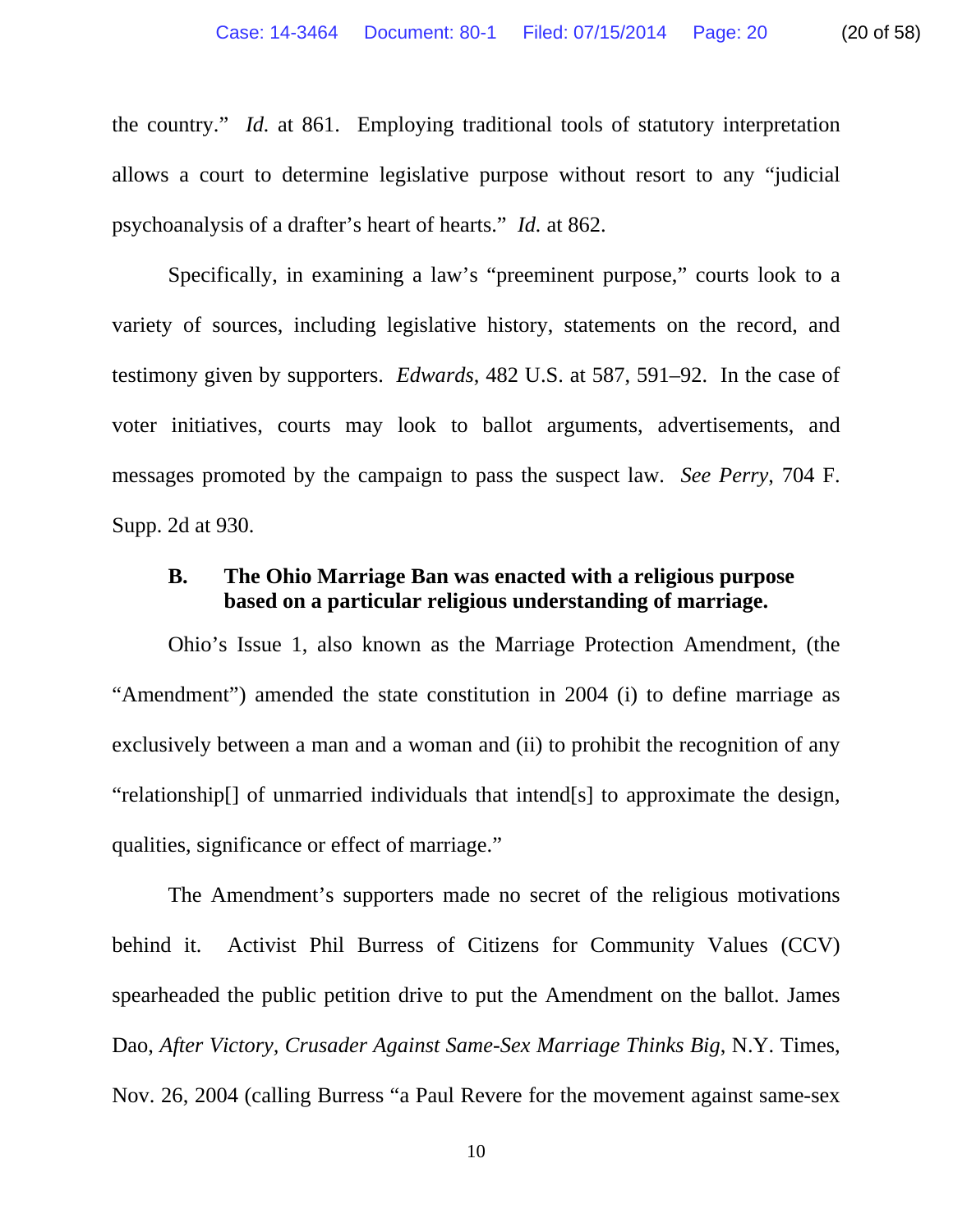marriage"). CCV was by far the largest donor to the campaign in favor of the Amendment, contributing over one million dollars. *See* National Institute on Money in State Politics, Ohio 2004 Issue 1: Same-sex Marriage Ban, http://www.followthemoney.org/database/StateGlance/ballot.phtml?m=334 (last visited June 28, 2014). CCV is a religious organization that "exists to promote Judeo-Christian moral values . . . ." Citizens for Cmty. Values, *About Us*, www.ccv.org/about-us (last visited June 28, 2014). CCV proclaims that it is "diligent in [its] efforts to encourage and affect legislation that protects family, and oppose[s] legislation that is harmful to those Judeo-Christian moral values upon which this country was founded." *Id.* CCV's position is that "[w]hen same-sex 'marriage' is legal within a state . . . [t]he traditional God-designed definition of marriage is trivialized. . . . It cannot coexist with religious freedoms." Citizens for Cmty. Values, *Marriage Declaration*, www.ccv.org/issues/homosexuality/ marriage-declaration (last visited June 28, 2014).

In the weeks leading up to the election in November 2004, Burress explained his support for the Amendment: "I think marriage is the most important institution ever created in the history of the world. Marriage was created by God." *Same-Sex Marriage Debate in Battleground Ohio*, ABC News, Oct. 19, 2004), http://abcnews.go.com/WNT/story?id=179867. More recently, Burress again invoked this religious basis for opposing same-sex marriage, saying, "You can't

11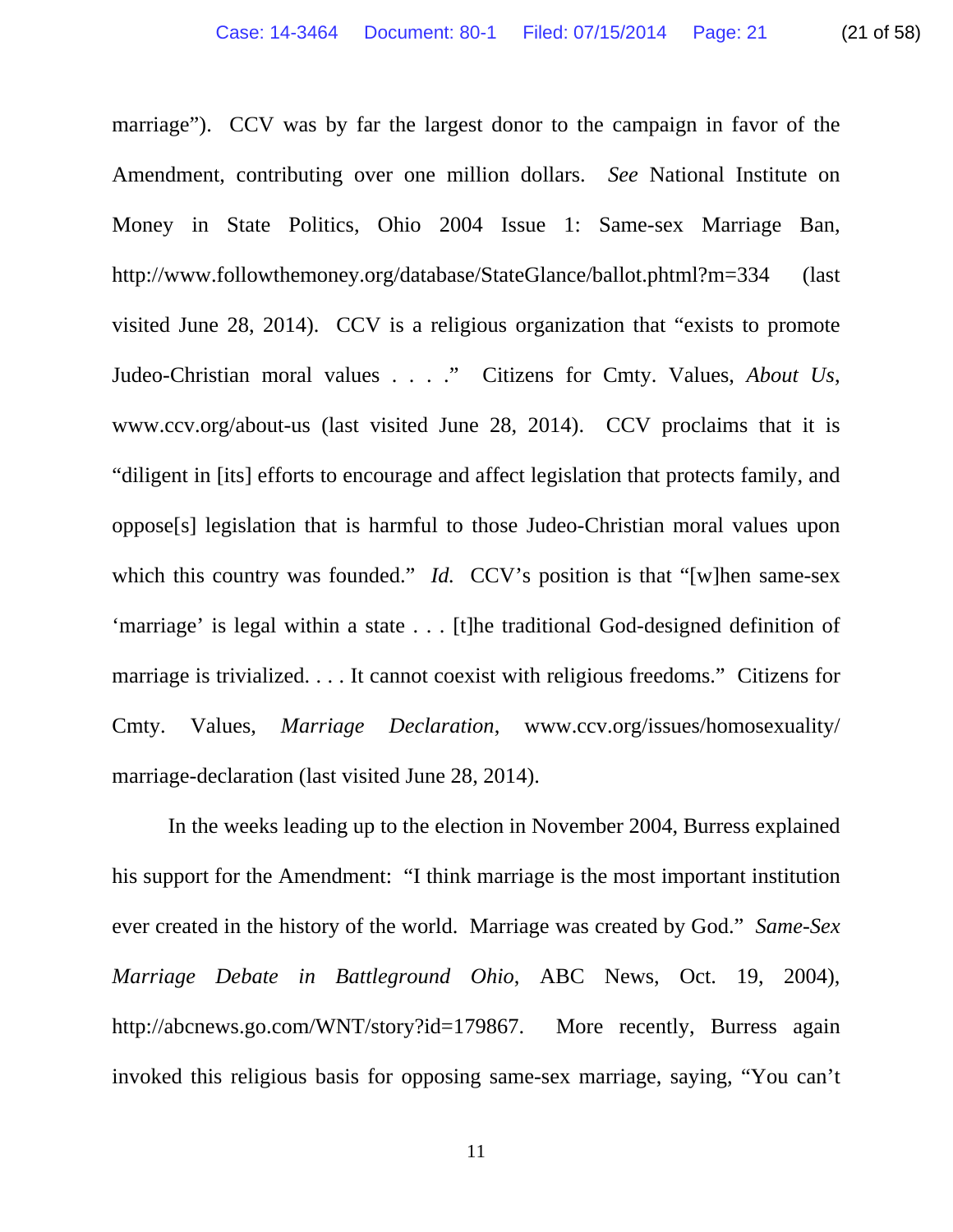allow same-sex marriage until you destroy all religions." Sabrina Eaton & Brandon Blackwell, *Advocates Think Rulings Will Help End Ohio Ban*, Cleveland Plain Dealer, June 27, 2013, at A1.

Other supporters, including Ohio religious leaders, couched the fight over the Amendment in overtly religious terms. Political advocate Patrick Johnston stated that he believed homosexuality to be a sin that "merits discrimination" and declared, "I support and endorse the criminalization of homosexuality." Michelle Goldberg, *"Homosexuals Are Hellbound!"* Salon (Oct. 18, 2004, 4:23 PM), http://www.salon.com/2004/10/18/gayohio/. Pastor Rod Parsley of World Harvest Church invoked clearly religious imagery when he said, "On November 2, I see people marching like a holy army to the voting booth. I see the holy spirit anointing you as you vote for life, as you vote for marriage, as you vote for the pulpit!" *Id.*

Ohio's Catholic leaders too advocated for the Amendment, sending a sixpage statement to their parishioners urging them to vote for the Amendment because:

> There should be no separation between one's faith and life in either public or private realms. Catholics should act on their beliefs with a well-formed conscience based on Sacred Scripture and Tradition. . . . By our voice and our vote, we should contribute to society's welfare and test its public life by the standards of right reason and Gospel truth. This is particularly urgent in light of the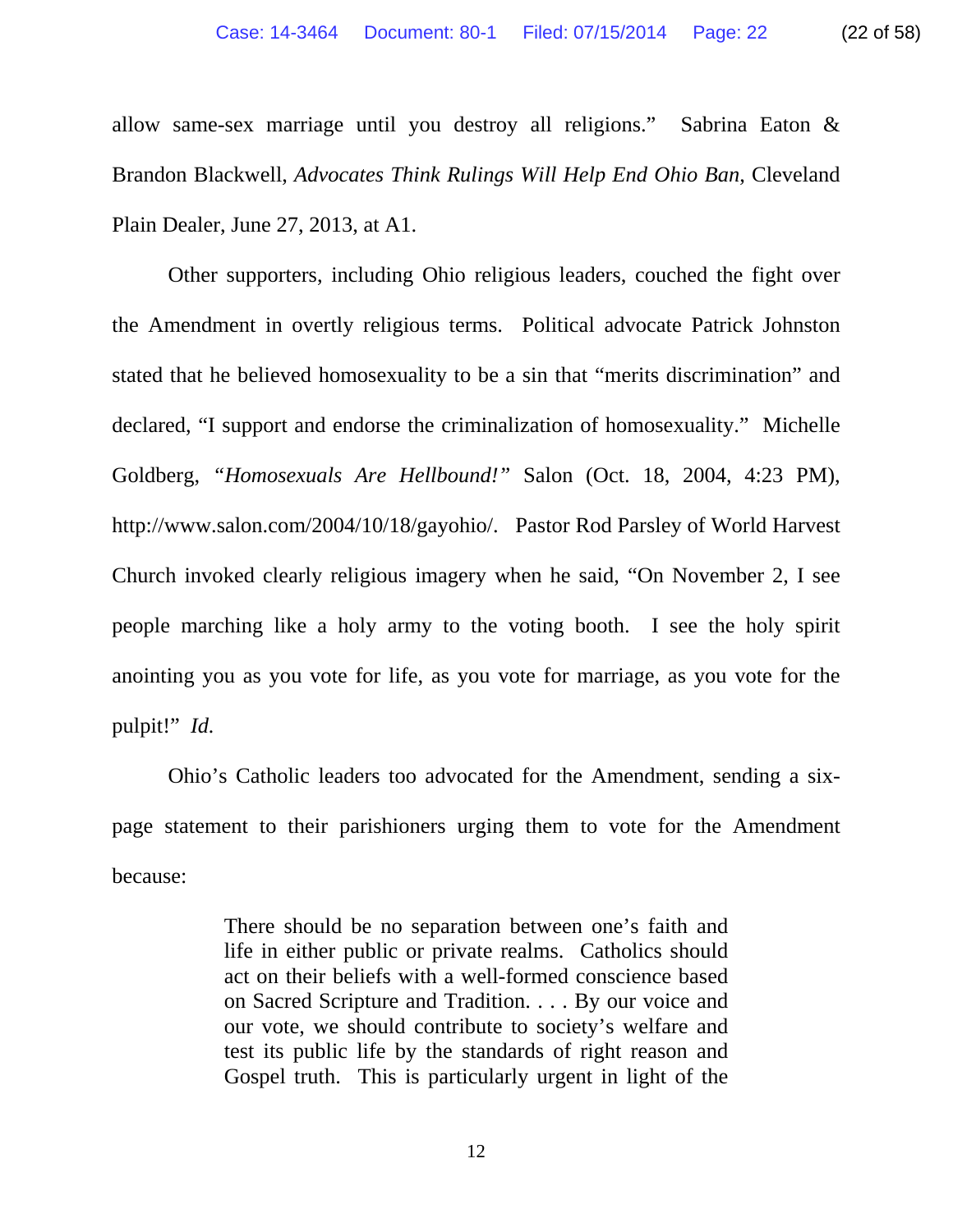need to defend marriage and to oppose the legalization of same-sex unions as marriages.

Catholic Conference of Ohio, *Catholic Bishops of Ohio Statement in Support of State Issue 1: The Marriage Protection Amendment*, Focus, Oct. 8, 2004, at 2. The Bishops went on to say, "Since the institution of marriage did not originate from either the Church or state, but from God, neither the Church nor state ought to alter the nature and structure of marriage. Therefore, as Catholic Bishops we ask all Catholics and others of good will to vote for the approval of Issue 1 on November 2." *Id.* at 4.

The fundamental message of those backing the Amendment was that a vote in favor would preserve and protect a specific religious definition of marriage and traditional religious values.

\*\*\*

Many laws could or do have religious support and are still constitutional. But two characteristics of the Amendment distinguish it from other laws that hew to religious traditions. First, most such laws do not arise from a comparable level of religious and morality-based rhetoric in the public record. The prominent role of religious and moral proselytizing in the public record, in promotional materials, and throughout every aspect of the campaign should raise concerns with this Court.

Second, laws that were partly influenced by religious considerations are constitutional if their *primary* purpose and effect are secular. For example, the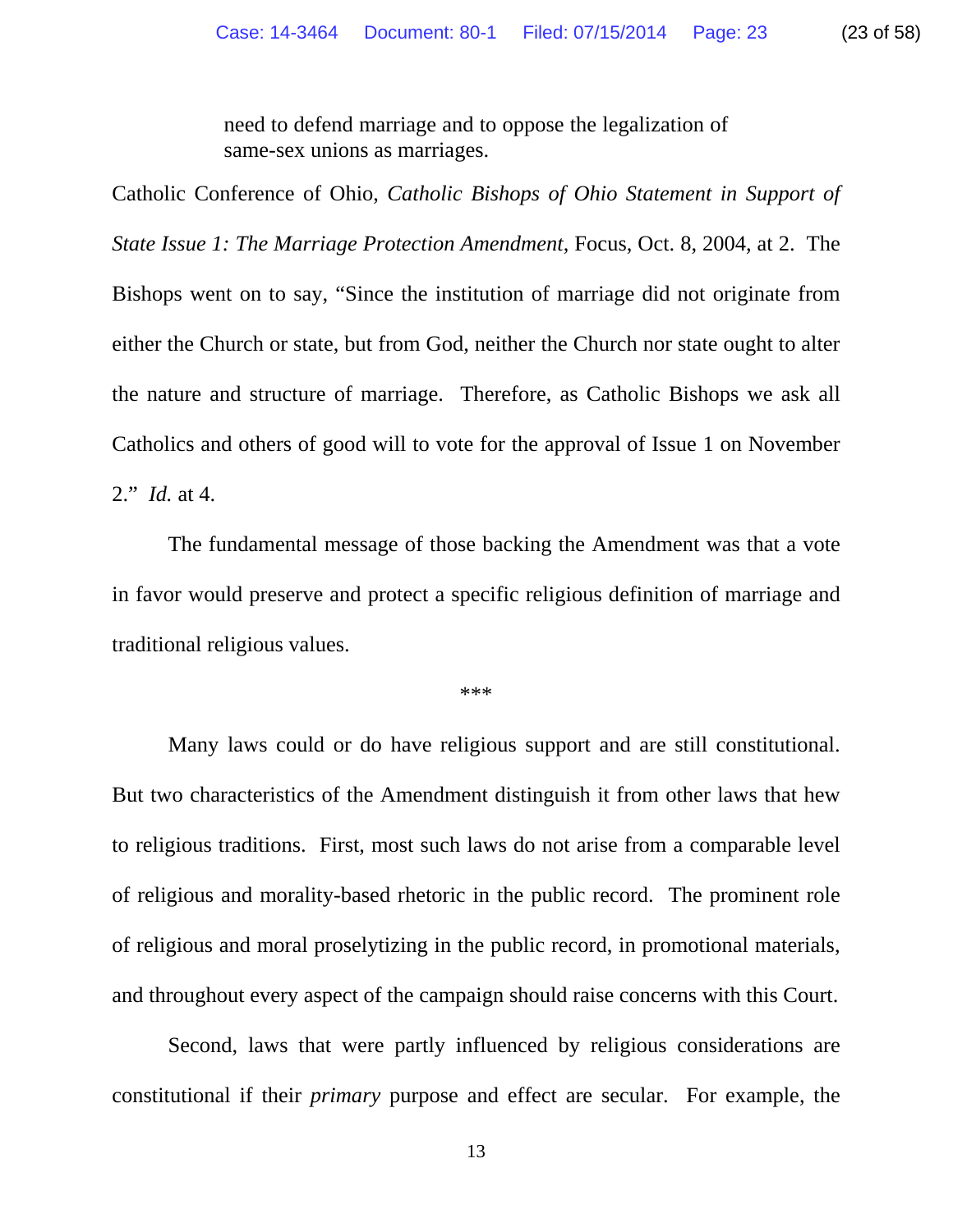beliefs of many religious adherents, including many Muslims, Mormons, and Methodists, require that they abstain from alcohol. And various laws restricting the sale and consumption of alcohol exist throughout the United States. *See, e.g.*, Ky. Rev. Stat. § 242.185 (permitting dry counties); 23 U.S.C. § 158 (National Minimum Drinking Age Act of 1984). Religious and moral understandings may have played a part in the decisions of some lawmakers to pass such laws. But unlike the Marriage Ban, constitutional alcohol laws have legitimate, secular purposes—preventing driving deaths or protecting children from addiction—and their primary effect is to advance these governmental interests, not religion.

Conversely the Marriage Ban has no legitimate secular purpose. In fact, as measured at the time of enactment, the Amendment had no effect *except* to express a particular religious viewpoint. When the Amendment was passed, Ohio did not actually recognize same-sex marriages—the 2004 Ohio Defense of Marriage Act had already limited marriage to unions between a man and a woman. *See* Ohio Rev. Code § 3101.01(C). The impetus for the state's invidious Amendment was the desire of certain individuals and religious organizations to enshrine in their state constitution a particular religious understanding of marriage and to insulate it from state constitutional challenge.

In the religious sphere, even among adherents of Christianity, there was (and continues to be) considerable debate about how religion should treat marriage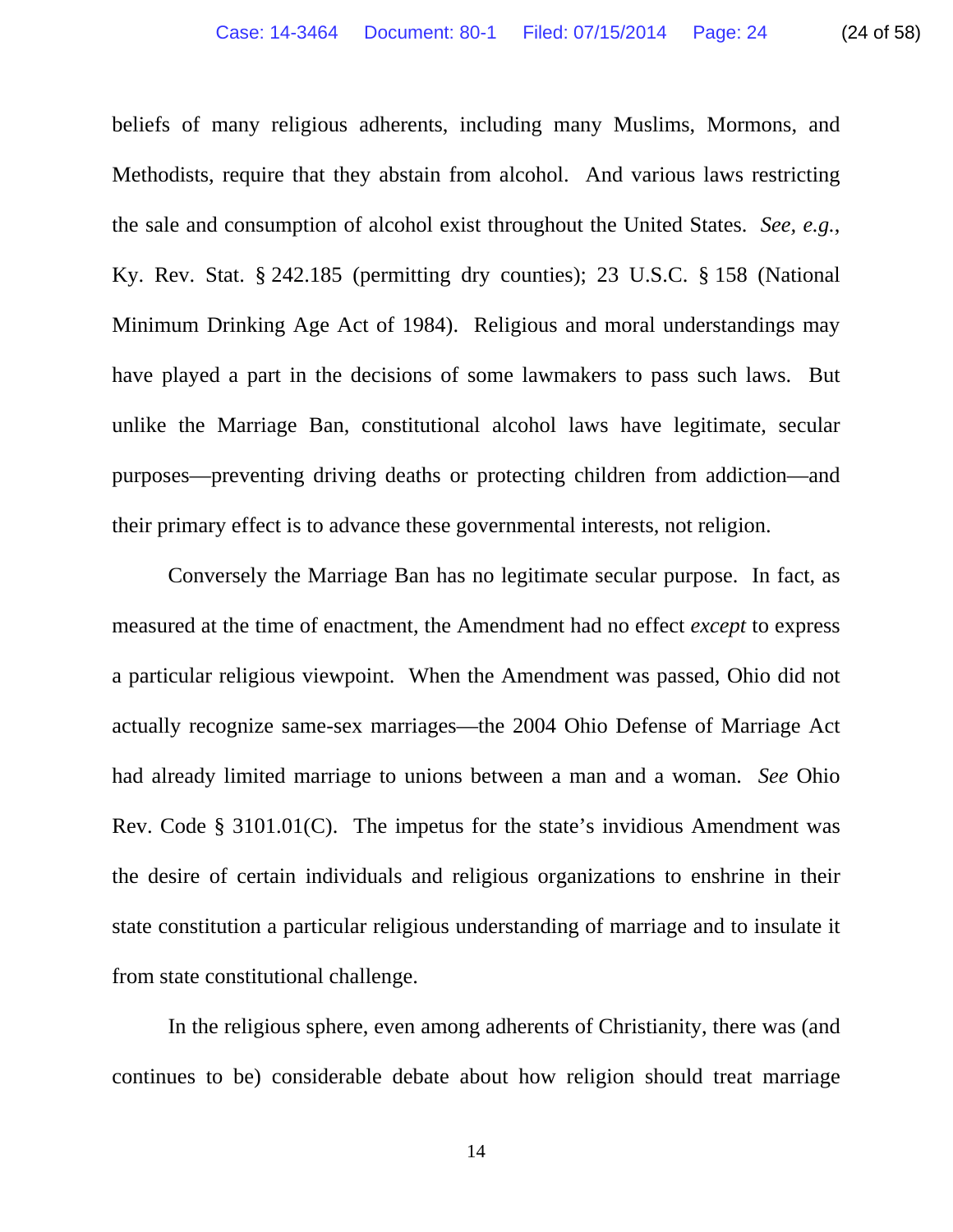between same-sex couples. The primary purpose of the Amendment was to take sides in this religious debate by putting the full force of the state behind an express moral and religious condemnation of a vulnerable minority—gays and lesbians whose relationships the Amendment's lead advocate characterized as incompatible with any religion. Eaton, *supra*. The restriction of marriage to opposite-sex couples was thus a quintessential governmental "endorsement" of religion—a misuse of governmental power to promote a particular religious view, with no legitimate secular purpose. The Marriage Ban is therefore unconstitutional under the Establishment Clause.

# **C. "Moral disapproval" does not render the Ohio Marriage Ban rationally related to a legitimate state interest.**

The Marriage Ban's Establishment Clause deficiencies support the conclusion that the Marriage Ban violates the Equal Protection Clause. Morality and religion play an important role in the lives of many Americans, and many are undoubtedly guided in their voting by personal religious and moral beliefs.<sup>1</sup> But to be constitutional under the Supreme Court's decisions in *Lawrence v. Texas*, 539 U.S. 558 (2003), *United States v. Windsor*, 133 S. Ct. 2675 (2013), and earlier cases, a law must be rationally related to a legitimate governmental interest beyond

 $\overline{a}$ 

<sup>&</sup>lt;sup>1</sup> It should be noted that *amici* generally do not believe that homosexuality or marriage between same-sex couples is immoral. *See, e.g.*, Rev. Dr. C. Welton Gaddy, President, Interfaith Alliance, *Same-Gender Marriage & Religious Freedom: A Call to Quiet Conversations and Public Debates* (Aug. 2009), http://www.interfaithalliance.org/equality/read.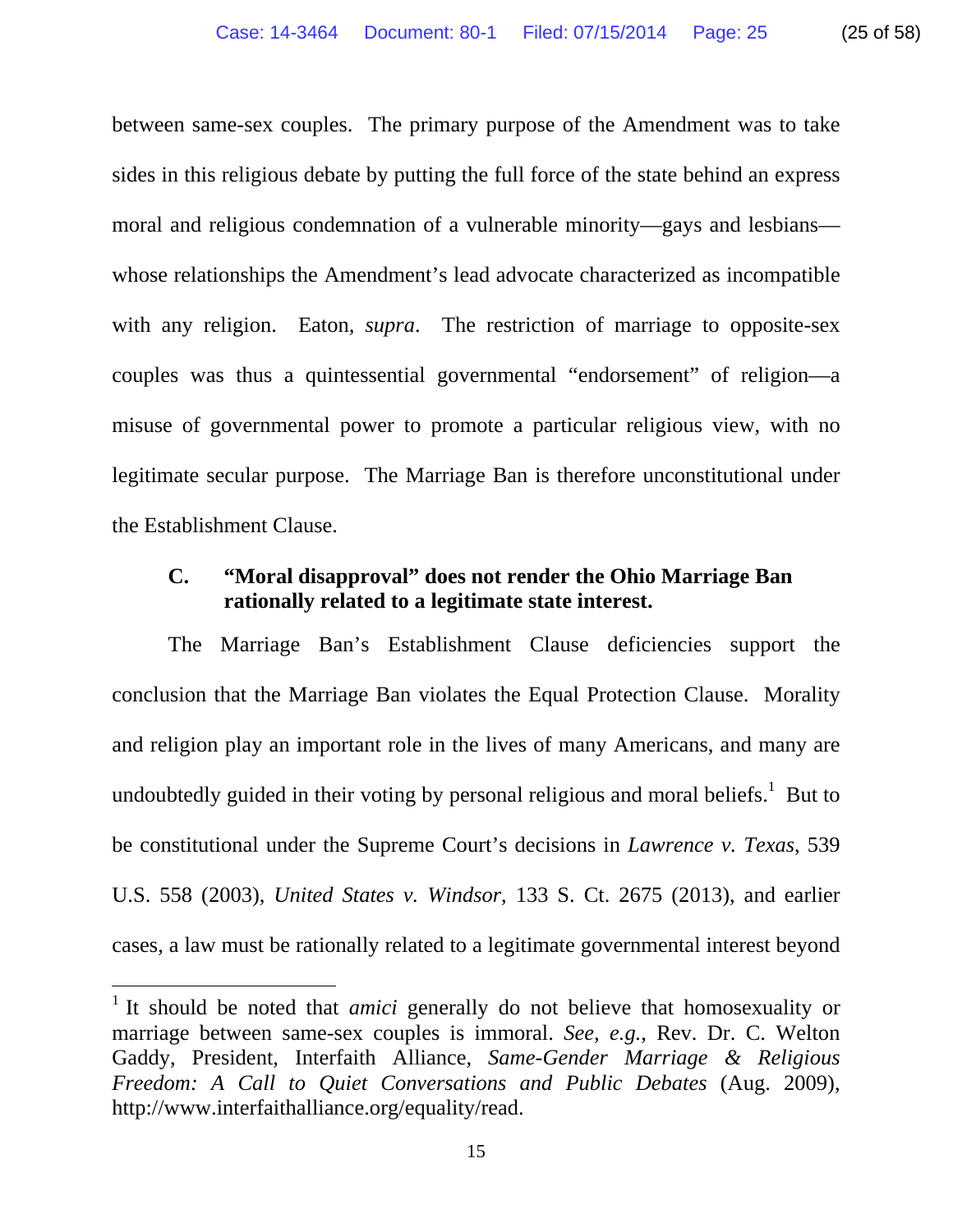Marriage Ban lacks any such legitimate purpose.

The Court held in *Lawrence* that "the fact that the governing majority in a State has traditionally viewed a particular practice as immoral is not a sufficient reason for upholding a law prohibiting the practice." 539 U.S. at 577 (quoting *Bowers v. Hardwick*, 478 U.S. 186, 216 (1986) (Stevens, J., dissenting)) (internal quotation marks omitted). Justice O'Connor observed in her *Lawrence* concurrence that "[m]oral disapproval of [a particular group], like a bare desire to harm the group, is an interest that is insufficient to satisfy rational basis review under the Equal Protection Clause." 539 U.S. at 582. Justice O'Connor further observed that the Court had "never held that moral disapproval, without any other asserted state interest, is a sufficient rationale under the Equal Protection Clause to justify a law that discriminates among groups of persons." *Id.* 

In *Windsor*, the Supreme Court found that Section 3 of the federal Defense of Marriage Act—by which Congress excluded married same-sex couples from

 $\overline{a}$ 

<sup>&</sup>lt;sup>2</sup> The majority opinion in *Lawrence* acknowledged the Equal Protection Clause theory as a "tenable argument," but grounded its decision in principles of due process in order to eliminate any questions as to the continuing validity of *Bowers v. Hardwick*, 478 U.S. 186 (1986). *See Lawrence*, 539 U.S. at 574–75. In its due process analysis, the Court spoke not only of a protected liberty interest in the conduct prohibited by the Texas law—consensual sexual relations—but also of the Court's concern with laws that "demean[]" gay people and "stigma[tize]" a group that deserves "respect." *Id.* at 571–75; *see also* Nan D. Hunter, *Living with*  Lawrence, 88 Minn. L. Rev. 1103, 1124 (2004).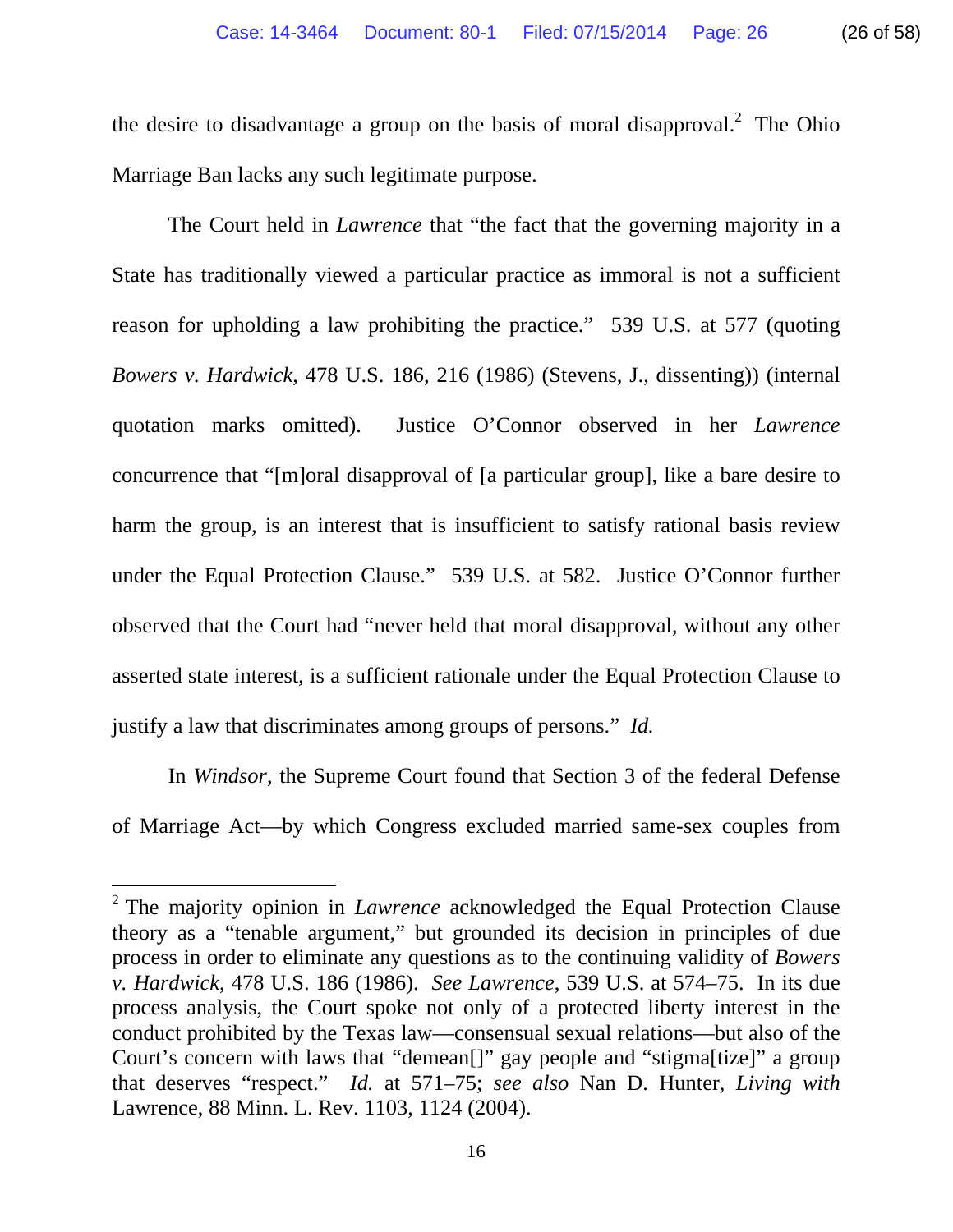over 1,100 federal rights, benefits, and obligations—had the purpose of expressing moral condemnation against gays and lesbians by demeaning the integrity of their relationships, as well as by expressing "animus" and a "bare . . . desire to harm a politically unpopular group." 133 S. Ct. at 2693–95. The Court held this purpose unconstitutional based on the equal protection guarantees of the Fifth Amendment. *Id.*

*Lawrence* and *Windsor* are just the latest cases where the Court invalidated laws reflecting a "bare . . . desire to harm a politically unpopular group." *See Romer v. Evans*, 517 U.S. 620, 634–35 (1996) (alteration in original) (citation omitted) (finding constitutional amendment banning gays and lesbians from receiving nondiscrimination protections in any local jurisdiction was motivated by animus and moral disapproval, and therefore unconstitutional under the equal protection clause); *U.S. Dep't of Agric. v. Moreno*, 413 U.S. 528, 534 (1973) (finding law targeting hippies unconstitutional under equal protection clause). In these cases, the Court properly stripped away the rationales proffered and concluded that "animus," "negative attitudes," "unease," "fear," bias," or "unpopular[ity]" actually motivated the legislative actions at issue. *Windsor*, 133 S. Ct. at 2693–95; *Lawrence*, 539 U.S. at 582; *Romer*, 517 U.S. at 634–35; *Moreno*, 413 U.S. at 534.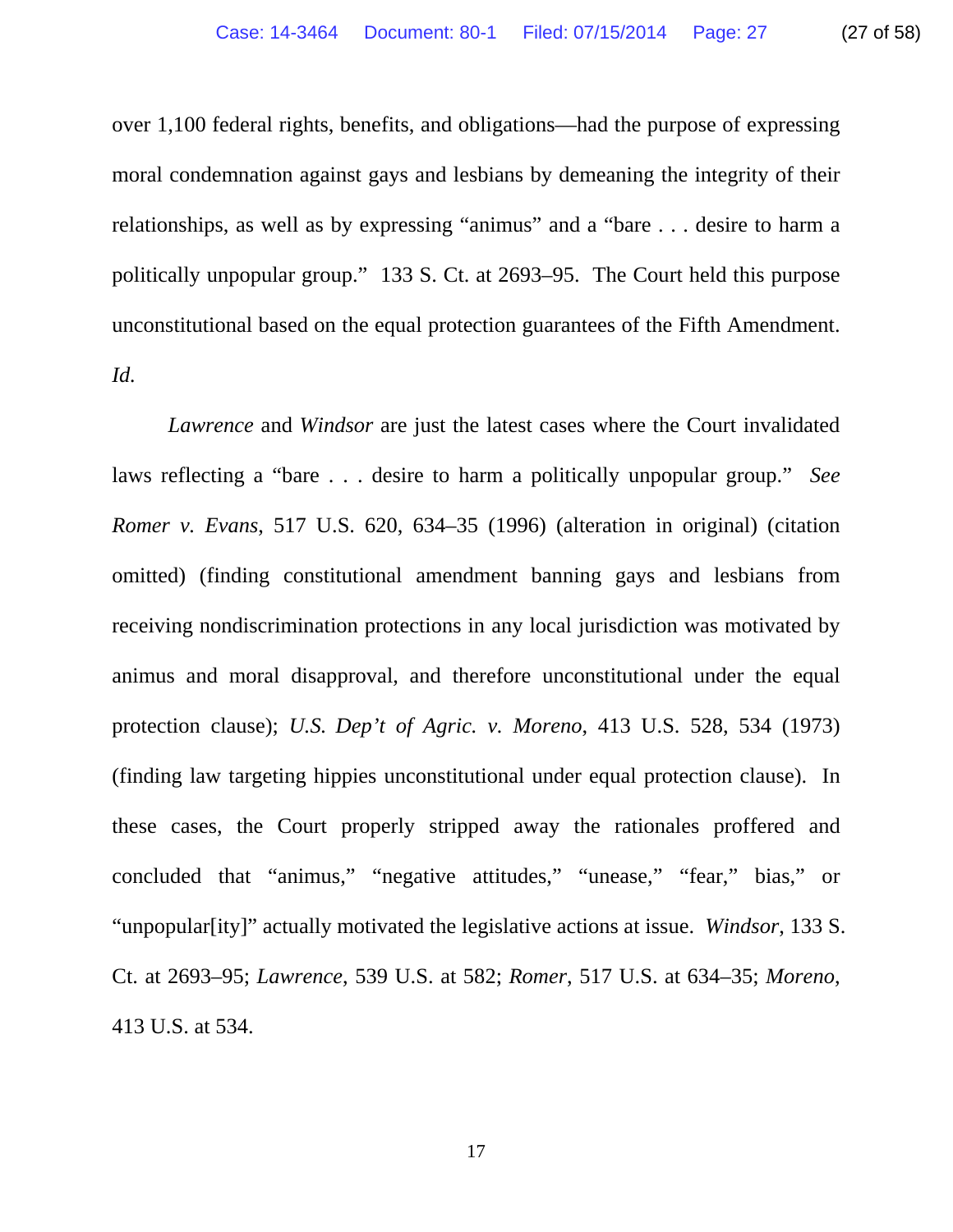Underlying these decisions is an awareness by the Supreme Court that allowing condemnation of a politically unpopular group to constitute a legitimate governmental interest would effectively eviscerate the equal protection guarantees of the Fifth and Fourteenth Amendments. Accordingly, the Supreme Court has consistently rejected moral condemnation as a governmental interest. *See also Loving v. Virginia*, 388 U.S. 1, 3 (1967) (striking down anti-miscegenation law after trial judge invoked God's separation of the races).

This line of cases, which searches the record for moral condemnation of a group, is quite similar to Establishment Clause secular-purpose analysis. As discussed above, statements throughout the legislative and public-ballot efforts to pass the Amendment demonstrate its purpose of preserving a particular religious "ideal" of marriage and condemning a type of marriage that does not fit that ideal. The Amendment's proponents were motivated by a desire to impose religious and moral condemnation on a minority, as in *Moreno* (hippies) and *Romer* (gays and lesbians). The record is rife with statements that make clear that the "traditional marriage" the Amendment was designed to protect was that envisioned by a particular lineage of Judeo-Christian religious doctrine. This purpose is improper under both the Establishment Clause and the Equal Protection Clause.

There is no legitimate governmental interest that would justify a state's defining marriage to exclude same-sex couples. Numerous governmental interests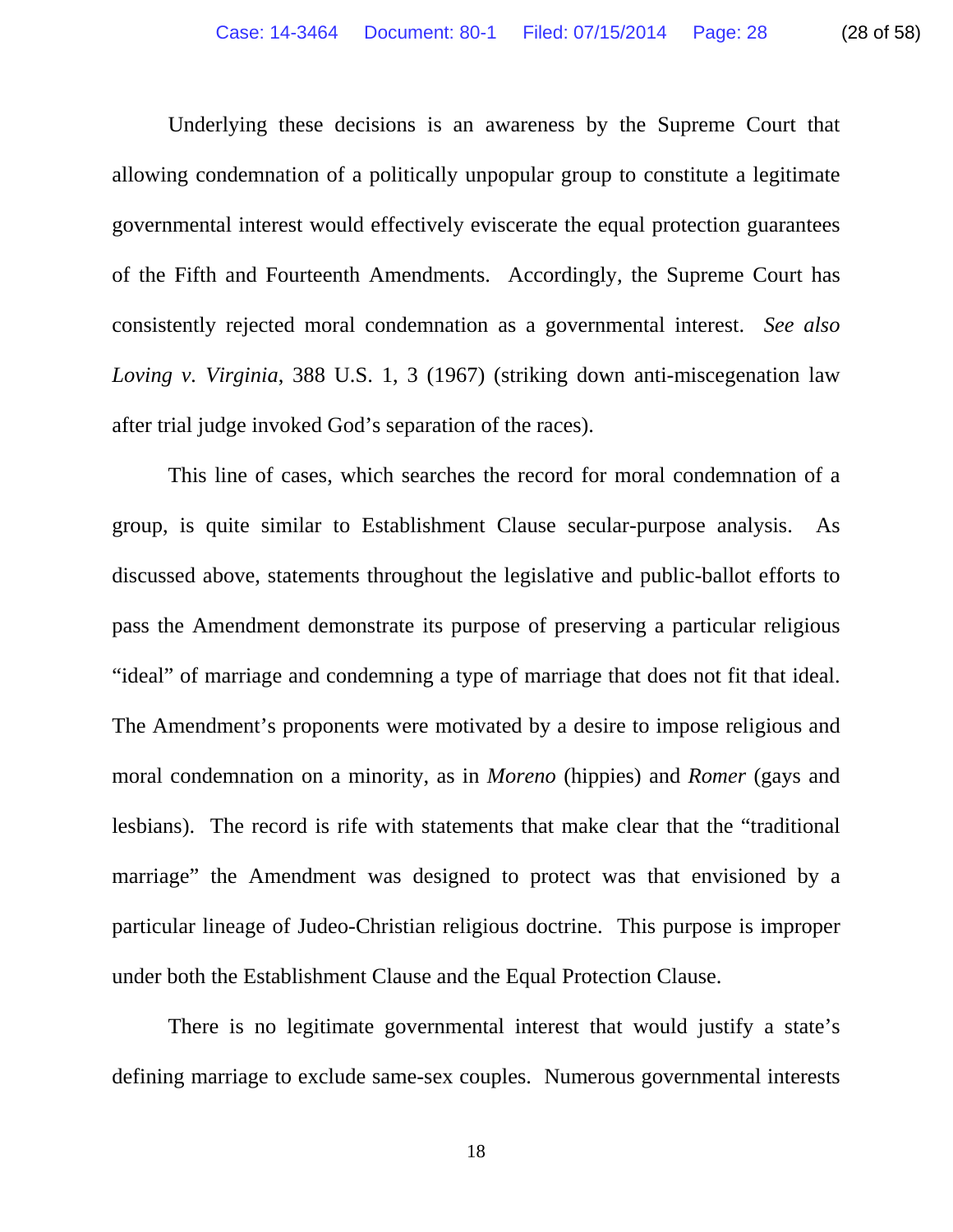have been proposed by the defenders of the Marriage Ban. But as the plaintiffsappellees' brief explains, these professed interests are shams. What remains once these professed interests are rejected is clear from the record: a bare desire by the interest groups sponsoring the Marriage Ban to express their moral- and religionbased condemnation of gay and lesbian people. Under both the Establishment Clause and the Equal Protection Clause, the Marriage Ban is therefore unconstitutional.

# **II. The Court should abide by the constitutional tradition of strict separation between religious policy and state law.**

# **A. Religious definitions of marriage vary, and a significant and growing number of religious groups and individuals support marriage equality.**

Different religious groups have different views on marriage, and the separation of church and state guaranteed by the Constitution protects those views. In most religious communities, there is disagreement both among and within individual congregations regarding marriage. This diversity of belief is not new. Even within unified religious groups, restrictions on religious marriage have changed over time.

Many faith groups, such as the Catholic Church and the Church of Jesus Christ of Latter-day Saints, oppose marriage equality as part of their official doctrines. *See, e.g.,* The Congregation for the Doctrine of the Faith, *Considerations Regarding Proposals to Give Legal Recognition to Unions between*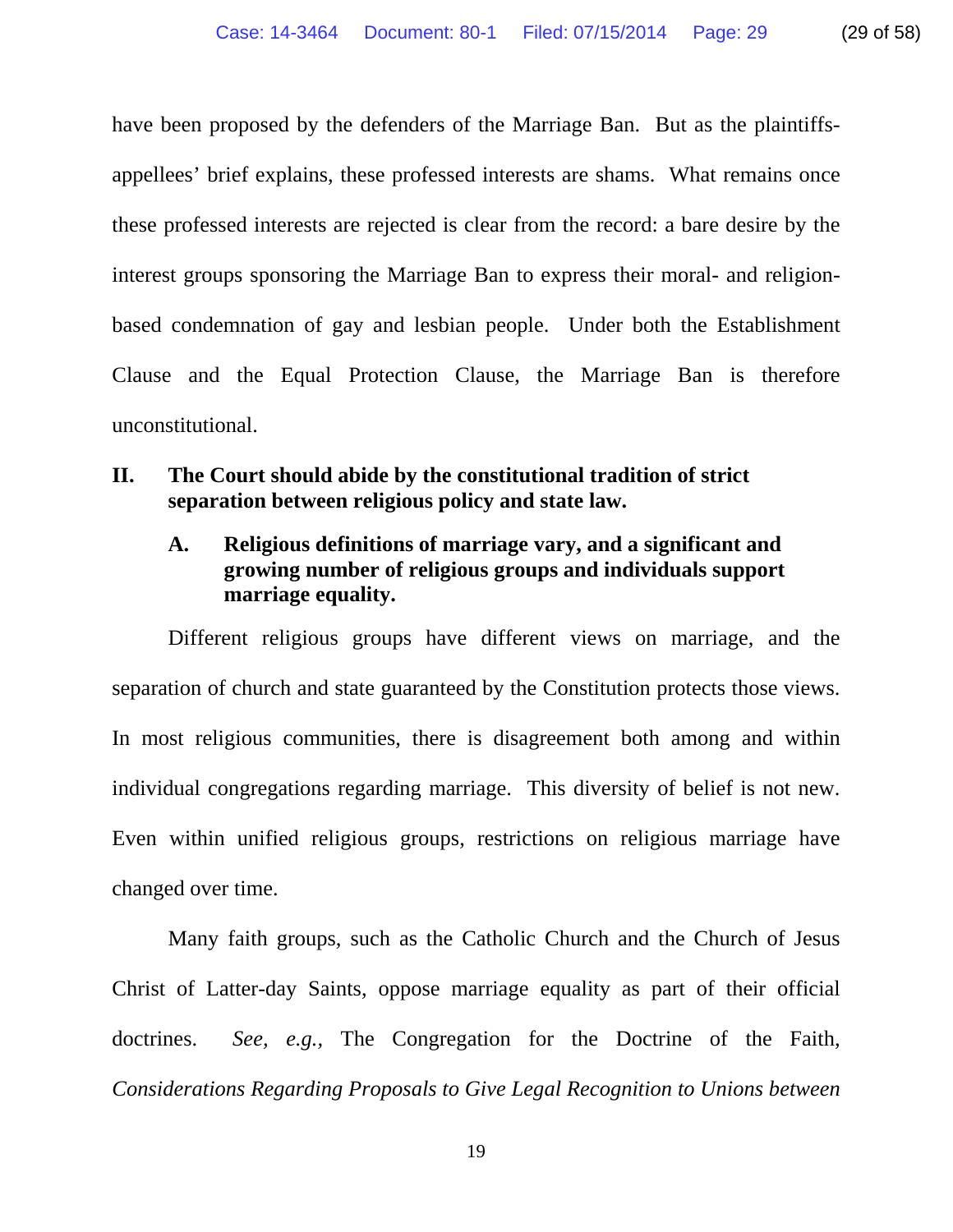*Homosexual Persons* (2003); First Presidency and Council of the Twelve Apostles of the Church of Jesus Christ of Latter-Day Saints, *The Family: A Proclamation to the World* (1995).

Other faiths openly welcome same-sex couples into marriage, including many of the undersigned *amici*.<sup>3</sup> The United Church of Christ and the Unitarian Universalist Association officially support marriage equality, as do several Jewish denominations—the Reform, Conservative, Reconstructionist, and Humanistic Movements.<sup>4</sup> Some faiths allow individual congregations to decide whether to bless marriages between same-sex couples. Last year, for example, the Episcopalian National Cathedral in Washington, D.C. endorsed such marriages.

 $\overline{a}$ 

 $3$  The fact that some religious groups welcome marriage between same-sex couples does not demonstrate that gay and lesbian individuals have "political power" as that term is used in the context of Equal Protection scrutiny. See *Kerrigan v. Comm'r of Pub. Health*, 957 A.2d 407, 439–54 (Conn. 2008), for full treatment of this issue. In any case, many religious groups historically have been—and apparently continue to be—strong opponents of equal marriage rights for same-sex couples.

<sup>4</sup> *See, e.g.*, Shaila Dewan, *United Church of Christ Backs Same-Sex Marriage*, N.Y. Times, July 5, 2005; Unitarian Universalist Assoc., *Unitarian Universalists Support Freedom to Marry!*, http://www.uua.org/beliefs/justice/128897.shtml (last updated May 2, 2011); Rabbi Elliot Dorff et al., Rabbinical Assembly, *Rituals and Documents of Marriage and Divorce for Same-Sex Couples* (Spring 2012), *available at* http://www.rabbinicalassembly.org/sites/default/files/public/halakhah/ teshuvot/2011-2020/same-sex-marriage-and-divorce-appendix.pdf; Gen. Assembly of the Union of Am. Hebrew Congregations, *Civil Marriage for Gay and Lesbian Jewish Couples* (Nov. 2, 1997), http://urj.org//about/union/governance/reso// ?syspage=article&item\_id=2000; Soc'y for Humanistic Judaism, *Society for Humanistic Judaism Supports Marriage Rights of Same-Sex Couples* (Apr. 2004), http://www.shj.org/humanistic-jewish-life/issues-and-resolutions/marriage-equality.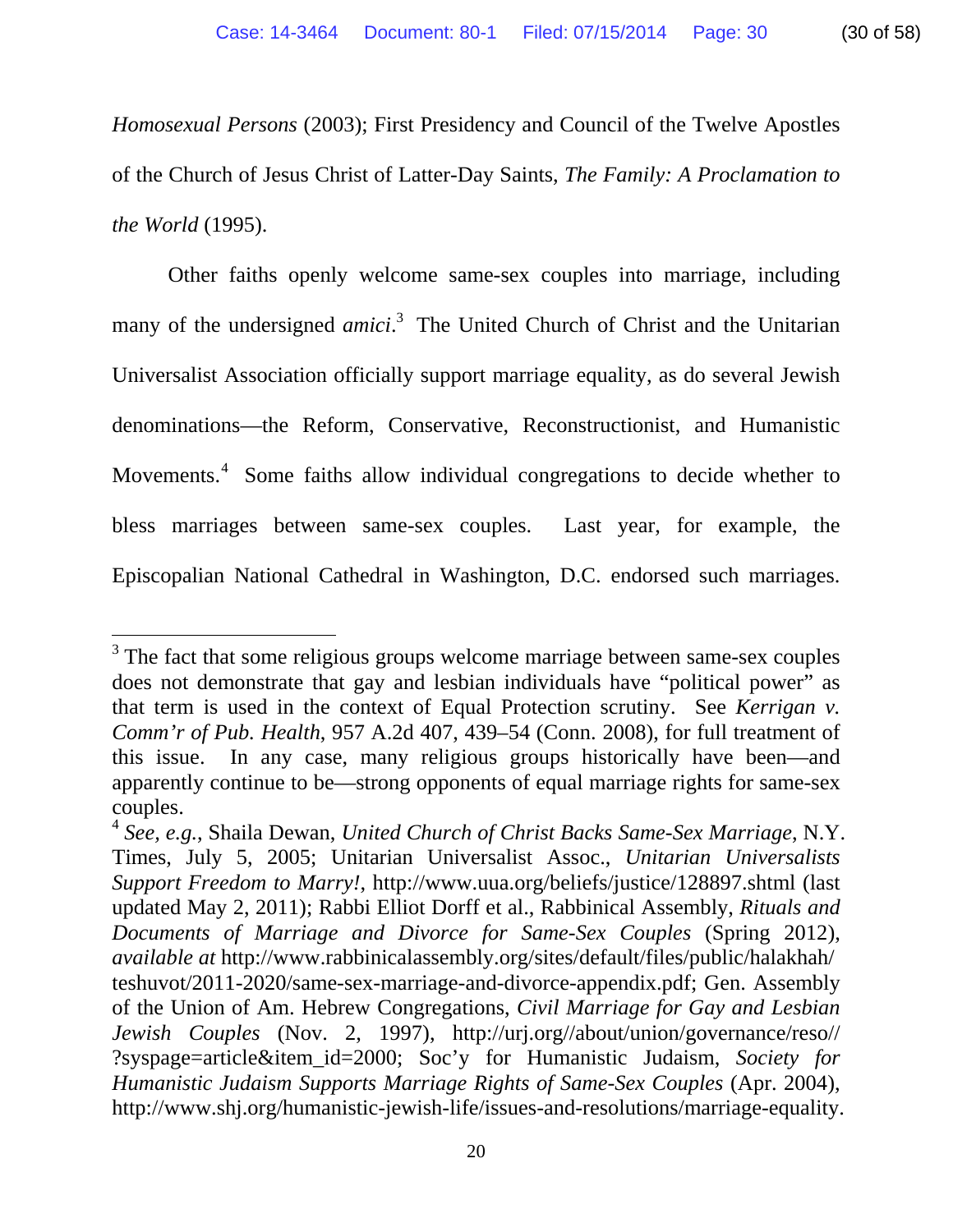Laurie Goodstein, *Washington National Cathedral Announced It Will Hold Same-Sex Weddings*, N.Y. Times, Jan. 9, 2013, at A-12 (noting that Episcopalian National Convention authorized official liturgy for blessing same-sex unions).

Further, even in faiths where there is no official recognition of marriage between same-sex couples, many members maintain their faith while still supporting equal marriage. A recent poll found that 63 percent of religious non-Christians, 56 percent of white Catholics, 53 percent of Hispanic Catholics, and 52 percent of white mainline Protestants favored allowing same-sex couples to marry. Robert P. Jones, *Religious Americans' Perspectives on Same-Sex Marriage* (June 30, 2012), http://publicreligion.org/2012/06/fortnight-of-facts-religious-americansperspectives-on-same-sex-marriage/.

While many religious institutions may have a history of defining marriage as between a man and a woman, those traditions are separate from, and cannot be allowed to dictate, civil law. The legal definition of civil marriage should not be tied to particular religious traditions, but should instead reflect a broad, inclusive institution designed to protect the fundamental rights of all members of our secular, constitutional republic. Although a religious group cannot be forced to open its doors or its sacraments to those who disagree with its traditions, neither can the government restrict access to the secular institution of civil marriage to align with particular, restrictive religious beliefs.

21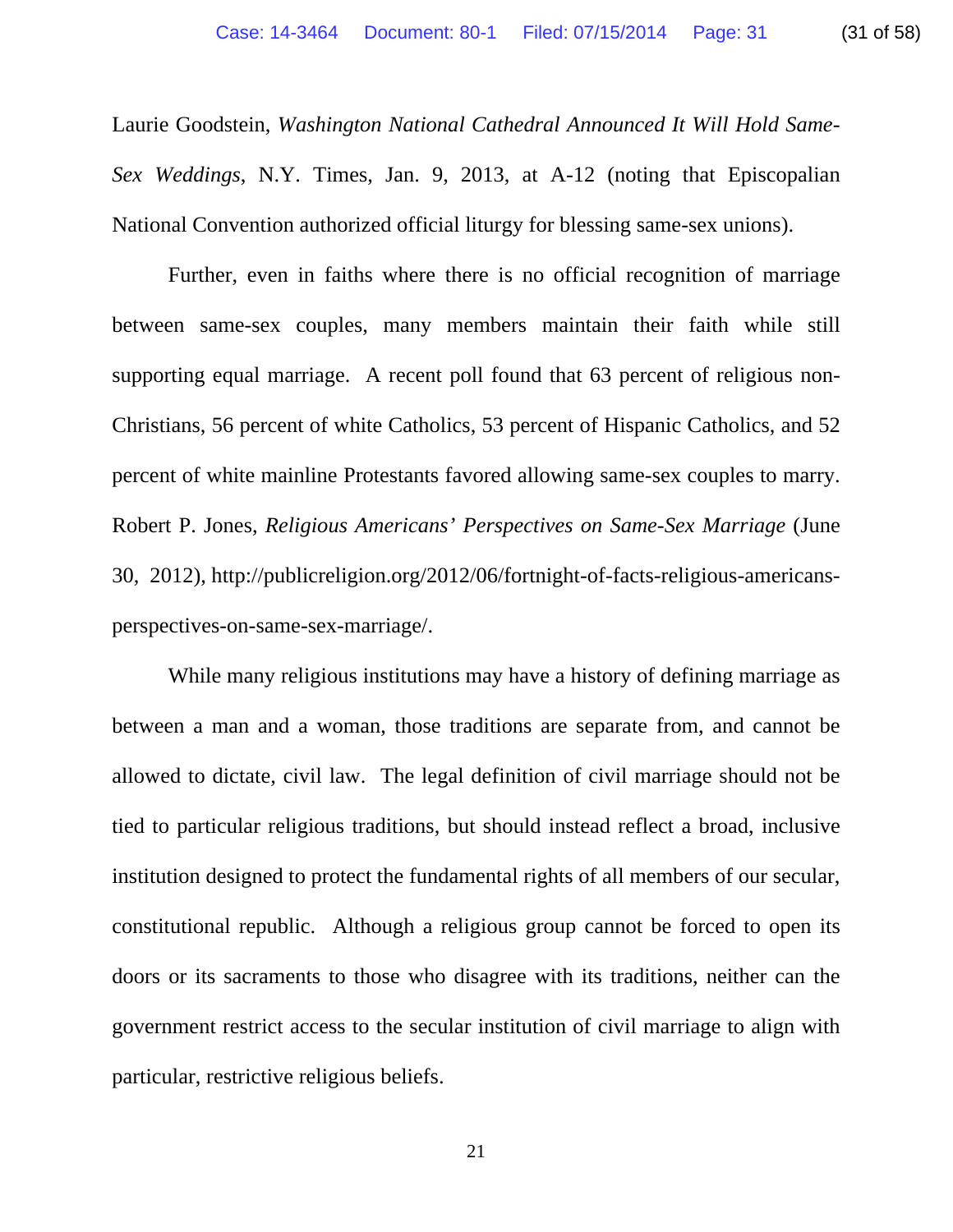# **B. Civil and religious marriage are distinct, a tradition that religious groups on all sides of this debate recognize and value.**

Under our constitutional scheme, religious groups have a fundamental right to adopt and modify requirements for marriage within their own religious communities. But they do not have the right to impose their particular religious views onto the institution of civil marriage.

Many religious groups have historically recognized the benefit inherent in ensuring that their own rules on marriage are distinct from those embodied in civil law: autonomy to determine which marriages to solemnize and under what circumstances. A number of religious groups that now support ingraining their religious understanding of marriage into the Ohio Constitution forget their own traditions of supporting—and benefitting from—separation between church policy and state law. *See*, *e.g.*, Southern Baptist Convention, *Position Statement on Church and State*, http://www.sbc.net/aboutus/positionstatements.asp (last visited July 2, 2014) ("We stand for a free church in a free state. Neither one should control the affairs of the other."); Joseph F. Smith et al., *Presentation of the First Presidency to the April 1896 Conference of the Church of Jesus Christ of Latter Day Saints, reprinted in* U.S. Congress*, Testimony of Important Witnesses as Given in the Proceedings Before the Committee on Privileges and Elections of the United States Senate in the Matter of the Protest Against the Right of Hon. Reed Smoot, A Senator from the State of Utah, to Hold His Seat* 106 (1905) (Church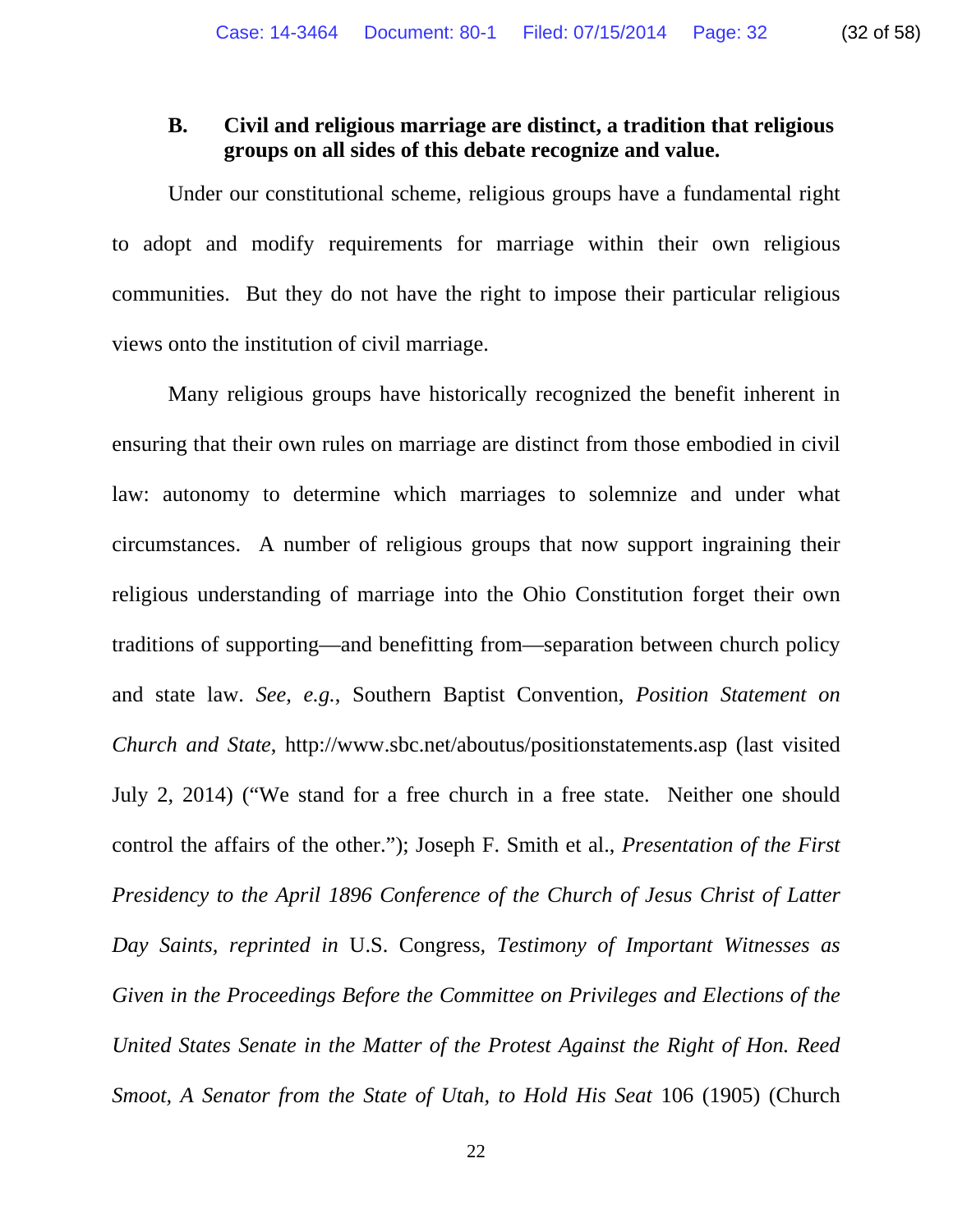leadership, in defending a U.S. Senator against charges his Mormon faith made him ineligible to serve, wrote: "[T]here has not been, nor is there, the remotest desire on our part, or on the part of our coreligionists, to do anything looking to a union of church and state."); *cf. Illinois ex rel. McCollum v. Bd. of Educ.*, 333 U.S. 203, 212 (1948) ("[T]he First Amendment rests upon the premise that both religion and government can best work to achieve their lofty aims if each is left free from the other within its respective sphere.").

A review of practices surrounding interfaith, interracial, and post-divorce marriage illustrates the diversity of religious views of marriage and the tradition of separating such views from civil law.

**Interfaith Marriage:** Some churches historically prohibited (and some continue to prohibit) interfaith marriage, while others accept it. For example, the Roman Catholic Church's *Code of Canon Law* proscribed interfaith marriage for most of the twentieth century. Michael G. Lawler, *Marriage and the Catholic Church: Disputed Questions* 118–19 (2002) (quoting 1917 Code C.1060). Although this restriction was relaxed in 1983, modern Catholic doctrine still requires the Church's "express permission" to marry a non-Catholic Christian and "express dispensation" to marry a non-Christian. 1983 Code C.1086, 1124; Roman Catholic Church, *Catechism of the Catholic Church* 1635 (1995 ed.). Similarly, Orthodox and Conservative Jewish traditions both tend to proscribe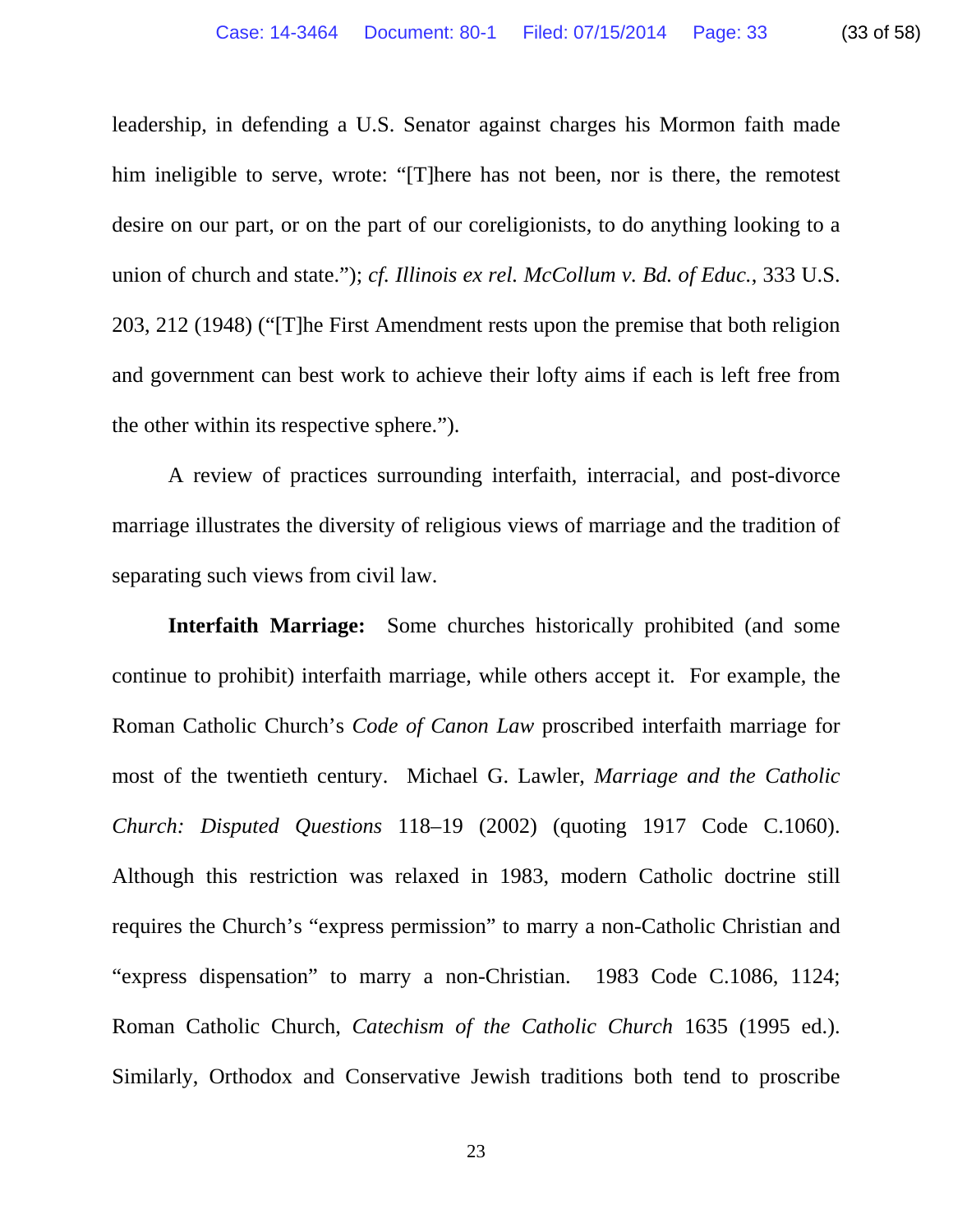interfaith marriage, *see* David S. Ariel, *What Do Jews Believe?: The Spiritual Foundations of Judaism* 129 (1996), as do many interpretations of Islamic law, *see Bandari v. INS*, 227 F.3d 1160, 1163–64 (9th Cir. 2000) (Iran's official interpretation of Islamic law forbids interfaith marriage and dating).

Despite these religious traditions prohibiting or limiting interfaith marriage, American civil law has not restricted or limited marriage to couples of the same faith, and doing so would be patently unconstitutional. *See Epperson v. Arkansas*, 393 U.S. 97, 104 (1968) ("The First Amendment mandates governmental neutrality between religion and religion, and between religion and nonreligion."); *cf. Bandari*, 227 F.3d at 1168 ("[P]ersecution aimed at stamping out an interfaith marriage is without question persecution on account of religion.") (citation and internal quotation marks omitted).

**Interracial Marriage:** As with interfaith marriage, religious institutions in the past have differed markedly in their treatment of interracial relationships. For example, some fundamentalist churches previously condemned interracial marriage. *See Bob Jones Univ. v. United States*, 461 U.S. 574, 580–81 (1983) (fundamentalist Christian university believed that "the Bible forbids interracial dating and marriage").

In the past, the Church of Jesus Christ of Latter-day Saints discouraged interracial marriage. *See Interracial Marriage Discouraged*, Church News, June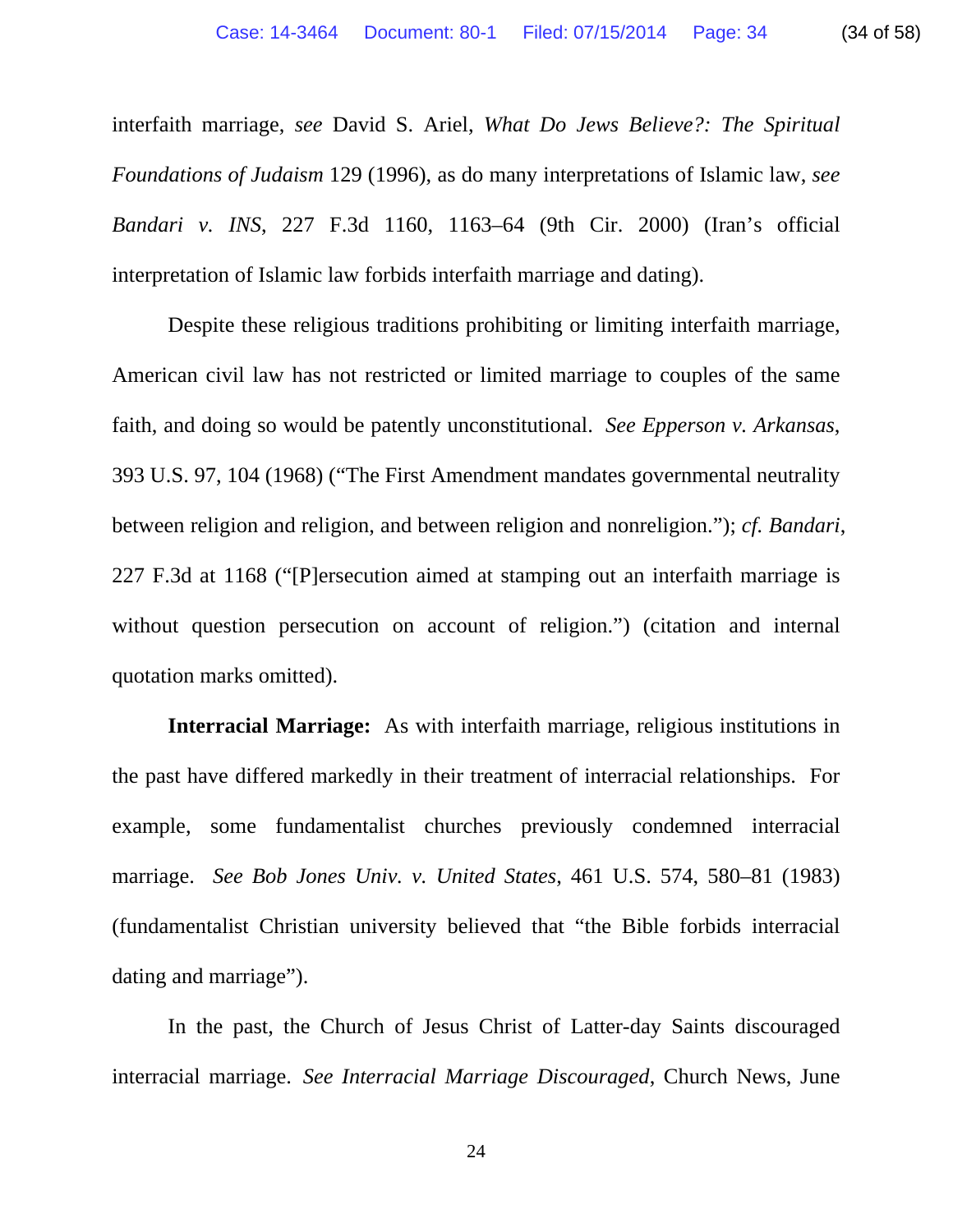17, 1978, at 2 ("Now, the brethren feel that it is not the wisest thing to cross racial lines in dating and marrying.") (quoting President Spencer W. Kimball in a 1965 address to students at Brigham Young University). Yet, in the context of its policy on excluding African-Americans from the priesthood, the Church expressly recognized that its position on treatment of African-Americans was "wholly within the category of religion," applying only to those who joined the church, with "no bearing upon matters of civil rights." The First Presidency, *Statement on the Status of Blacks*, Dec. 15, 1969, *reproduced in* Appendix, *Neither White Nor Black: Mormon Scholars Confront the Race Issue in a Universal Church* (Lester E. Bush, Jr. & Armand L. Mauss eds., 1984). Similarly, religious views regarding interracial marriage must not dictate the terms of civil marriage.

**Marriage Following Divorce:** Finally, the Catholic Church does not recognize marriages of those who divorce and remarry, viewing those marriages as "objectively contraven[ing] God's law." *Catechism of the Catholic Church* 1650, 2384. However, civil law has not reflected this position, and passing a law that did so would interfere with the fundamental right to marry. *See Boddie v. Connecticut*, 401 U.S. 371, 376 (1971).

\* \* \*

In all three instances discussed above, individual religious groups have adopted particular rules relating to marriage, yet those rules do not dictate the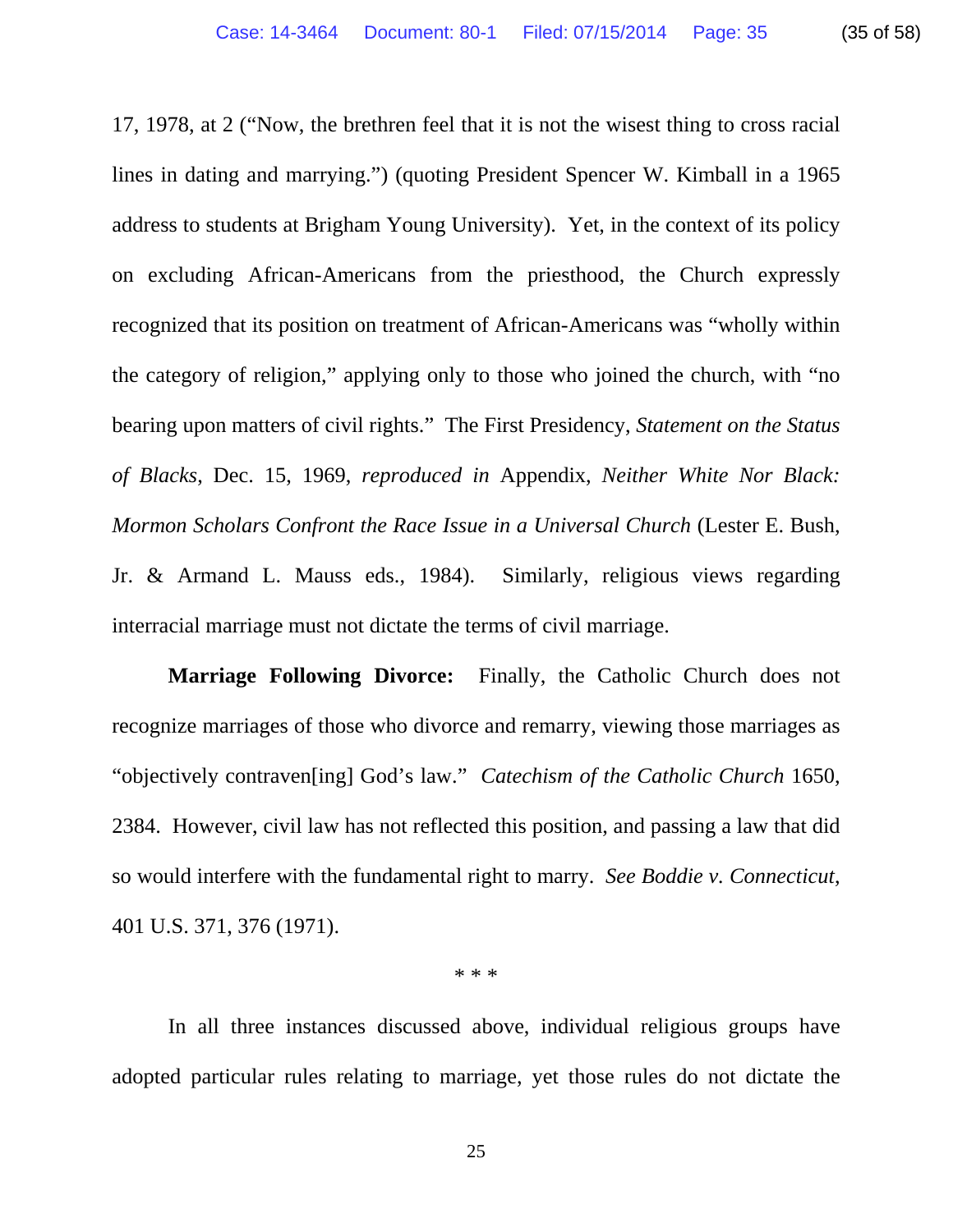contours of civil marriage law. At the same time, the religious groups that have followed those rules have been able to enforce them internally, due to our country's long tradition of separation between church and state. For some of these religious groups to now advocate for a religion-based understanding of marriage to be imposed on all people throughout the state smacks of a hypocritical double standard.

# **III. A decision invalidating the Ohio Marriage Ban would not threaten religious liberty.**

# **A. The Ohio Marriage Ban denies, rather than protects, religious liberty.**

In past cases, such as the one challenging California's Proposition 8, opponents of marriage equality have claimed that excluding same-sex couples from marriage could be grounded in a legitimate governmental interest in promoting religious liberty. As in those cases, no one's religious liberty would be threatened by overturning the Ohio Marriage Ban. The First Amendment protects the right of religious groups and their adherents to make their own rules regarding the religious solemnization of marriages. The legalization of same-sex marriage would leave "religious institutions . . . as free as they have always been to practice their sacraments and traditions as they see fit." *Kitchen v. Herbert*, \_\_ F.3d \_\_, No. 13-4178, 2014 WL 2868044, at \*30 (10th Cir. June 25, 2014) (affirming unconstitutionality of Utah marriage ban). In the United States, civil marriage is a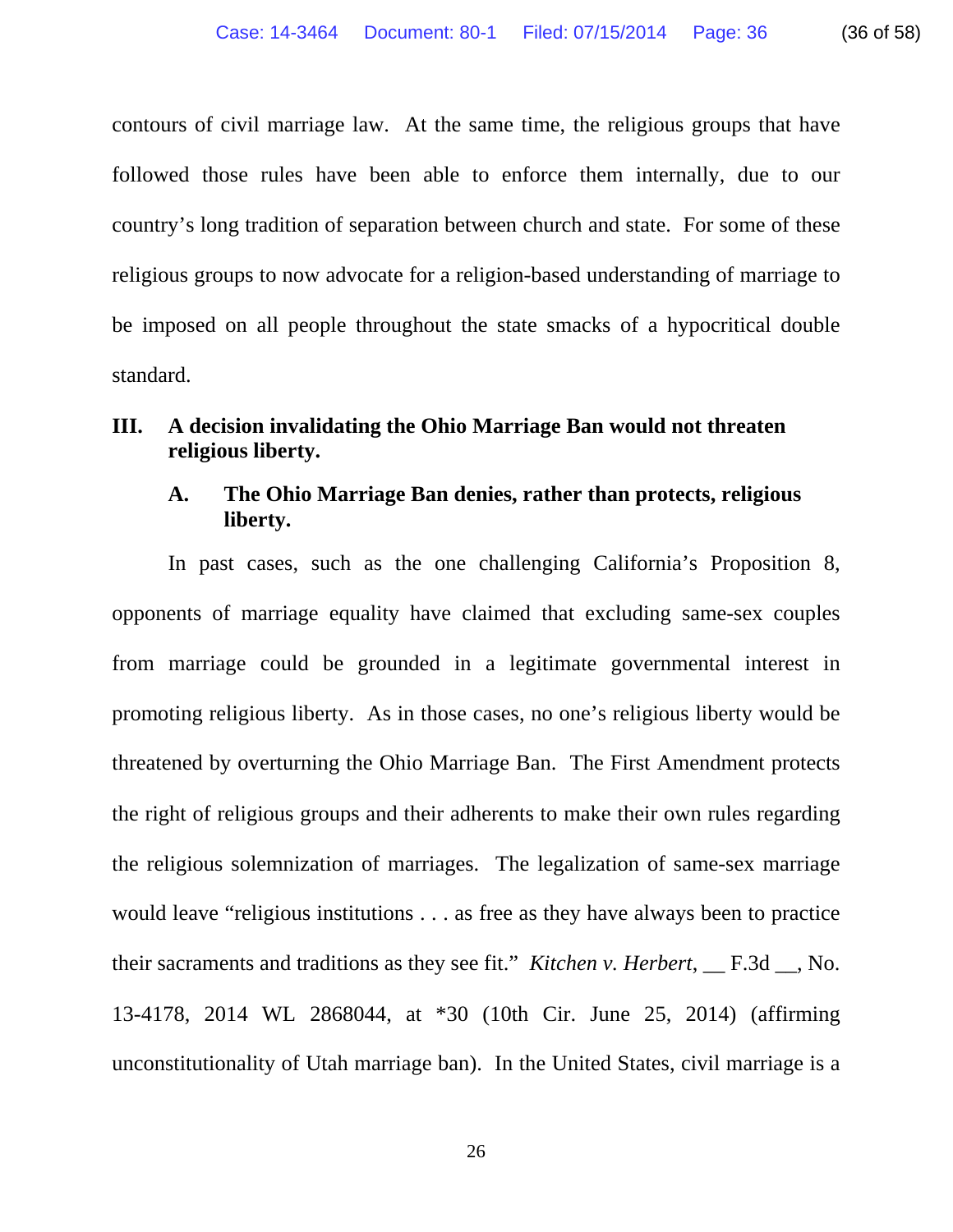separate institution, and it does not mirror the requirements of religious marriage. If anything, by adopting sectarian religious doctrine to restrict marriage, the Marriage Ban burdens the religious liberty of those whose faith traditions welcome same-sex couples to enter legal marriages in religious ceremonies. Despite going through a ceremony and commitment like their religious brethren (albeit without state solemnization), same-sex couples face exclusion from the separate, parallel civil institution.

Proponents of marriage bans have argued that if same-sex couples could marry, churches, private businesses, public schools, teachers, and counselors (among others) would see their religious freedoms curtailed, face discrimination lawsuits, and risk losing governmental benefits. This parade of horribles is misplaced and misunderstands the purpose and meaning of "religious liberty." These arguments only serve to highlight that proponents of the Marriage Ban have selected one particular religious understanding of marriage as deserving of "religious liberty" protection—a religious preference that violates the Establishment Clause.

Civil marriage in the United States must be—and always has been prior to now—blind to religious doctrine. Atheists have a right to civil marriage, as tests of faith for public rights are unconstitutional. *See Torcaso v. Watkins*, 367 U.S. 488, 496–97 (1961) (holding unconstitutional a belief-in-God test for holding public

27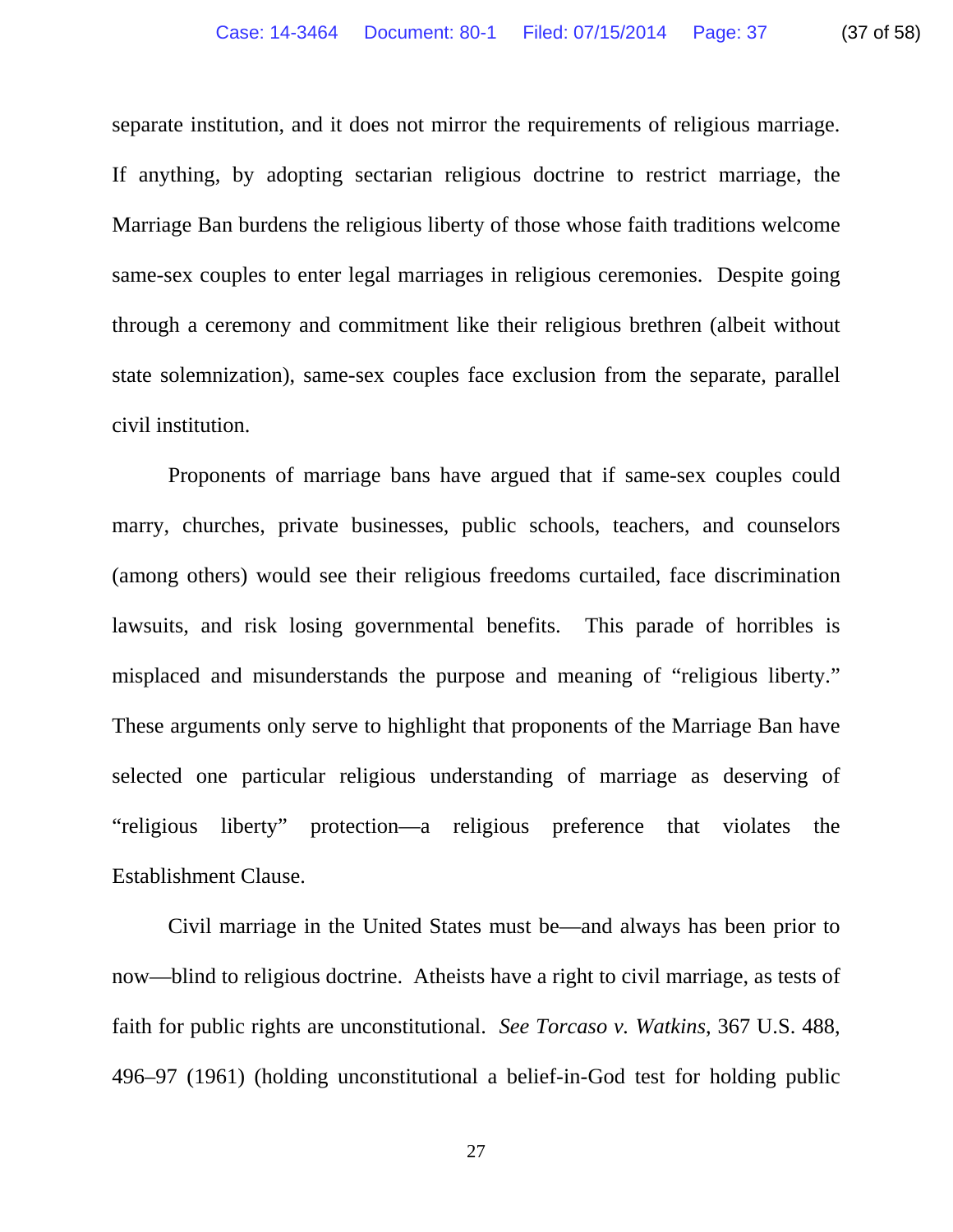office). The fact that atheists enjoy the same legal right to civil marriage as religious people poses no threat to religious marriage traditions, nor does it cheapen or abrogate the institution of marriage. And as discussed above, civil marriage's inclusion of biracial couples, couples of different faiths, and couples with prior divorces has long been the norm, and at no point has this "open tent" approach impinged on religious liberty. Churches have continued to practice their marriage rituals without facing legal liability for refusing to consecrate certain kinds of marriages and without losing their tax-exempt status.

## **B. A decision overturning the Marriage Ban would not result in a flood of discrimination lawsuits against religious people.**

*1. Marriage equality is a separate and distinct issue from antidiscrimination laws.* 

In past marriage cases, parties and *amici* defending marriage bans have expressed concern that allowing marriage equality would cause a flood of lawsuits alleging anti-gay discrimination against religious people—particularly wedding vendors likes florists and photographers. But these arguments are a red herring: laws and policies barring anti-gay discrimination are already on the books in cities and counties in Ohio. Those who make such arguments actually take issue with the anti-discrimination laws and the government's decision to provide antidiscrimination protection with respect to public accommodations, not with the legal definition of marriage. *See Kitchen*, \_\_ F.3d \_\_, 2014 WL 2868044, at \*30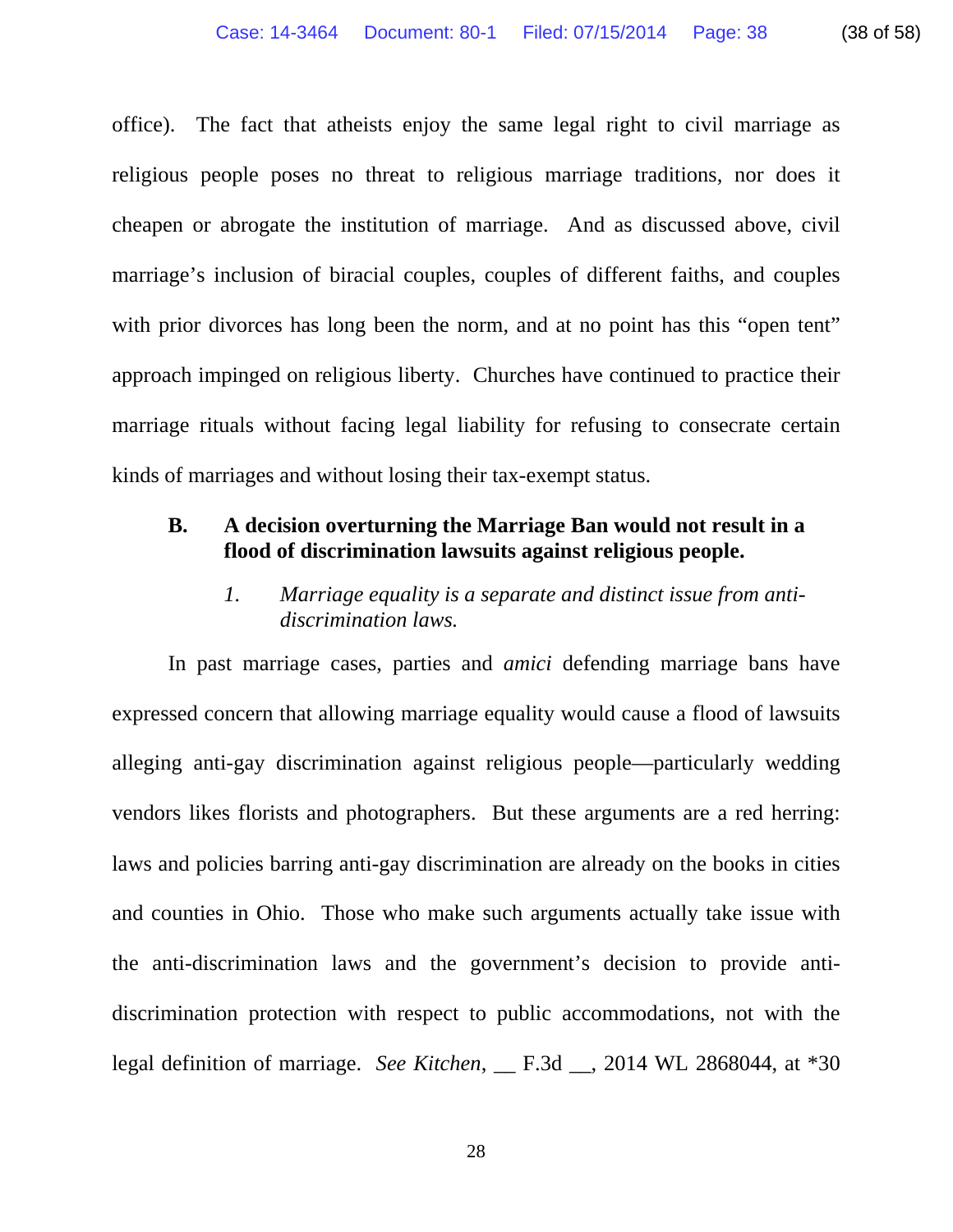n.13 ("[S]uch lawsuits would be a function of anti-discrimination law, not legal recognition of same-sex marriage.").

The vendors supposedly at risk of facing sexual-orientation discrimination lawsuits would not be newly exposed to litigation by invalidation of Ohio's Marriage Ban, because same-sex couples *already* have unofficial religious and non-religious marriage ceremonies throughout the state. Unofficial or not, wedding vendors have been—and will continue to be—subject to nondiscrimination laws for these kinds of ceremonies. Making the ceremonies official marriage ceremonies—while important for the married couple—will make no difference whatsoever to any vendor's pre-existing obligation to comply with nondiscrimination laws.

## *2. Commercial businesses have no constitutional right to discriminate.*

A business that avails itself of the benefits of doing business with the public must be subject to the public's rules for conducting that business. "The Constitution does not guarantee a right to choose employees, customers, suppliers, or those with whom one engages in simple commercial transactions, without restraint from the State." *Roberts v. U.S. Jaycees*, 468 U.S. 609, 634 (1984) (O'Connor, J., concurring). Indeed, it is a fundamental principle of public accommodations law that when a business chooses to solicit customers from the general public, it relinquishes autonomy over whom to serve. *Bell v. Maryland*,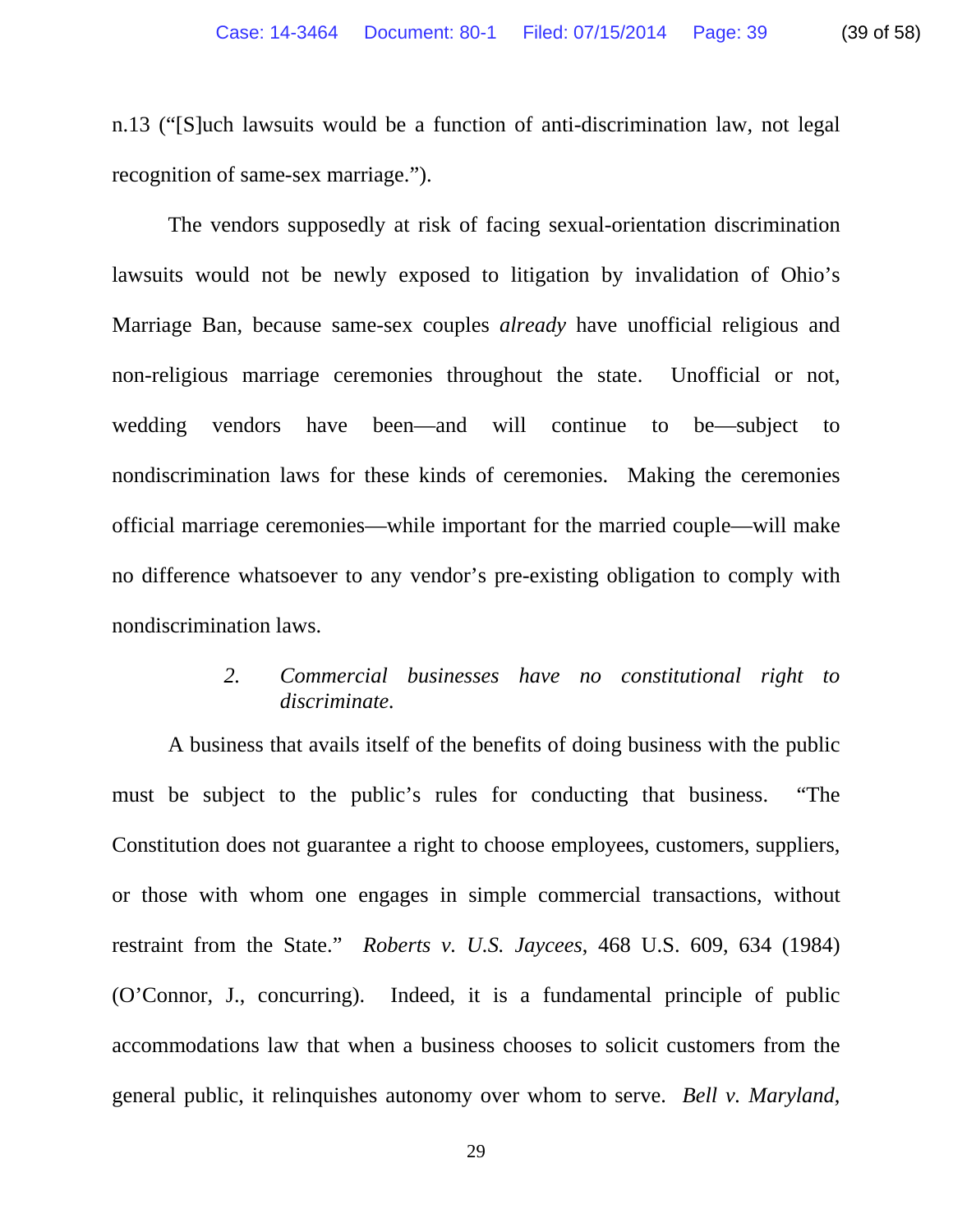378 U.S. 226, 314–15 (1964) (Goldberg, J., concurring) (quoting *Marsh v. Alabama*, 326 U.S. 501, 506 (1946)). As the Supreme Court of Nebraska explained in one of the earliest public accommodation decisions, "a barber, by opening a shop, and putting out his sign, thereby invites every orderly and wellbehaved person who may desire his services to enter his shop during business hours. The statute will not permit him to say to one: 'You are a slave, or a son of a slave; therefore I will not shave you.'" *Messenger v. State*, 41 N.W. 638, 639 (Neb. 1889).

In short, to the extent the law requires it, "one who employ[s] his private property for purposes of commercial gain by offering goods or services to the public must stick to his bargain." *Heart of Atlanta Motel, Inc. v. United States*, 379 U.S. 241, 284 (1964) (Douglas, J., concurring) (quoting S. Rep. No. 872, 88th Cong., 2d Sess., 22). Cities and counties in Ohio have elected to apply this principle to protect same-sex couples, and will continue to do so whether or not marriage equality is the law. Excluding same-sex couples from marriage simply to foreclose potentially meritorious discrimination claims against a commercial business is not a legitimate governmental interest.

#### **CONCLUSION**

 For the foregoing reasons, the judgment of the Ohio district court should be affirmed.

30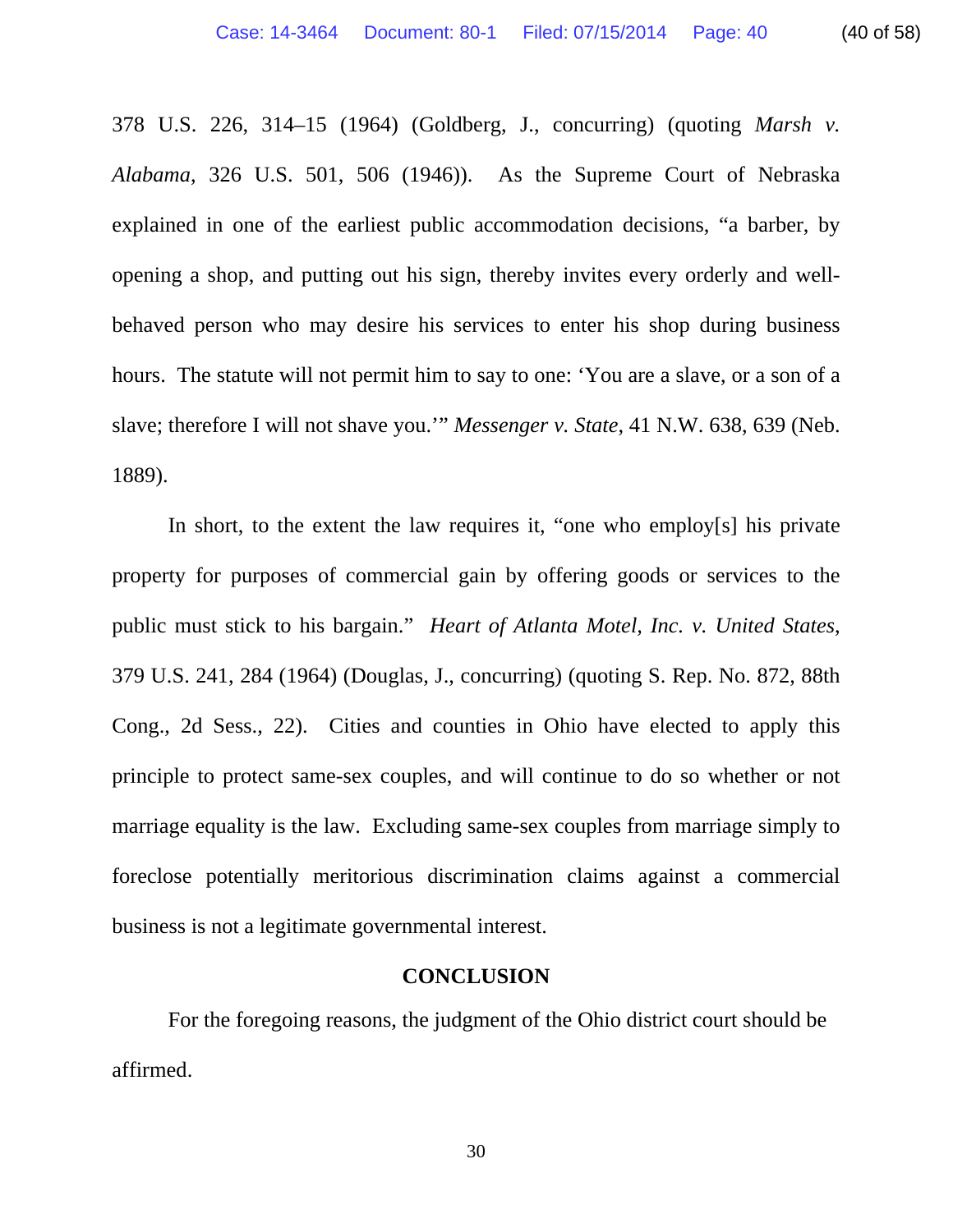Respectfully submitted,

This 15th day of July 2014

## ROPES & GRAY LLP

s/ Rocky C. Tsai Rocky C. Tsai\* Samuel P. Bickett Rebecca Harlow Three Embarcadero Center San Francisco, CA 94111

415.315.6300

Steven M. Freeman Seth M. Marnin David Barkey ANTI-DEFAMATION LEAGUE 605 Third Avenue New York, New York 10158

*\*Counsel of Record*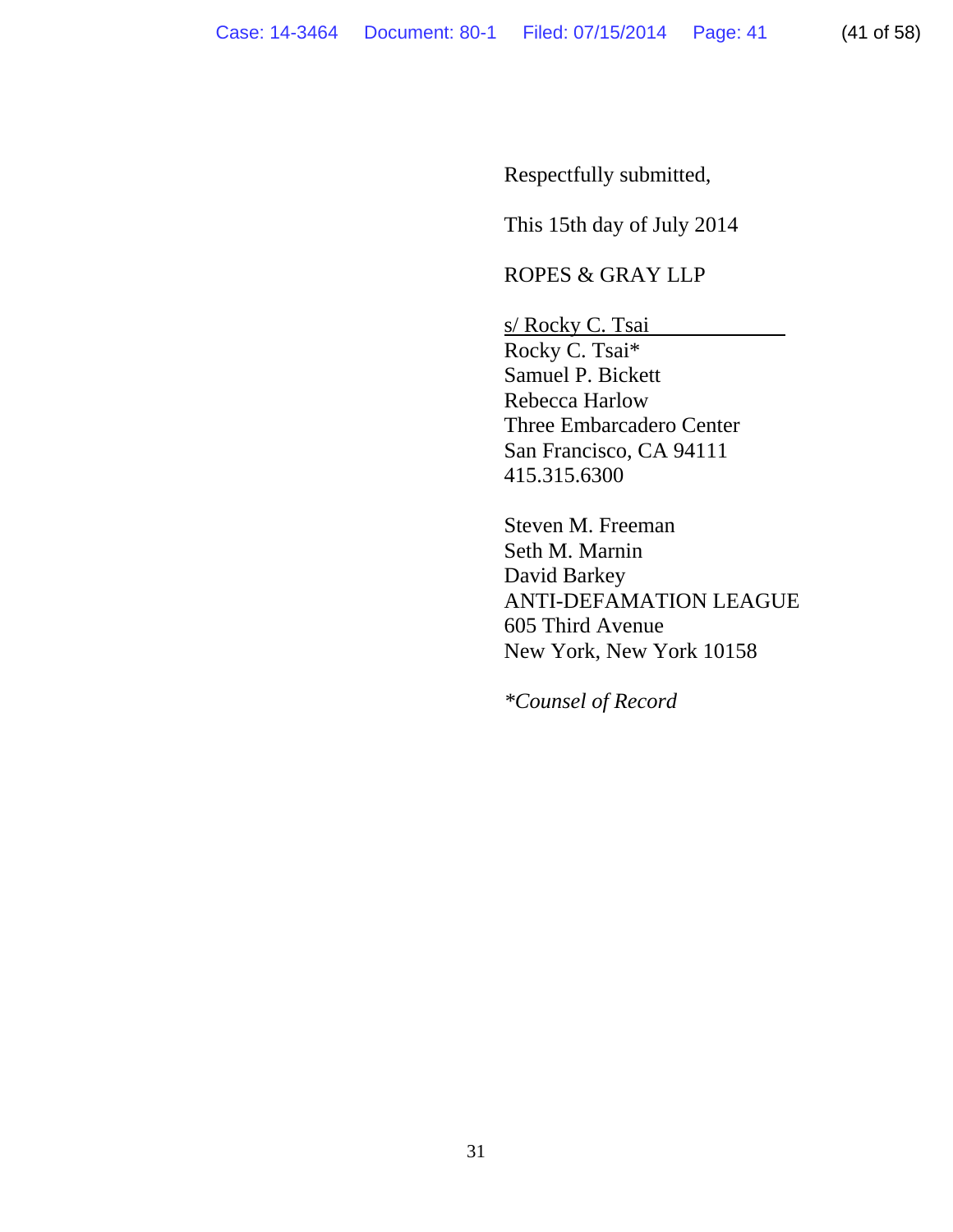# **CERTIFICATE OF COMPLIANCE WITH TYPE-VOLUME LIMITATION, TYPEFACE REQUIREMENTS, AND TYPE STYLE REQUIREMENTS**

This brief complies with the type-volume limitation of Fed. R. App. P.  $32(a)(7)(B)$  and  $29(b)$  because it contains 6,643 words, excluding the parts of the brief exempted by Fed. R. App. P.  $32(a)(7)(B)(iii)$ .

 This brief complies with the typeface requirements of Fed. R. App. P.  $32(a)(5)$  and the type style requirements of Fed. R. App. P.  $32(a)(6)$  because this brief has been prepared in a proportionally spaced typeface using Microsoft Word in 14-point Times New Roman.

July 15, 2014

s/Rocky C. Tsai Rocky C. Tsai ROPES & GRAY LLP Three Embarcadero Center San Francisco, CA 94111 Counsel for *Amici Curiae*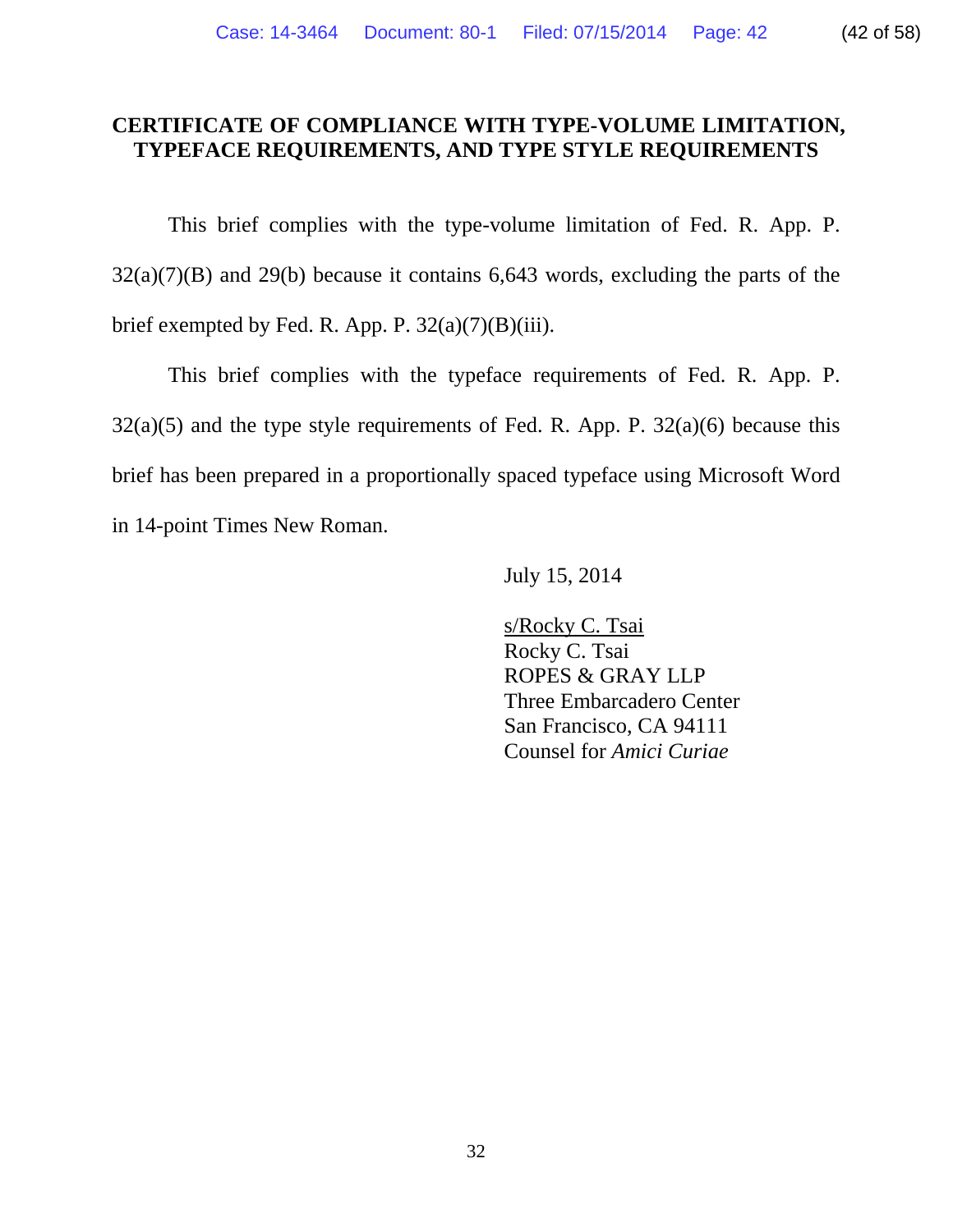# **CERTIFICATE OF SERVICE**

 I hereby certify that I electronically filed the foregoing with the Clerk of the Court for the United States Court of Appeals for the Sixth Circuit by using the appellate CM/ECF system on July 15, 2014.

 I certify that all participants in the case are registered CM/ECF users and that service will be accomplished by the CM/ECF system.

July 15, 2014

s/Rocky C. Tsai Rocky C. Tsai ROPES & GRAY LLP Three Embarcadero Center San Francisco, CA 94111 Counsel for *Amici Curiae*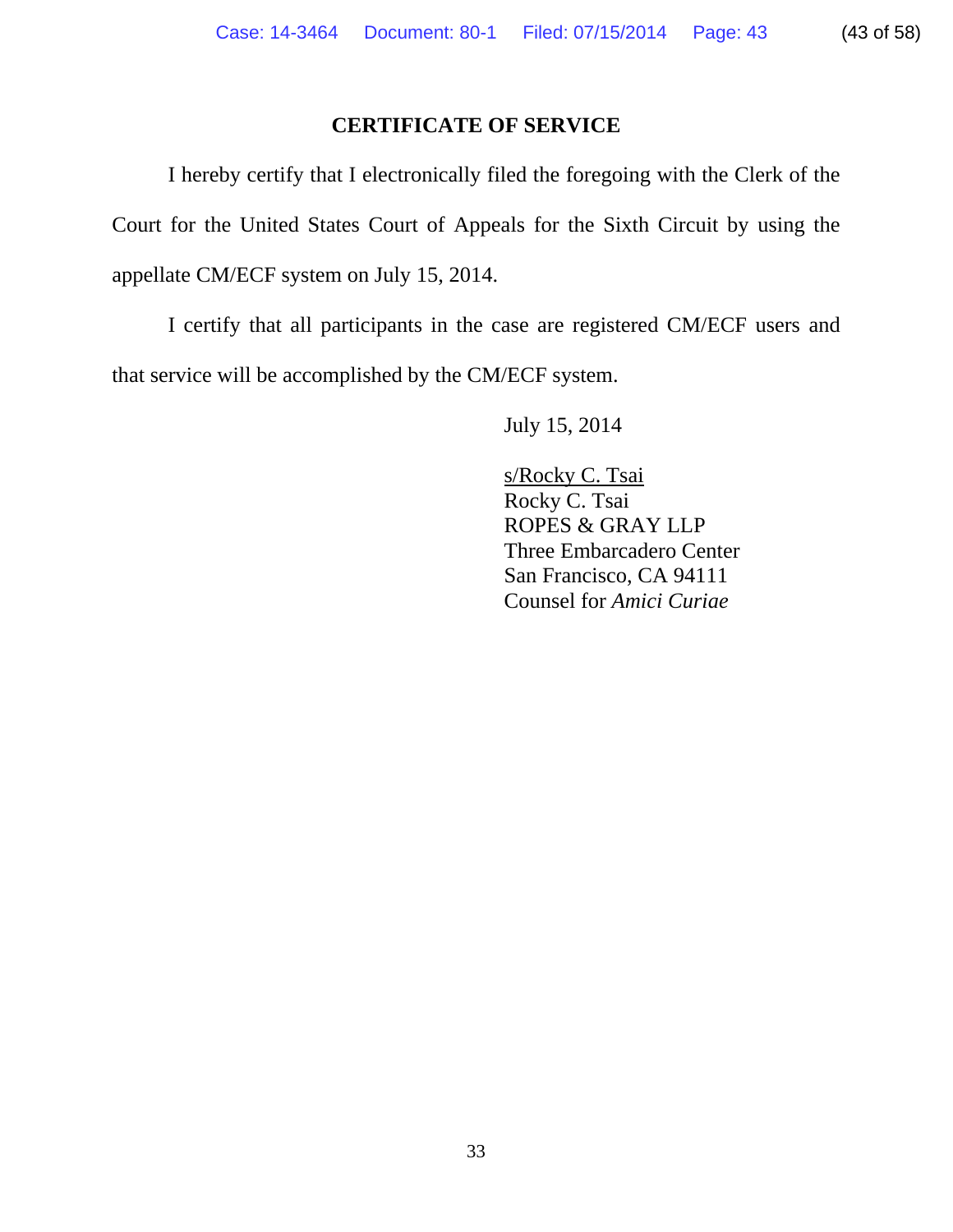**Case No. 14-3464** 

### **UNITED STATES COURT OF APPEALS FOR THE SIXTH CIRCUIT**

BRITTANI HENRY, et al., *Plaintiffs-Appellees*,

v.

LANCE D. HIMES, *Defendant-Appellant*.

On Appeal from the United States District Court for the Southern District of Ohio, The Hon. Timothy S. Black presiding, Case No. 1:14-CV-00129

**APPENDIX TO BRIEF OF** *AMICI CURIAE* **ANTI-DEFAMATION LEAGUE · AMERICANS UNITED FOR SEPARATION OF CHURCH AND STATE · BEND THE ARC: A JEWISH PARTNERSHIP FOR JUSTICE · CENTRAL CONFERENCE OF AMERICAN RABBIS · GLOBAL JUSTICE INSTITUTE · HADASSAH, THE WOMEN'S ZIONIST ORGANIZATION OF AMERICA · THE HINDU AMERICAN FOUNDATION · INTERFAITH ALLIANCE FOUNDATION · THE JAPANESE AMERICAN CITIZENS LEAGUE · JEWISH SOCIAL POLICY ACTION NETWORK · KESHET · METROPOLITAN COMMUNITY CHURCHES · MORE LIGHT PRESBYTERIANS · THE NATIONAL COUNCIL OF JEWISH WOMEN · NEHIRIM · PEOPLE FOR THE AMERICAN WAY FOUNDATION · PRESBYTERIAN WELCOME · RECONCILINGWORKS: LUTHERANS FOR FULL PARTICIPATION · RECONSTRUCTIONIST RABBINICAL COLLEGE AND JEWISH RECONSTRUCTIONIST COMMUNITIES · SIKH AMERICAN LEGAL DEFENSE AND EDUCATION FUND · SOCIETY FOR HUMANISTIC JUDAISM · T'RUAH: THE RABBINIC CALL FOR HUMAN RIGHTS · WOMEN OF REFORM JUDAISM · AND WOMEN'S LEAGUE FOR CONSERVATIVE JUDAISM · IN SUPPORT OF APPELLEES AND SUPPORTING AFFIRMANCE**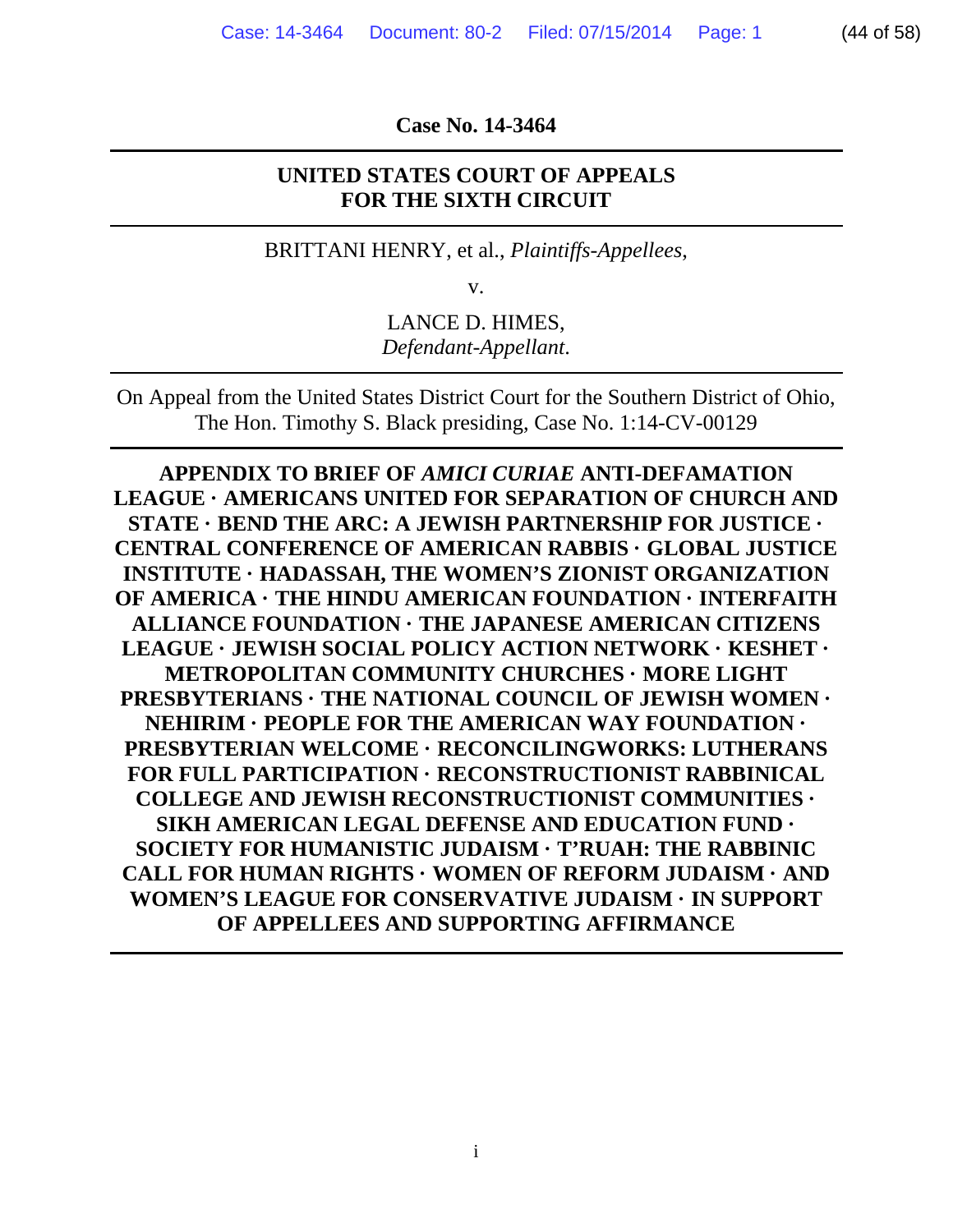ROPES & GRAY LLP Rocky C. Tsai\* Samuel P. Bickett Rebecca Harlow Three Embarcadero Center San Francisco, CA 94111 415.315.6300

*\*Counsel of Record* 

# ANTI-DEFAMATION LEAGUE Steven M. Freeman

Seth M. Marnin Miriam Zeidman 605 3rd Ave. New York, NY 10158 212.490.2525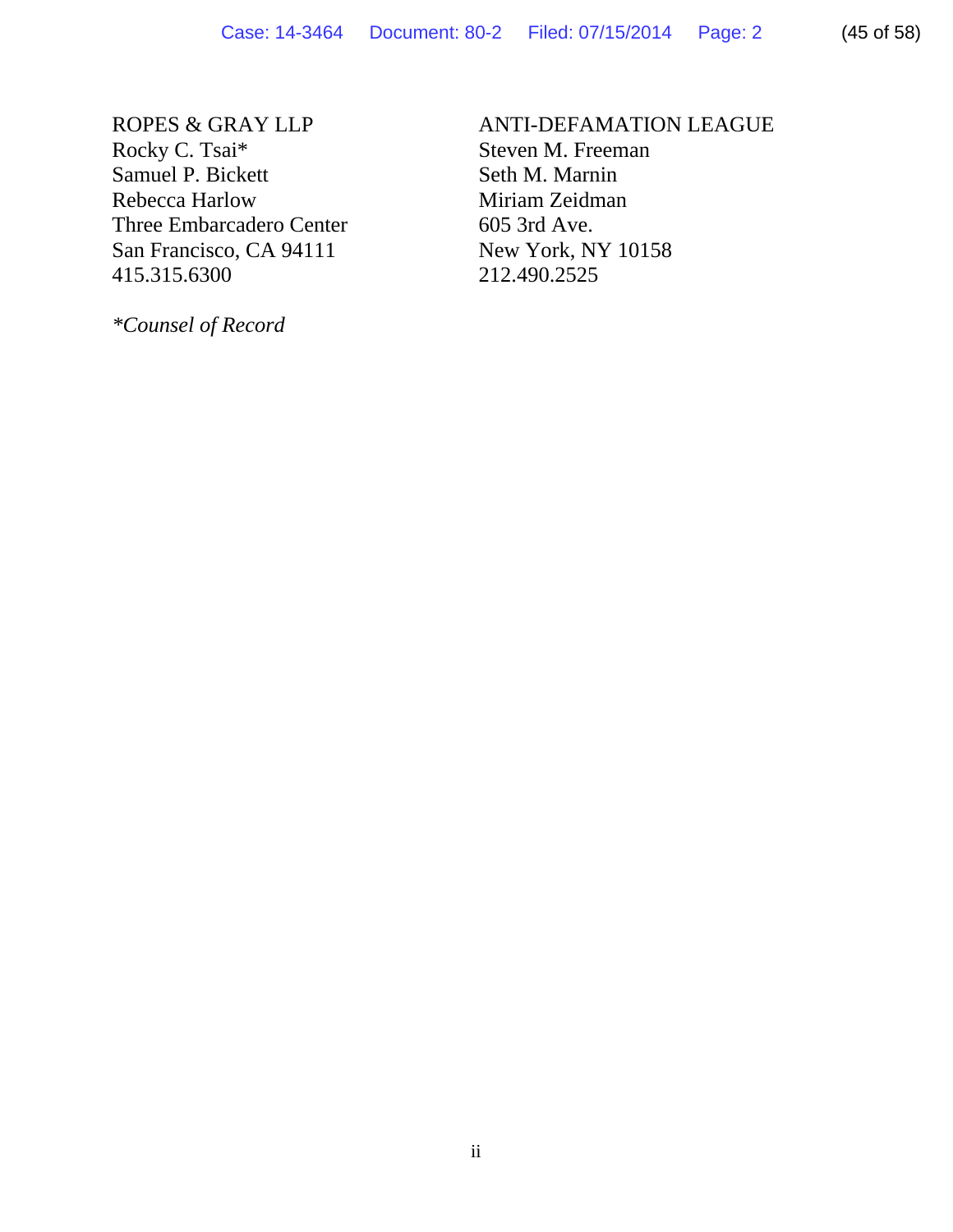#### **APPENDIX**

*Amicus curiae* Anti-Defamation League (ADL) was founded in 1913 to combat anti-Semitism and other forms of discrimination, to advance goodwill and mutual understanding among Americans of all creeds and races, and to secure justice and fair treatment to all. Today, ADL is one of the world's leading civil and human rights organizations combating anti-Semitism and all types of prejudice, discriminatory treatment, and hate. As part of its commitment to protecting the civil rights of all persons, ADL has filed amicus briefs in numerous cases urging the unconstitutionality or illegality of discriminatory practices or laws, including *Hosanna-Tabor Evangelical Lutheran Church and School v. E.E.O.C*., 132 S. Ct. 694 (2012); *Christian Legal Society v. Martinez*, 130 S. Ct. 2971 (2010); *Lawrence v. Texas*, 539 U.S. 558 (2003); *Zelman v. Simmons-Harris*, 536 U.S. 639 (2002); *Alexander v. Sandoval*, 532 U.S. 275 (2001); *Boy Scouts of America v. Dale*, 530 US 640 (2000); *Mitchell v. Helms*, 530 U.S. 793 (2000); and *Romer v. Evans*, 517 U.S. 620 (1996). ADL has a substantial interest in this case. At issue are core questions about equality and constitutional rights. And the justifications offered by Petitioners and their *amici*—if embraced by this Court—would invite statesanctioned prejudice of the strain that ADL has long fought.

*Amicus curiae* Americans United for Separation of Church and State is a national, nonsectarian public-interest organization based in Washington, D.C. Its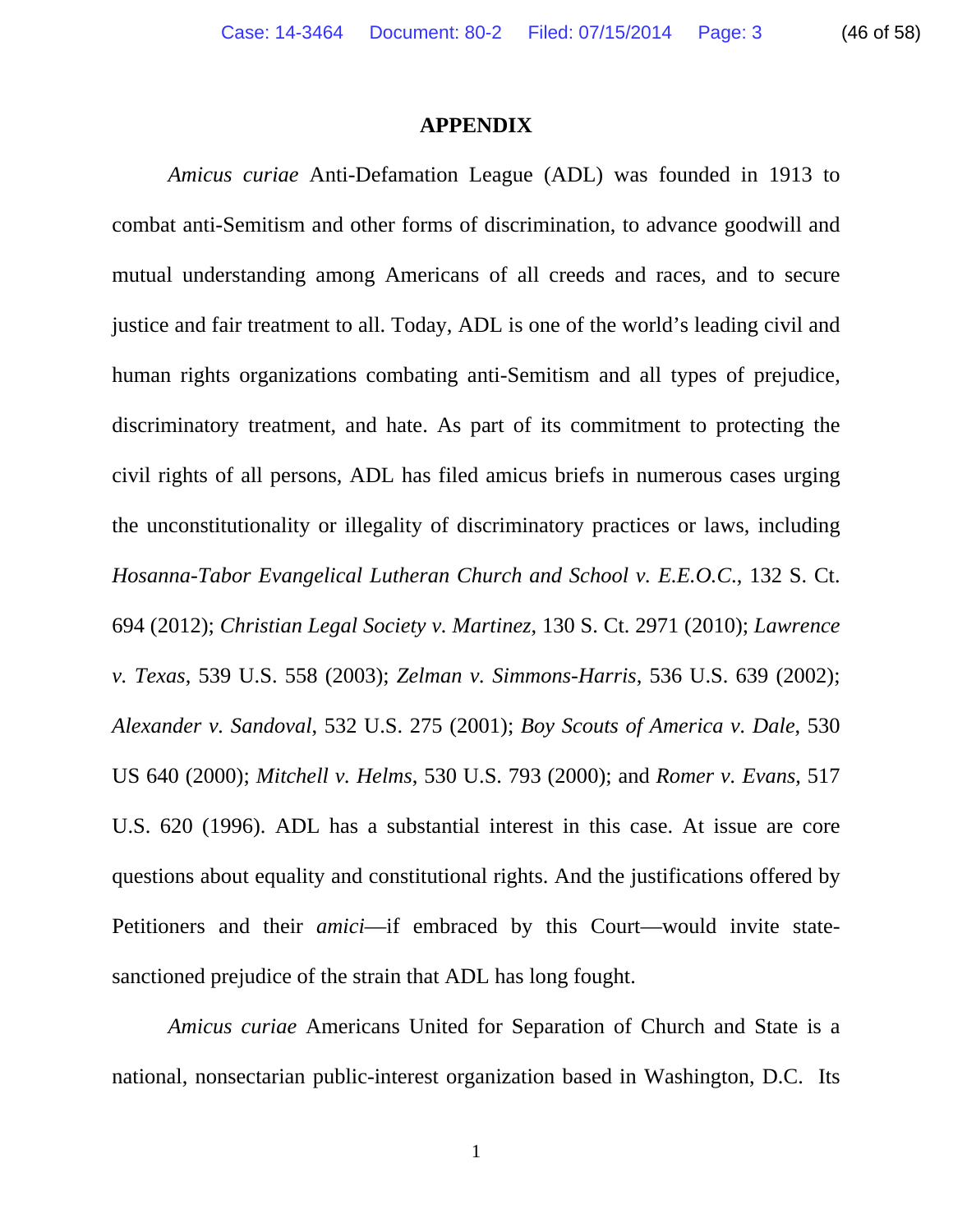mission is twofold: (1) to advance the free-exercise rights of individuals and religious communities to worship as they see fit, and (2) to preserve the separation of church and state as a vital component of democratic government. Americans United was founded in 1947 and has more than 120,000 members and supporters across the country.

Americans United has long supported laws that reasonably accommodate religious practice. *See, e.g.*, Brief for Americans United for Separation of Church and State et al., as Amici Curiae Supporting Respondents, *Gonzales v. O Centro Espirita Beneficente Uniao do Vegetal*, 546 U.S. 418 (2006), 2005 WL 2237539 (supporting exemption from federal drug laws for Native American religious practitioners); Brief for Americans United for Separation of Church and State and American Civil Liberties Union as Amici Curiae Supporting Petitioners, *Cutter v. Wilkinson*, 544 U.S. 709 (2005), 2004 WL 2945402 (supporting religious accommodations for prisoners). Consistently with its support for the separation of church and state, however, Americans United opposes measures that exceed the bounds of permissible accommodation by imposing substantial harms on innocent third parties. That concern is especially salient when the purported accommodation results in government-sanctioned discrimination against a class of people that historically has been the target of religious and moral disapproval.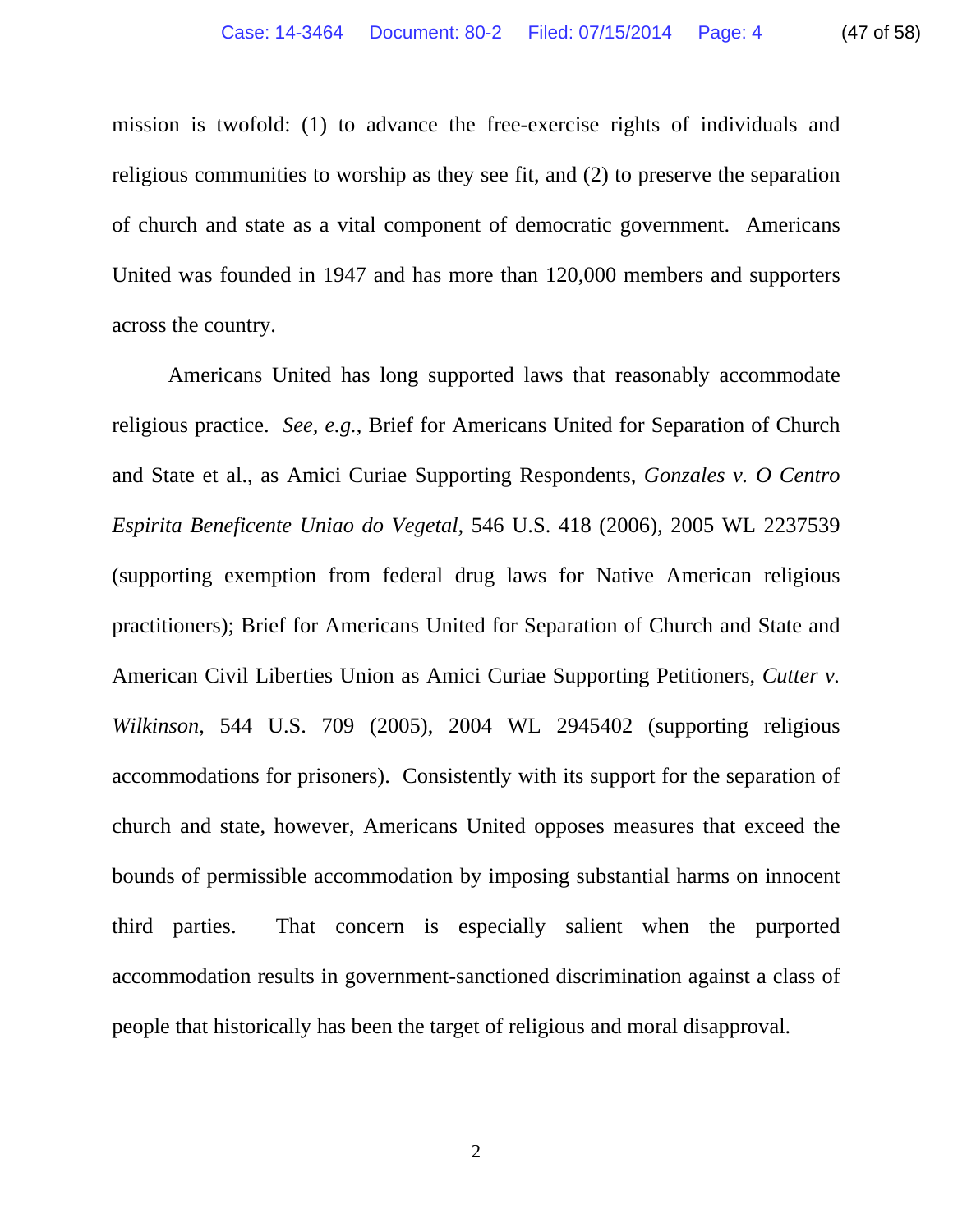*Amicus curiae* Bend the Arc: A Jewish Partnership for Justice, is a national organization inspired by Jewish values and the steadfast belief that Jewish Americans, regardless of religious or institutional affiliations, are compelled to create justice and opportunity for Americans.

*Amici curiae* the Central Conference of American Rabbis (CCAR), whose membership includes more than 2,000 Reform rabbis, and the Women of Reform Judaism, which represents more than 65,000 women in nearly 500 women's groups in North America and around the world, oppose discrimination against all individuals, including gays and lesbians, for the stamp of the Divine is present in each and every human being. As Jews, we are taught in the very beginning of the Torah that God created humans B'tselem Elohim, in the Divine Image, and therefore the diversity of creation represents the vastness of the Eternal (Genesis 1:27). Thus, we unequivocally support equal rights for all people, including the right to a civil marriage license. Furthermore, we whole-heartedly reject the notion that the state should discriminate against gays and lesbians with regard to civil marriage equality out of deference to religious tradition, as Reform Judaism celebrates the unions of loving same-sex couples and considers such partnerships worthy of blessing through Jewish ritual.

*Amicus curiae* the Global Justice Institute is the social justice arm of Metropolitan Community Churches. We are separately incorporated, though we

3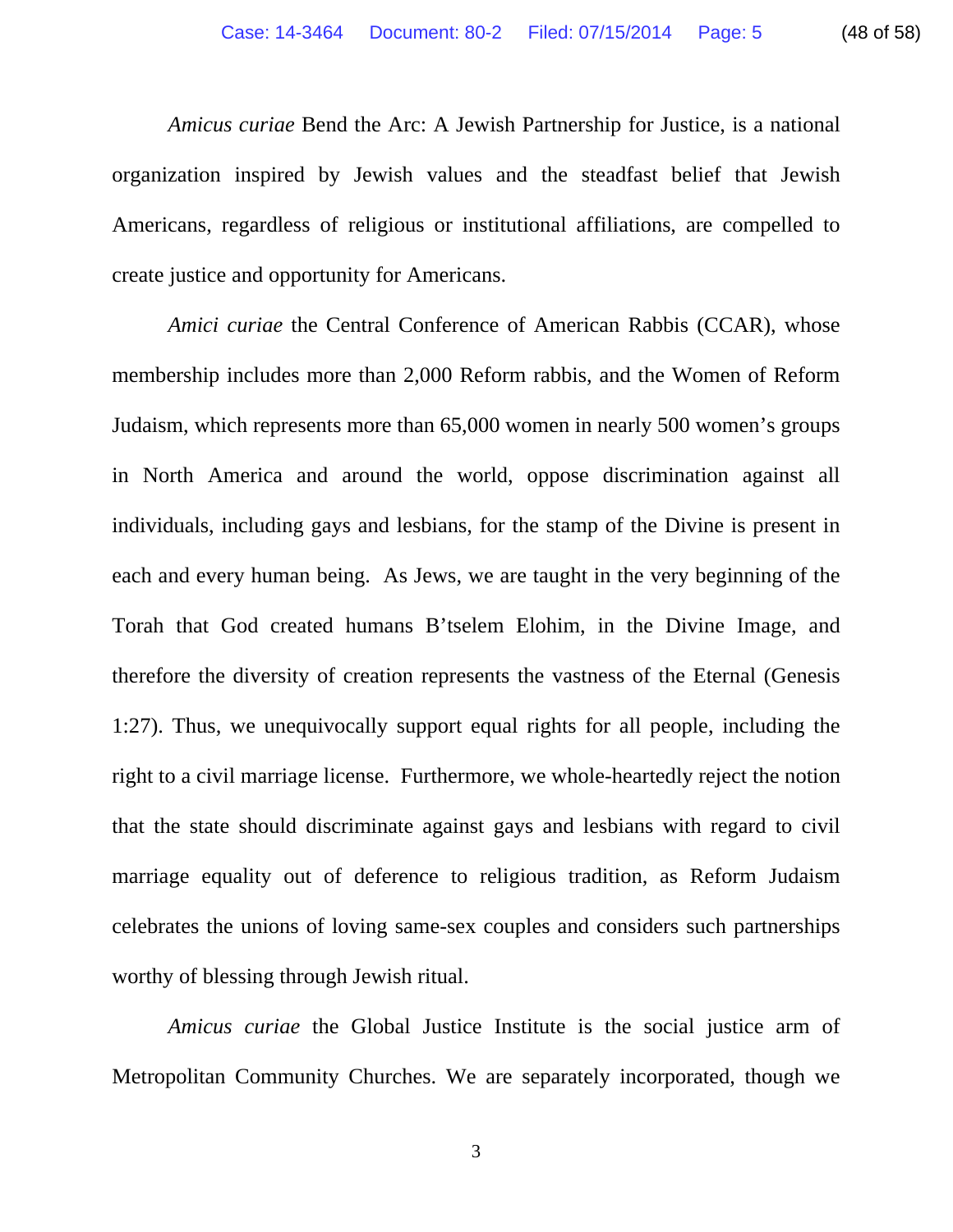originally began as a "ministry" of MCC. We are working in Asia, Pakistan, Eastern Europe, Latin America, the Caribbean, Canada, the United States, East Africa and South Africa on matters of social justice and public policy primarily in the LGBTI communities, but also along lines of intersection with other marginalized communities.

*Amicus curiae* Hadassah, The Women's Zionist Organization of America, founded in 1912, has over 330,000 Members, Associates, and supporters nationwide. In addition to Hadassah's mission of initiating and supporting pacesetting health care, education, and youth institutions in Israel, Hadassah has a proud history of protecting the rights of women and the Jewish community in the United States. Hadassah vigorously condemns discrimination of any kind and, as a pillar of the Jewish community, understands the dangers of bigotry. Hadassah strongly supports the constitutional guarantees of religious liberty and equal protection, and rejects discrimination on the basis of sexual orientation. Hadassah supports government action that provides civil status to committed same-sex couples and their families equal to the civil status provided to the committed relationships of men and women and their families, with all associated legal rights and obligations, both federal and state.

*Amicus curiae* Hindu American Foundation (HAF) is an advocacy organization for the Hindu American community. The Foundation educates the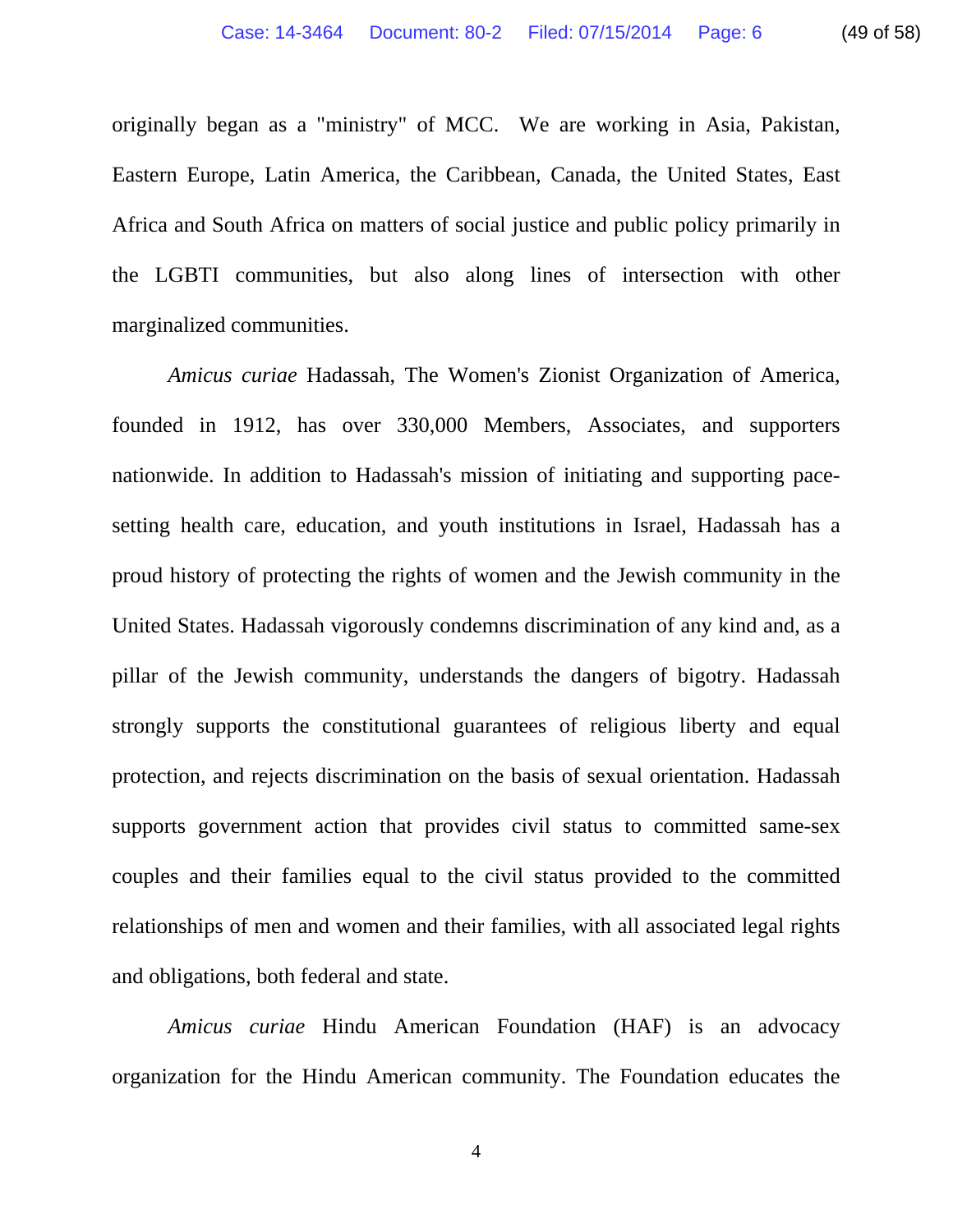public about Hinduism, speaks out about issues affecting Hindus worldwide, and builds bridges with institutions and individuals whose work aligns with HAF's objectives. HAF focuses on human and civil rights, public policy, media, academia, and interfaith relations. Through its advocacy efforts, HAF seeks to cultivate leaders and empower future generations of Hindu Americans.

Since its inception, the Hindu American Foundation has made legal advocacy one of its main areas of focus. From issues of religious accommodation, religious discrimination, and hate crimes to defending fundamental constitutional rights of free exercise and the separation of church and state, HAF has educated Americans at large and the courts about various aspects of Hinduism and issues impacting the Hindu American community, either as a party to the case or an *amicus curiae*.

*Amicus curiae* Interfaith Alliance Foundation celebrates religious freedom by championing individual rights, promoting policies that protect both religion and democracy, and uniting diverse voices to challenge extremism. Founded in 1994, Interfaith Alliance's members across the country belong to 75 different faith traditions as well as no faith tradition. Interfaith Alliance supports people who believe their religious freedoms have been violated as a vital part of its work promoting and protecting a pluralistic democracy and advocating for the proper boundaries between religion and government. Interfaith Alliance also seeks to shift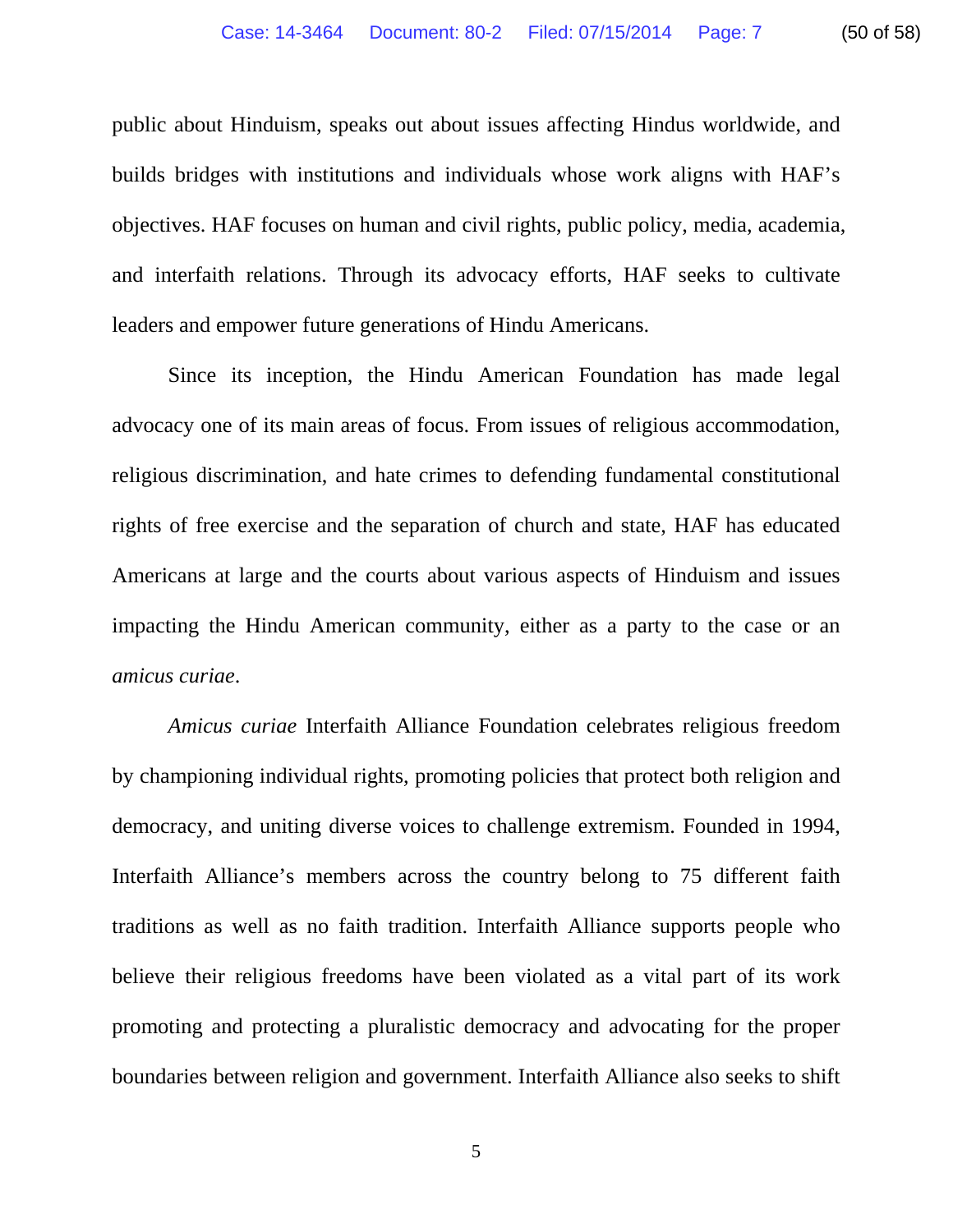the perspective on LGBT equality from that of problem to solution, from a scriptural argument to a religious freedom agreement, and to address the issue of equality as informed by our Constitution. Same-Gender Marriage and Religious Freedom: A Call to Quiet Conversations and Public Debates, a paper by Interfaith Alliance President, Rev. Dr. C. Welton Gaddy, offers a diversity of ideas based on Interfaith Alliance's unique advocacy for religious freedom and interfaith exchange.

*Amicus curiae* Japanese American Citizens League, founded in 1929, is the nation's largest and oldest Asian-American non-profit, non-partisan organization committed to upholding the civil rights of Americans of Japanese ancestry and others. It vigilantly strives to uphold the human and civil rights of all persons. Since its inception, JACL has opposed the denial of equal protection of the laws to minority groups. In 1967, JACL filed an amicus brief in *Loving v. Virginia*, urging the Supreme Court to strike down Virginia's anti-miscegenation laws, and contending that marriage is a basic civil right of all persons. In 1994, JACL became the first API non-gay national civil rights organization, after the American Civil Liberties Union, to support marriage equality for same-sex couples, affirming marriage as a fundamental human right that should not be barred to same-sex couples. JACL continues to work actively to safeguard the civil rights of all Americans.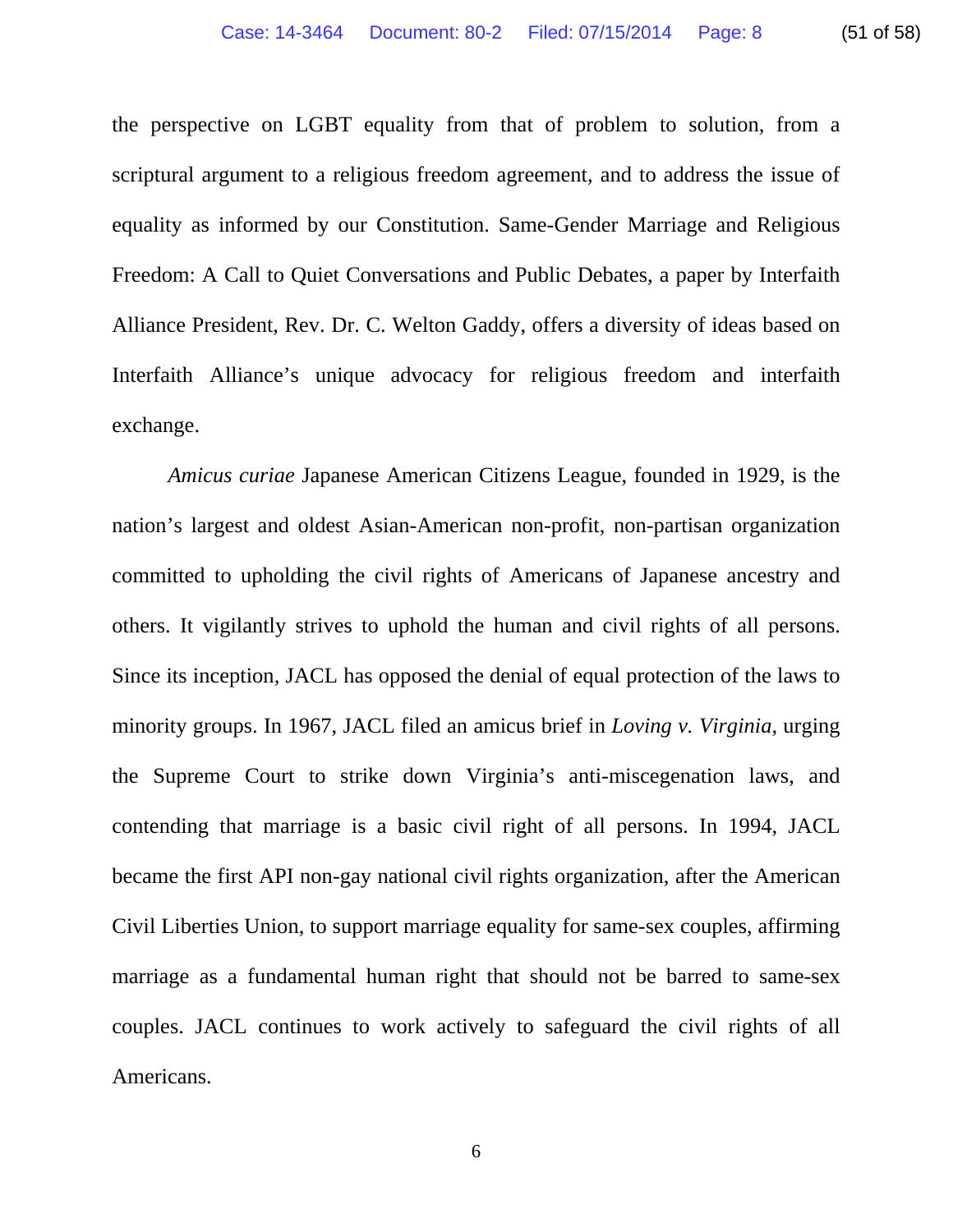*Amicus curiae* Jewish Social Policy Action Network (JSPAN) is a membership organization of American Jews dedicated to protecting the Constitutional liberties and civil rights of Jews, other minorities, and the vulnerable in our society. For most of the last two thousand years, whether they lived in Christian or Muslim societies, Jews were a small religious minority victimized by prejudice and lacking sufficient political power to protect their rights.<sup>[1]</sup> During the Holocaust, not only Jews, but gays and lesbians, Gypsies and others were targeted for persecution and death at the hands of the Nazis. Perhaps because of their shared history as victimized outsiders, Jews have been especially sensitive to the plight of the lesbian and gay community as a discrete and insular minority within American society and throughout much of the world. As one of many voices within the progressive Jewish community, JSPAN is committed to making marriage under civil law available to consenting couples without regard to their sexual orientation.

*Amicus curiae* Keshet is a national organization that works for the full equality and inclusion of lesbian, gay, bisexual, and transgender (LGBT) Jews in

 $\overline{a}$ 

<sup>&</sup>lt;sup>[1]</sup> Even in the United States, Jews have been subjected to various forms of discrimination—formally such as in the requirements to hold public office *(see, e.g.,* Hartogensis, *Denial Of Equal Rights To Religious Minorities And Non-Believers In The United States* (1930) 39 Yale L.J. 659), or informally such as through quotas in higher education, particularly medical and legal education *(see, e.g.,* Halperin, *The Jewish Problem in U.S. Medical Education: 1920-1955*  (2001) 56 J. Hist. Med. & Allied Sci. 140; Nelson, *The Changing Meaning of Equality in Twentieth-Century Constitutional Law* (1995) 52 Wash. & Lee L.Rev. 3, 35).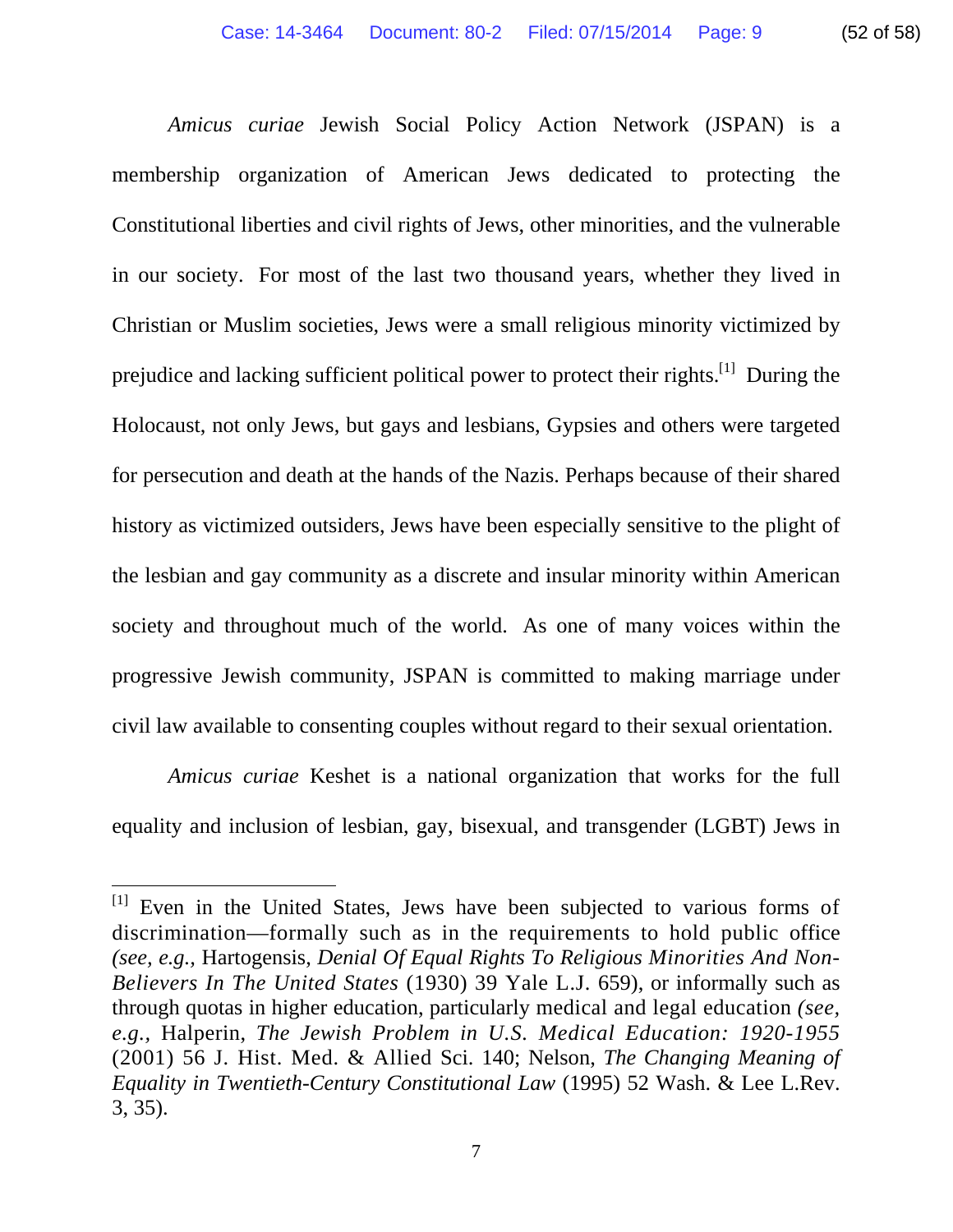Jewish life. Led and supported by LGBT Jews and straight allies, Keshet cultivates the spirit and practice of inclusion in all parts of the Jewish community. Keshet is the only organization in the U.S. that works for LGBT inclusion in all facets of Jewish life – synagogues, Hebrew schools, day schools, youth groups, summer camps, social service organizations, and other communal agencies. Through training, community organizing, and resource development, we partner with clergy, educators, and volunteers to equip them with the tools and knowledge they need to be effective agents of change.

*Amicus curiae* Metropolitan Community Churches (MCC) was founded in 1968 to combat the rejection of and discrimination against persons within religious life based upon their sexual orientation or gender identity. MCC has been at the vanguard of civil and human rights movements and addresses the important issues of racism, sexism, homophobia, ageism, and other forms of oppression. MCC is a movement that faithfully proclaims God's inclusive love for all people and proudly bears witness to the holy integration of spirituality and sexuality.

*Amicus curiae* More Light Presbyterians represents lesbian, gay, bisexual, and transgender people in the life, ministry, and witness of the Presbyterian Church (U.S.A.) and in society.

*Amicus curiae* National Council of Jewish Women (NCJW) is a grassroots organization of 90,000 volunteers and advocates who turn progressive ideals into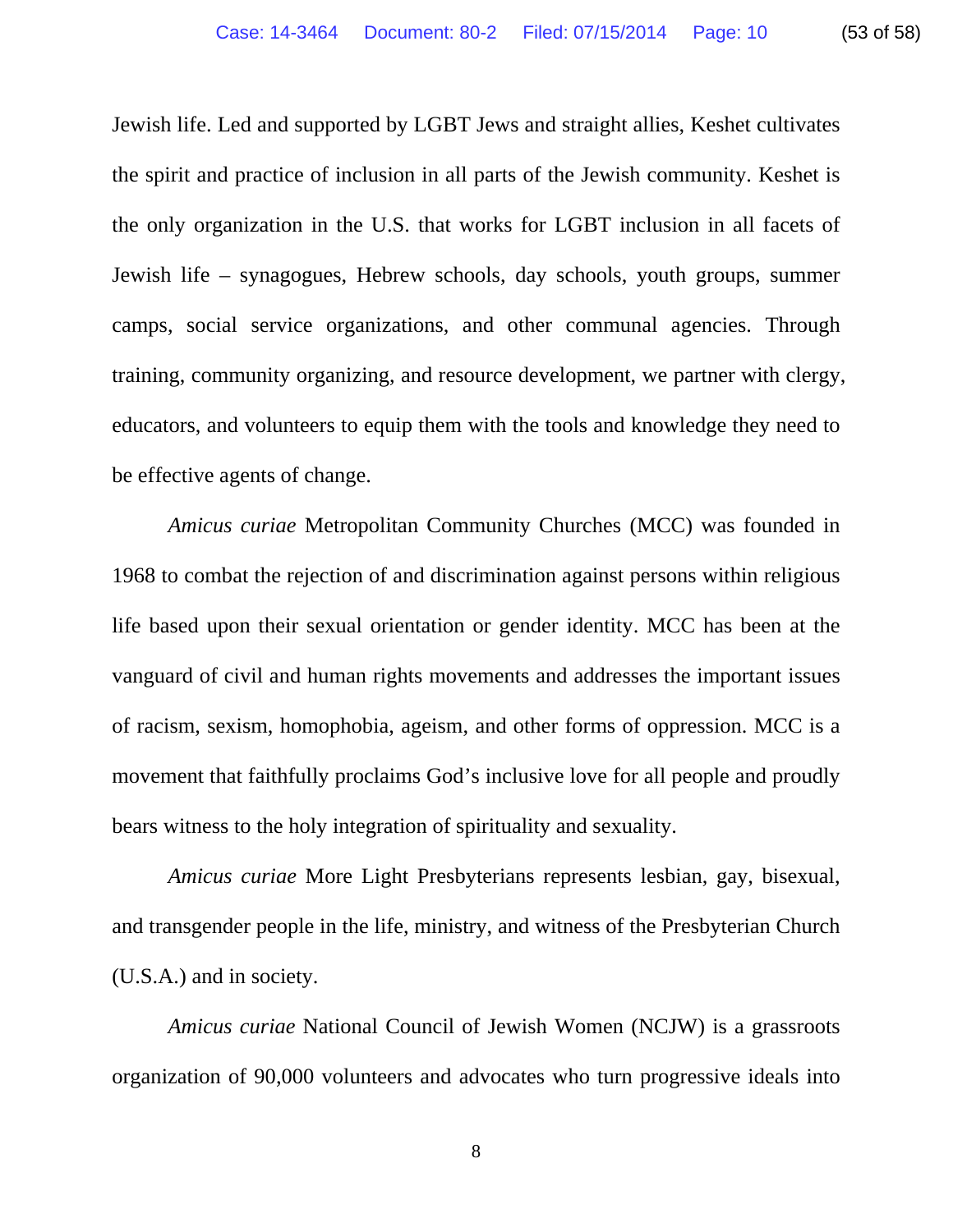action. Inspired by Jewish values, NCJW strives for social justice by improving the quality of life for women, children, and families and by safeguarding individual rights and freedoms. NCJW's Resolutions state that NCJW resolves to work for "Laws and policies that provide equal rights for same-sex couples." Our principles state that "Religious liberty and the separation of religion and state are

constitutional principles that must be protected and preserved in order to maintain our democratic society" and "discrimination on the basis of race, gender, national origin, ethnicity, religion, age, disability, marital status, sexual orientation, or gender identity must be eliminated." Consistent with our Principles and Resolutions, NCJW joins this brief.

*Amicus curiae* Nehirim is a national community of lesbian, gay, bisexual, and transgender (LGBT) Jews, partners, and allies. Nehirim's advocacy work centers on building a more just and inclusive world based on the teachings in the Jewish tradition.

*Amicus curiae* People For the American Way Foundation (PFAWF), a nonpartisan citizens' organization established to promote and protect civil and constitutional rights, joins this brief on behalf of its members and activists in the state of Ohio. Founded in 1981 by a group of religious, civic, and educational leaders devoted to our nation's heritage of tolerance, pluralism, and liberty, PFAWF has been actively involved in litigation and other efforts nationwide to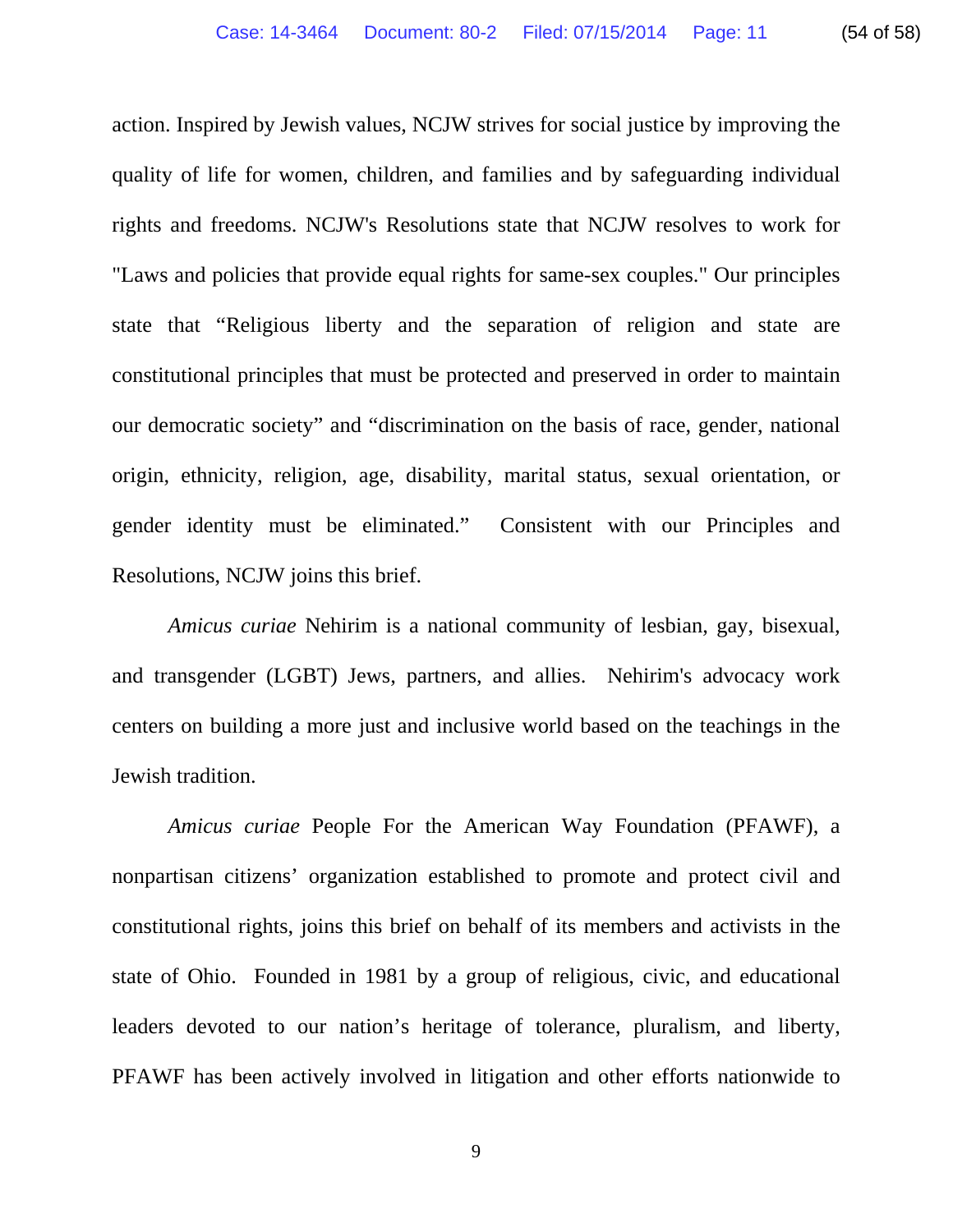combat discrimination and promote equal rights, including efforts to protect and advance the civil rights of LGBT individuals. PFAWF regularly participates in civil rights litigation, and has supported litigation to secure the right of same-sex couples to marry. PFAWF joins this brief in order to vindicate the constitutional right of same-sex couples to equal protection of the law.

*Amicus curiae* Presbyterian Welcome is a non-profit corporation organized under the laws of the State of New York and headquartered in New York City. It has no parent corporation and issues no stock.

*Amicus curiae* ReconcilingWorks: Lutherans For Full Participation organizes lesbian, gay, bisexual, and transgender individuals and their allies within the Lutheran communion and its ecumenical and global partners.

*Amicus curiae* Reconstructionist Rabbinical College and Jewish Reconstructionist Communities educates leaders, advances scholarship, and develops resources for contemporary Jewish life.

*Amicus curiae* the Sikh American Legal Defense and Education Fund (SALDEF) was founded in 1996 and is the oldest Sikh American civil rights and educational organization. We empower Sikh Americans through advocacy, education, and media relations. SALDEF's mission is to protect the civil rights of Sikh Americans and ensure a fostering environment in the United States for future generations.

10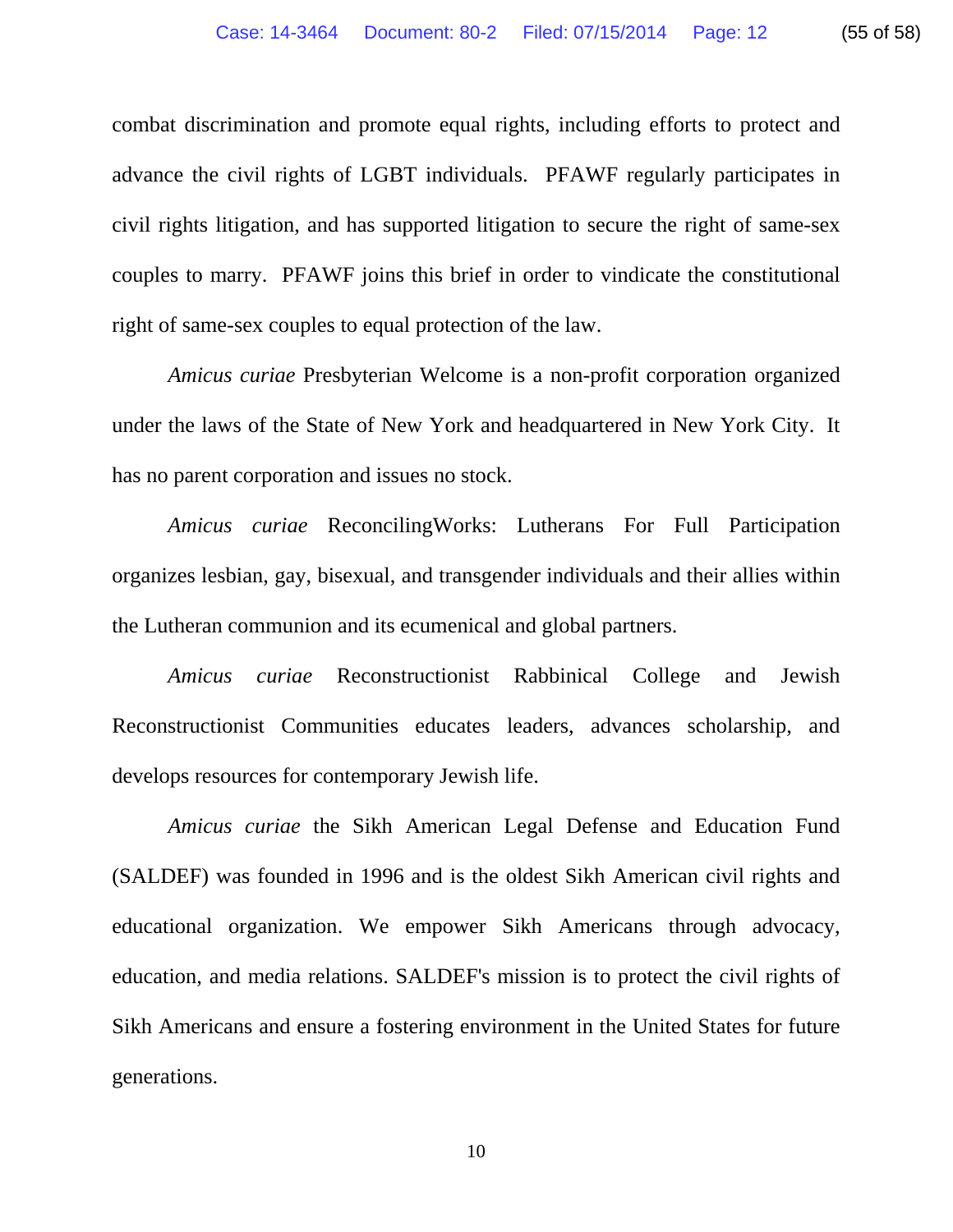*Amicus curiae* Society for Humanistic Judaism (SHJ) mobilizes people to celebrate Jewish identity and culture, consistent with Humanistic ethics and a nontheistic philosophy of life. Humanistic Jews believe each person has a responsibility for their own behavior, and for the state of the world, independent of any supernatural authority. The SHJ is concerned with protecting religious freedom for all, and especially for religious, ethnic, and cultural minorities such as Jews, and most especially for Humanistic Jews, who do not espouse a traditional religious belief. Humanistic Jews support the right and responsibility of adults to choose their marriage partners. The Society for Humanistic Judaism supports the legal recognition of marriage and divorce between adults of the same sex, and affirms the value of marriage between any two committed adults with the sense of obligations, responsibilities, and consequences thereof.

*Amicus curiae* T'ruah: The Rabbinic Call for Human Rights is an organization led by rabbis from all denominations of Judaism that acts on the Jewish imperative to respect and protect the human rights of all people. Our commitment to human rights begins with the Torah's declaration that all people are created in the image of God (Genesis 1:26). Within the Jewish canon, this core belief leads to teachings that equate harming a human being with diminishing the image of God. (See, for example, B'reishit Rabbah 34:14 and Mishnah Sanhedrin 6:5.) People of faith are not of one mind opposing civil marriage equality, and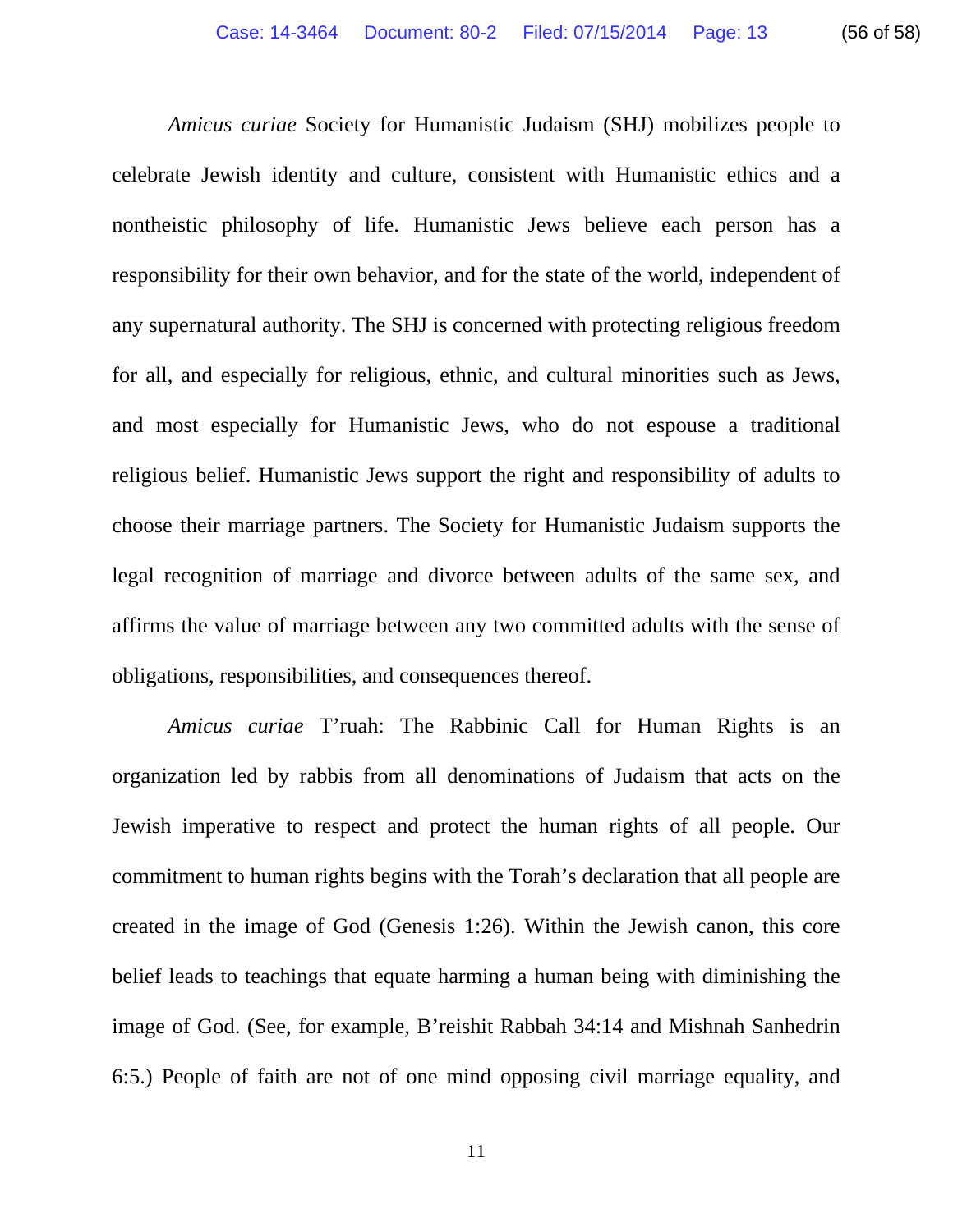many interpretations of religion, including ours, support equal marriage rights. Judaism insists on the equality of every person before the law. The Torah instructs judges, "You shall not judge unfairly; you shall show no partiality" (Deuteronomy 16:19). Jewish law has developed strict guidelines to ensure that courts function according to this principle. The rights and protections afforded by civil marriage are legal and not religious in nature. The case at hand addresses tax obligations that may be incumbent on some couples married according to the laws of their state, but not on others. Jewish law accepts that "the law of the land is the law," and upholds the right of the government to impose taxes on its citizens. However, major Jewish legal authorities classify as "theft" a tax levied on one subgroup and not on another (Maimonides, Mishneh Torah, Laws of Theft 5:14; Shulchan Aruch, Hoshen Mishpat 369:8). We thus believe it is important to state that people of faith are not of one mind opposing civil marriage equality, and that many interpretations of religion actually support such equality. The Universal Declaration of Human Rights similarly guarantees to every person equal rights, without "distinction of any kind," and specifies that "Men and women of full age \* \* \* are entitled to equal rights as to marriage, during marriage and at its dissolution." While each rabbi or religious community must retain the right to determine acceptable guidelines for religious marriage, the state has an obligation to guarantee to samesex couples the legal rights and protections that accompany civil marriage. Doing